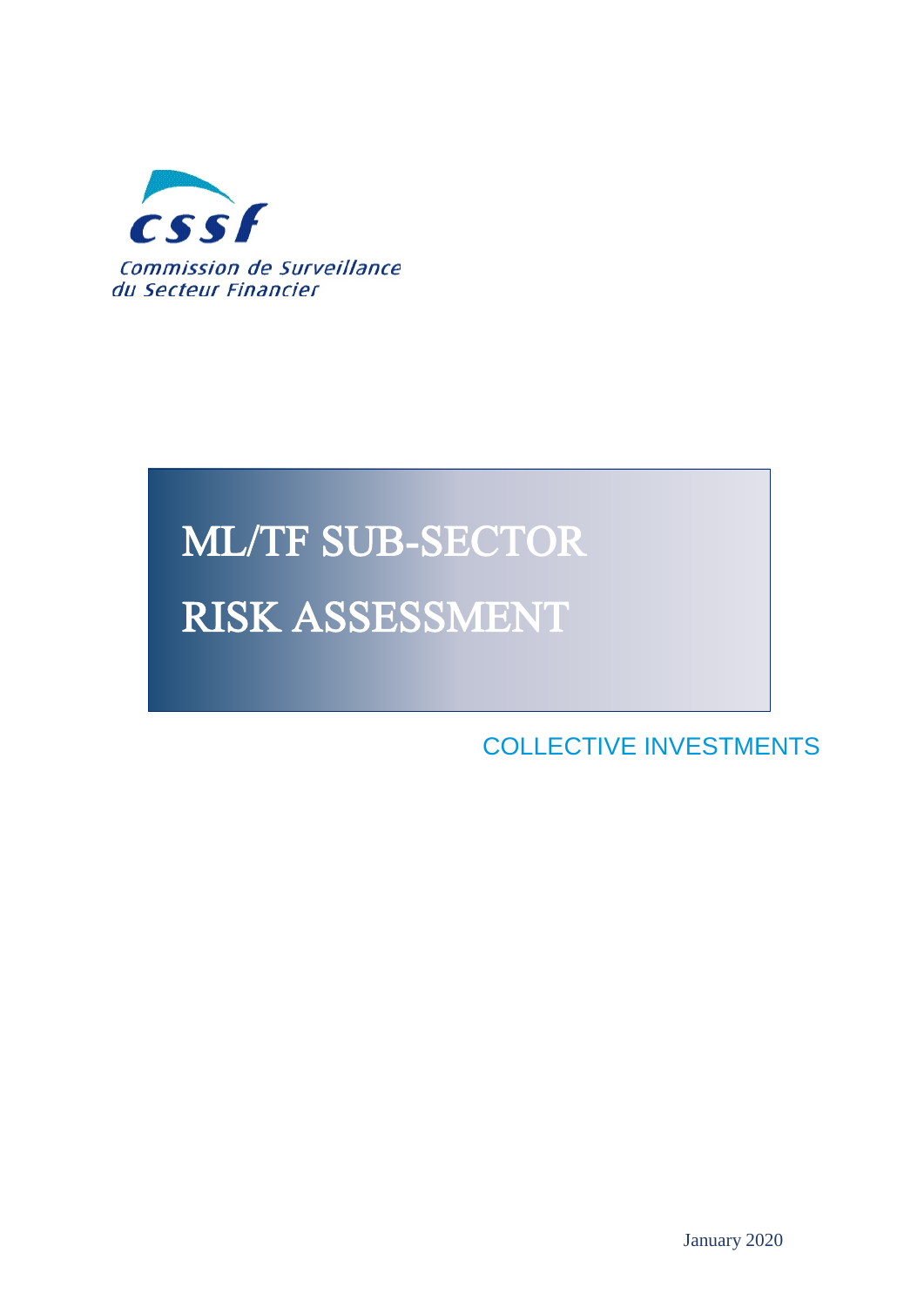

#### **Table of Contents**

| 1.<br>1.1 |                                                     |  |
|-----------|-----------------------------------------------------|--|
| 1.1.1     |                                                     |  |
| 1.1.2     |                                                     |  |
| 1.1.3     |                                                     |  |
| 1.1.4     |                                                     |  |
| 1.2       |                                                     |  |
| 1.3       |                                                     |  |
| 2.        |                                                     |  |
| 2.1       |                                                     |  |
| 2.2       |                                                     |  |
| 3.        |                                                     |  |
| 3.1       |                                                     |  |
| 3.1.1     |                                                     |  |
| 3.1.2     |                                                     |  |
| 3.1.3     |                                                     |  |
| 3.2       |                                                     |  |
| 4.        |                                                     |  |
| 4.1       |                                                     |  |
| 4.2       |                                                     |  |
| 4.2.1     |                                                     |  |
| 4.2.2     |                                                     |  |
| 4.2.3     |                                                     |  |
| 5.        |                                                     |  |
| 5.1       |                                                     |  |
| 5.2       |                                                     |  |
| 5.3       |                                                     |  |
| 5.4       |                                                     |  |
| 6.        | MITIGATING FACTORS AND RESIDUAL RISK ASSESSMENT  37 |  |
| 6.1       |                                                     |  |
| 6.2       |                                                     |  |
| 6.3       |                                                     |  |
| 6.4       |                                                     |  |
| 6.5       |                                                     |  |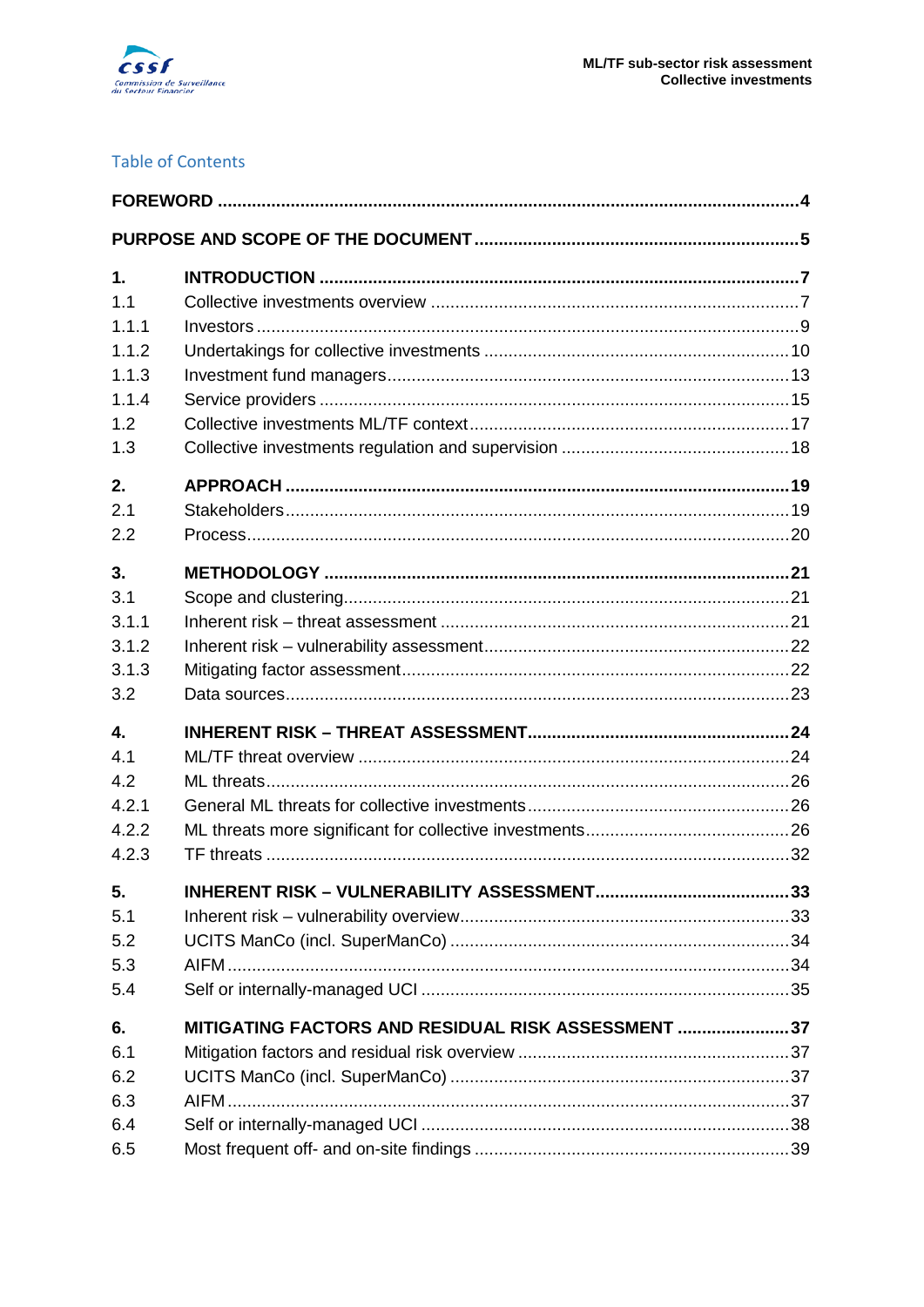

| $\overline{7}$ . |                                                                                                                                                                                |  |
|------------------|--------------------------------------------------------------------------------------------------------------------------------------------------------------------------------|--|
| 7.1              |                                                                                                                                                                                |  |
| 7.2              |                                                                                                                                                                                |  |
|                  | APPENDIX A. FATF SUSPICIOUS ACTIVITY INDICATORS IN RELATION TO                                                                                                                 |  |
|                  | A.1. FATF Guidance for a risk-based approach, Securities Sector, October 2018 42                                                                                               |  |
|                  | A.1.1 Product/Customer transactions suspicious activity indicators 42                                                                                                          |  |
|                  |                                                                                                                                                                                |  |
|                  | A.1.3 Selected indicators of suspicious trading or market manipulation  43                                                                                                     |  |
|                  | A.1.4 Suspicious indicators associated with CDD and interactions with customers  43                                                                                            |  |
|                  | A.1.5 Suspicious indicators in deposits of securities, particularly low-priced securities; these<br>can often be indicators of low-priced securities fraud, distribution of an |  |
|                  |                                                                                                                                                                                |  |
|                  |                                                                                                                                                                                |  |
|                  |                                                                                                                                                                                |  |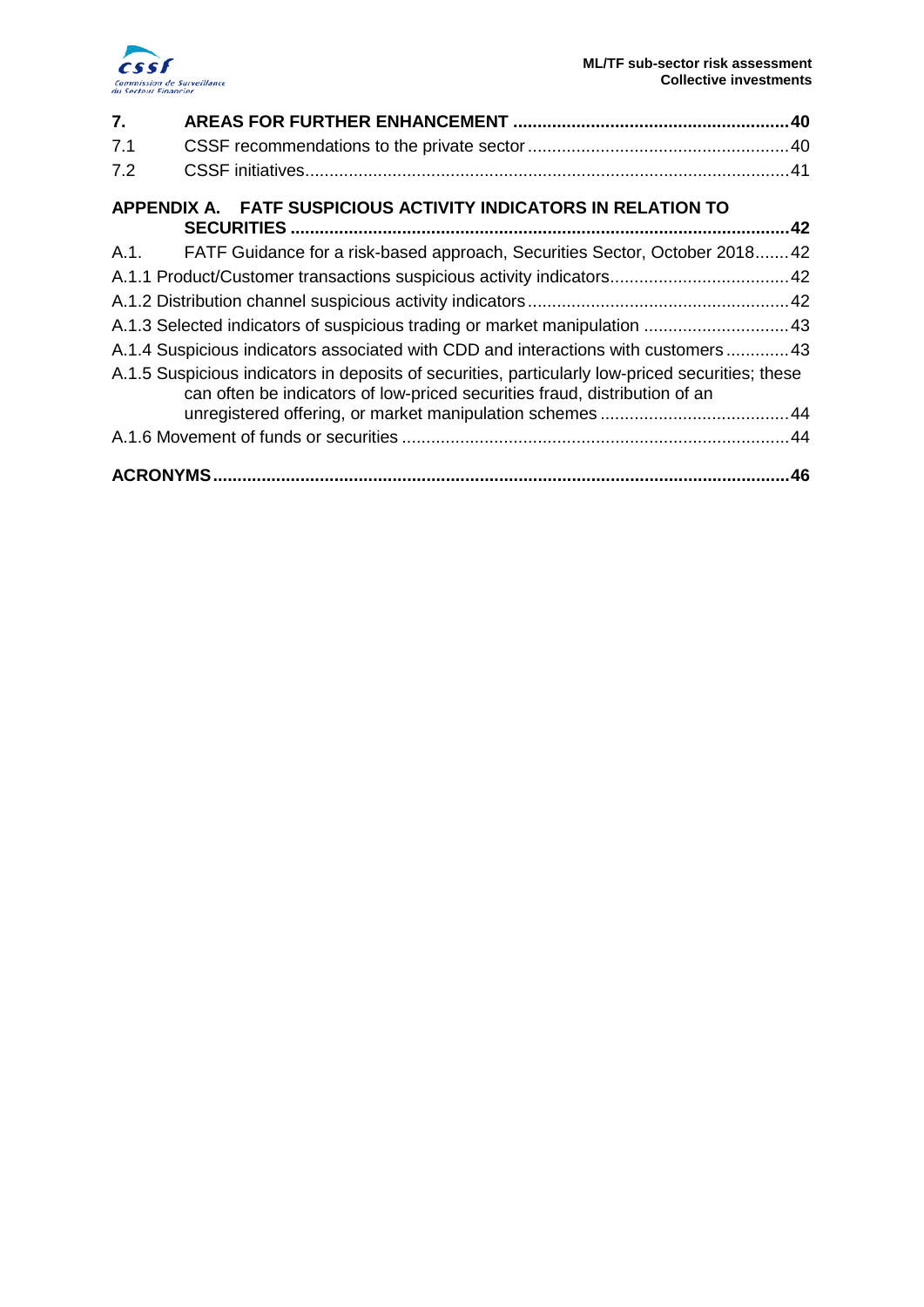

# <span id="page-3-0"></span>**FOREWORD**

Luxembourg is a dynamic economy with one of the leading financial centers in the world. At the heart of Europe with a highly-skilled and multinational workforce, our financial sector serves a diverse range of clients and investors both at home and abroad. The Collective Investment Sector is a significant contributor to the economic growth of Luxembourg. In terms of Assets under Management, Luxembourg ranks first in Europe and second worldwide in this particular industry.



The growth of the financial sector has increased Luxembourg's potential exposure to the threat of money laundering and terrorism financing (ML/TF). With the whole financial services sector being exposed, the Collective Investment Sector is particularly at risk. This has been highlighted in the 2018 National Risk Assessment (NRA), confirming similar findings by the Financial Action Taskforce and the European Commission's Supra-National Risk Assessment.

Luxembourg and the CSSF are strongly committed to combat ML/TF . We have implemented a series of reforms to further strengthen our regime for fighting against ML and TF (AML/CFT), and our efforts continue so that the risks arising from and within our jurisdiction are effectively managed and mitigated. The 2018 NRA has been critical to this process and the Collective Investment Sub-Sector Risk Assessment is complementary to, and an extension of the National Risk Assessment. It is one of several dedicated sector and sub-sector specific risk assessments that the CSSF is completing on areas identified as high risk.

This inaugural Collective Investment Sub-Sector Risk Assessment is a major step forward in the AML/CFT efforts of both the CSSF and the private sector. The exercise has further strengthened our comprehensive and shared understanding of the inherent risks faced by the Collective Investment Sector, the strengths of the current AML/CFT regime, and areas where mitigating measures should be developed further. It has been a joint and coordinated effort, led by the CSSF and with input from stakeholders across the Collective Investment and public sector.

The Collective Investment Sector was identified as an inherently high risk sector by the NRA. This document highlights several ML/TF threats and vulnerabilities that are particularly important for that specific industry in Luxembourg.

This risk assessment is a valuable tool for all stakeholders to better understand the ML/TF risks associated with the Collective Investment Sector and the measures necessary to mitigate them. Supervised entities should use this risk assessment to strengthen their understanding of ML/TF threats and vulnerabilities and to contribute towards the development of proportionate and effective controls. To this end, the assessment details observed best practices, common findings from supervision, and targeted recommendations which the private sector should adopt. The CSSF will monitor the entities' adherence to these recommendations as part of our supervisory activities.

I would like to thank all of those who have participated in this exercise for their valuable contribution, in particular the members of the Expert Working Group on AML in the Collective Investment Sector. I expect everyone in the sector to continue strengthening their AML/CFT efforts so as to ensure that the AML/CFT framework is and remains effective and that Luxembourg remains a place where the Collective Investment Sector can thrive.

Marco Zwick, Director, CSSF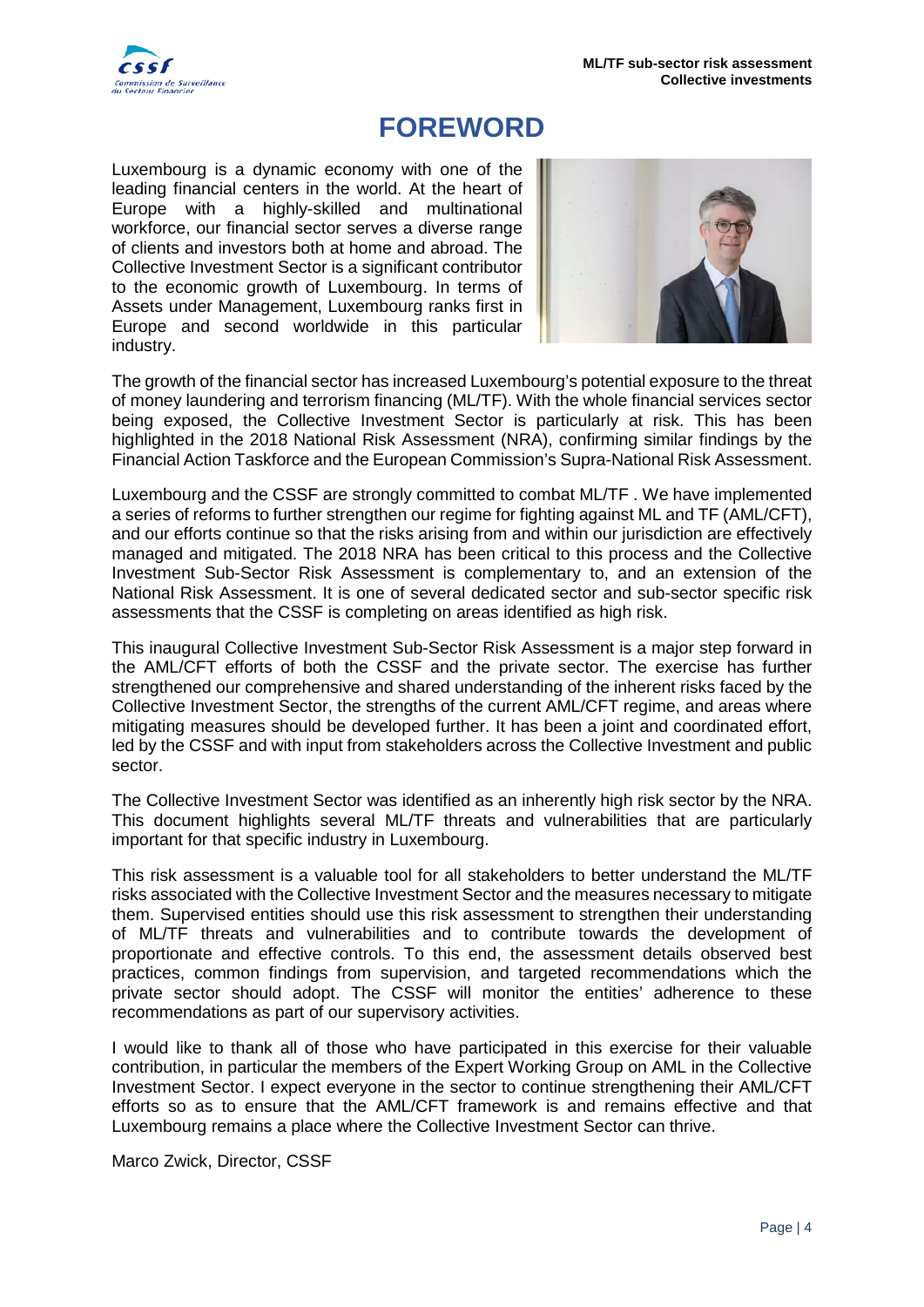

# <span id="page-4-0"></span>**PURPOSE AND SCOPE OF THE DOCUMENT**

The CSSF applies a risk-based approach to AML/CFT supervision. A central component of this approach is the production of thematic risk assessments for ML/TF vulnerabilities.

A NRA was published in December 2018 with a view to identify, understand and assess ML/TF risks and support the definition of the national AML/CFT strategy. It identified the investment sector, and collective investments in particular, as inherently high risk. The quality of the implemented mitigating measures allowed to reduce the residual risk to Medium. Consequently, the CSSF has chosen to drill down on the risk assessment for this sector.

[Table 1](#page-4-1) summarises the results from the NRA for the investment sector, highlighting the assessment regarding collective investments.

| <b>Sector</b> | <b>Inherent</b><br>risk | Residual<br>risk | Sub-sectors                            | Inherent risk |
|---------------|-------------------------|------------------|----------------------------------------|---------------|
| Investment    | <b>High</b>             | <b>Medium</b>    | Wealth managers (gérants de fortune)   | High          |
| sector        |                         |                  | Brokers and broker-dealers (non-banks) | High          |
|               |                         |                  | Traders/market-makers                  | <b>Medium</b> |
|               |                         |                  | <b>Collective investments</b>          | <b>High</b>   |
|               |                         |                  | Regulated securitization vehicles      | High          |
|               |                         |                  | Pension funds                          | Low           |

<span id="page-4-1"></span>*Table 1: Overview of Luxembourg NRA – sub-sector risks*

The CSSF conducts entity-level risk assessments on supervised entities to increase its understanding of the inherent risk, mitigating measures and resulting residual risk of each supervised entity and to instruct entity-level supervisory plans.

This risk assessment focuses on the collective investments sub-sector, as an extension of the NRA. It aims to elaborate supervisory actions and identify specific sub-sectors, products and activities which present a higher risk of ML/TF. In doing so, it serves as a link between the sector-level and entity-level assessments.

The scope of this assessment encompasses all Luxembourg *regulated* undertakings for *collective* investments. **It focuses on Investment Fund Managers (IFM), considering their specific AML/CFT roles and responsibilities** in the sector and also covers other market participants such as service providers (for instance registrar and transfer agents).

Important note: While this assessment does not directly cover unregulated investments vehicles, pension funds, and securitization vehicles, these vehicles might find the information contained in this assessment helpful to reflect upon and strengthen their AML/CFT framework.

The present document is aimed for public distribution and constitutes a short version of a more substantive CSSF internal risk assessment.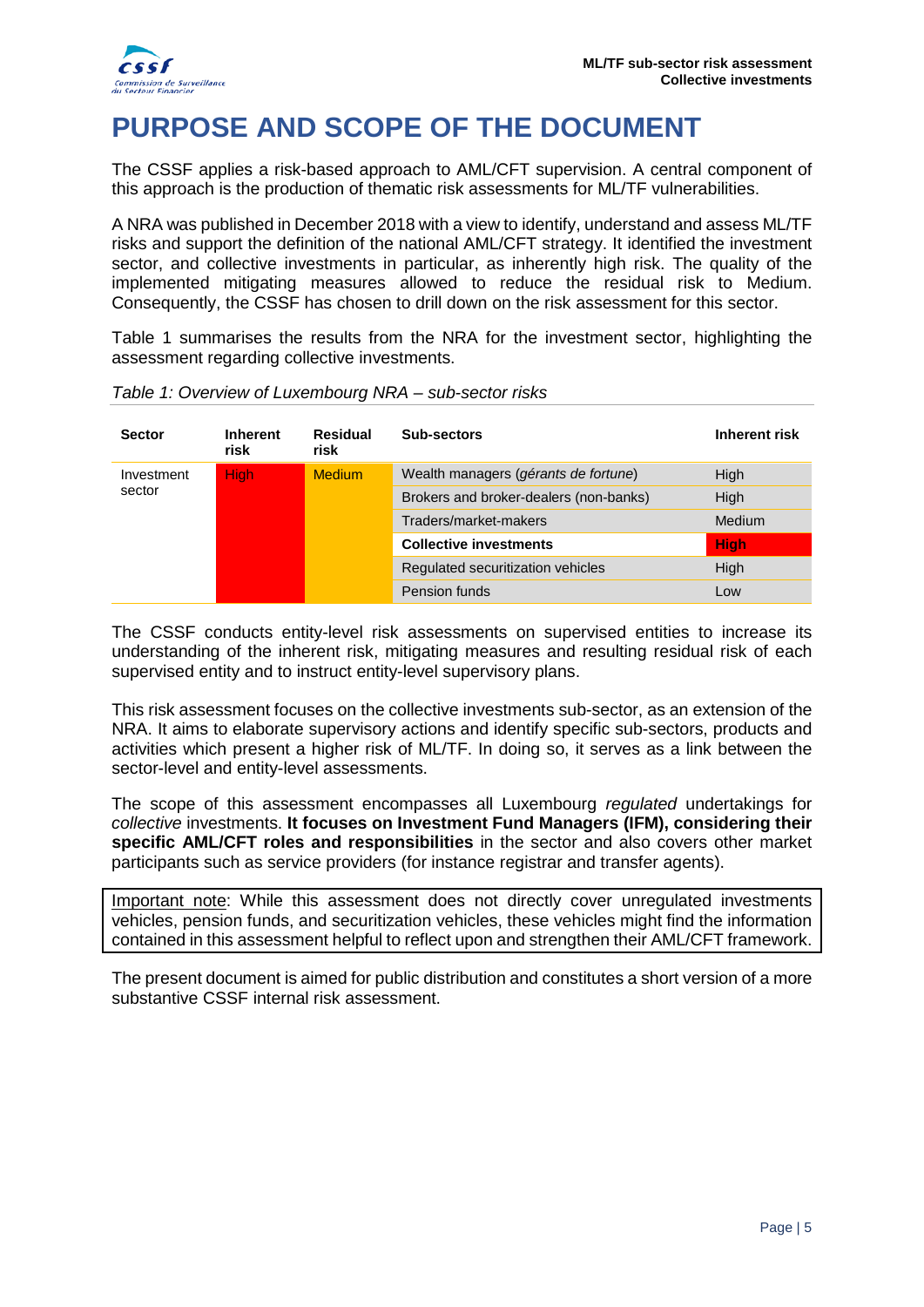

This document fulfils multiple objectives, in particular:

- Serve as a resource for the Industry when performing their own ML/TF risk assessments;
- Promote the understanding of ML/TF risks and AML/CFT obligations in the Industry;
- Support public-private interaction;
- Reflect the CSSF's own understanding of particular ML/TF risks in the sub-sector;
- Further improve the CSSF supervisory activities and sub-sector specific supervision strategy, where relevant; and
- Serve as an input for CSSF risk assessments.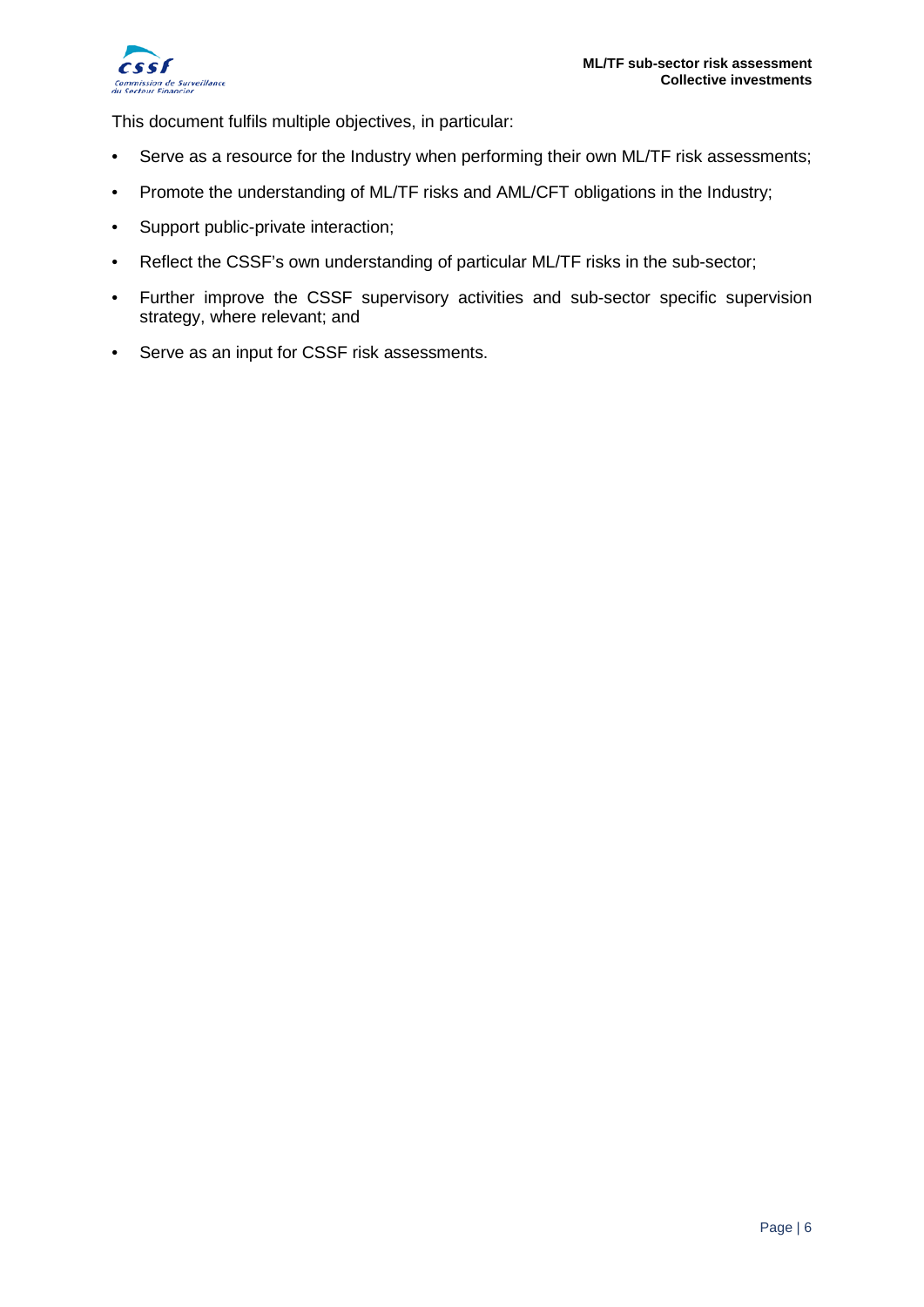

# <span id="page-6-0"></span>**1. INTRODUCTION**

This section introduces the collective investments industry. A detailed understanding of the industry is key to identify, understand and assess ML/TF risks to which it is exposed. An overview of the landscape and its main participants must precede any ML/TF risk assessment.

### <span id="page-6-1"></span>**1.1 Collective investments overview**

Collective investments are companies or undertakings that invest in assets using funds collected from investors by means of issuing shares or units other than equity (e.g. partnerships). The asset gathering typically optimizes investment opportunities and reduces transaction costs. [1](#page-6-3)

Luxembourg is the largest collective investment center in Europe, with more than EUR 4,000 BN in net assets (*[Figure](#page-6-2)* 1).



<span id="page-6-2"></span>*Figure 1: Net assets and fund units in the European collective investment sector by domicile[2](#page-6-4)*

Net assets have steadily increased in the last decade, while growth in the number of collective investment funds has marginally decreased in recent years. As a result, the average net assets per fund have increased in Luxembourg (*[Figure](#page-7-0)* 2).

<span id="page-6-3"></span><sup>-</sup><sup>1</sup> OECD, *Collective Investment Institutions*, OECD Benchmark Definition of Foreign Direct Investment 2008, 2009.

<span id="page-6-4"></span><sup>2</sup> EFAMA, *Quarterly Statistical Release*, as of end 2018.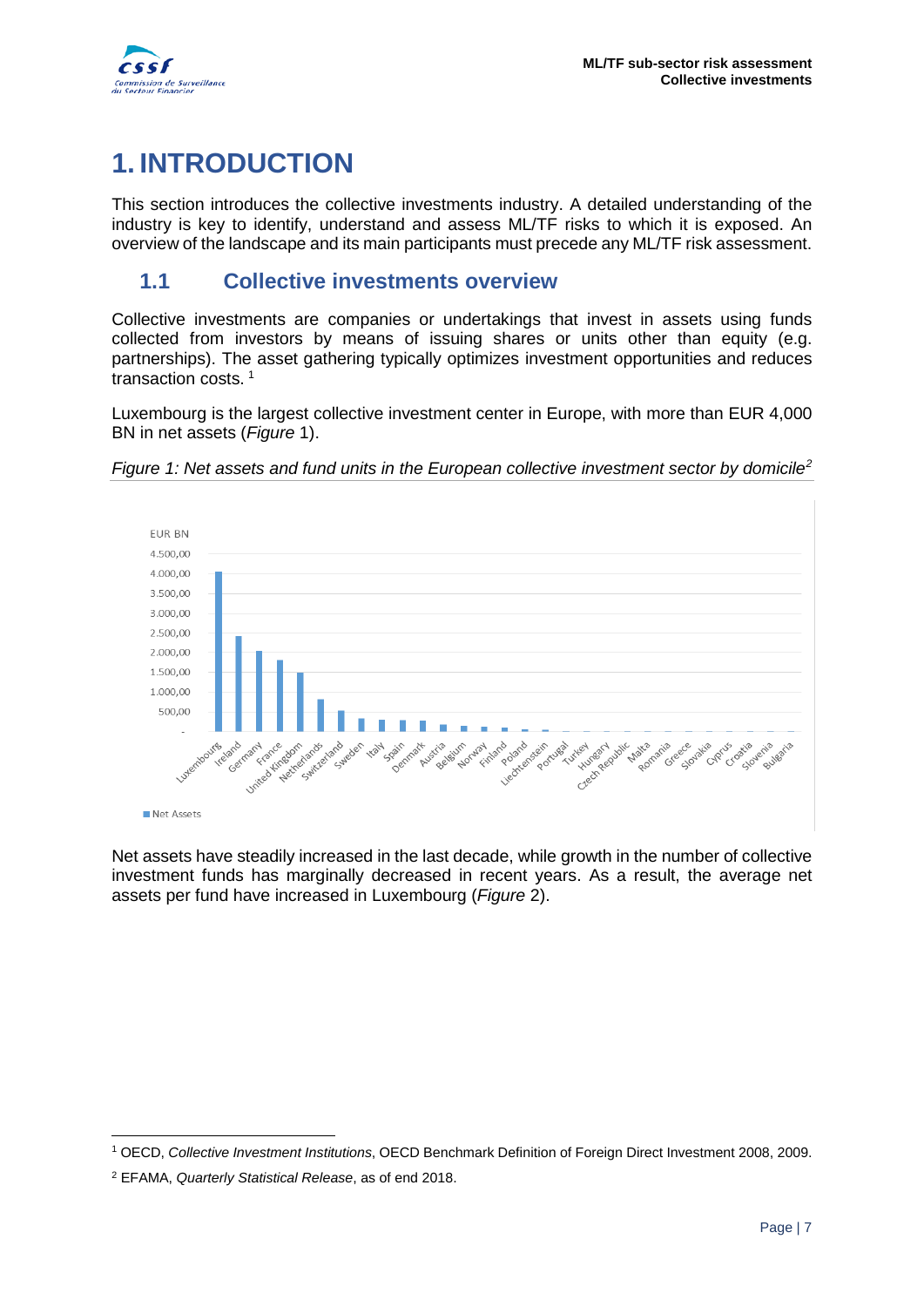



<span id="page-7-0"></span>*Figure 2: Evolution of net assets and number of funds in Luxembourg[3](#page-7-1)*

The collective investment industry relies on four main participants:

- 1. **Investors** providing capital to be invested in undertakings for collective investments;
- 2. **Undertakings for Collective Investments (UCI)[4](#page-7-2)** receiving investors' capital and investing it in various assets according to a predefined investment policy;
- 3. **Investment Fund Managers (IFM)** managing the investment portfolio and its risks, administrating, marketing the UCI and, where applicable, overseeing the delegates; and
- 4. **Service providers** supporting UCI and IFM with specialised activities (some providers must be appointed such as depositaries and external auditors, while other services may be delegated such as investment management and advisory, distribution and administration).

*Figure* 3 illustrates the collective investments landscape and the simplified interaction between its four main types of players.





<span id="page-7-1"></span><sup>-</sup><sup>3</sup> CSSF data as of 31 December 2018 (supervised collective investment funds only).

<span id="page-7-2"></span><sup>4</sup> Also referred to as Investment vehicles in this report.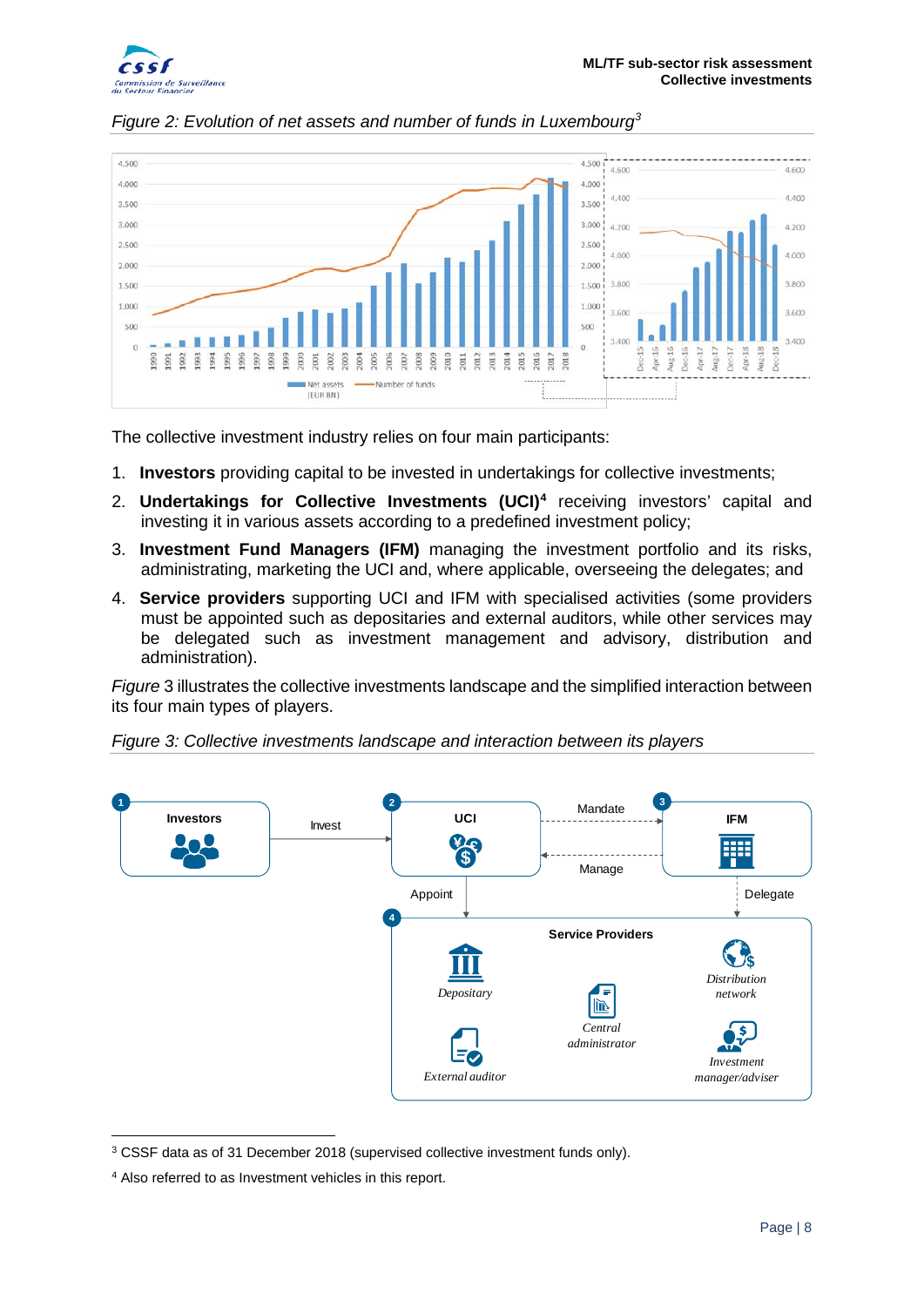

#### **1.1.1 Investors**

<span id="page-8-0"></span>Collective investments serve both retail and institutional investors, as well as both natural and legal persons. As per the European Supervisory Authorities (ESA), the investor may be:<sup>[5](#page-8-1)</sup>

- *a. "a natural or legal person who directly purchases units of or shares in a fund on their own account, and not on behalf of other, underlying investors; or*
- *b. a firm that, as part of its economic activity, directly purchases units of or shares in its own name and exercises control over the investment for the ultimate benefit of one or more third parties who do not control the investment or investment decisions; or*
- *c. a firm, for example a financial intermediary, that acts in its own name and is the registered owner of the shares or units but acts on the account of, and pursuant to specific instructions from, one or more third parties (e.g. because the financial intermediary is a nominee, broker, multi-client pooled account/omnibus type account operator or operator of a similar passive-type arrangement); or*
- *d. a firm's customer, for example a financial intermediary's customer, where the firm is not the registered owner of the shares or units (e.g. because the investment fund uses a financial intermediary to distribute fund shares or units, and the investor purchases units or shares through the firm and the firm does not become the legal owner of the units or shares)."*

Financial intermediaries (category c) hold a significant portion of assets of Luxembourg UCI.

For some UCI, investors are split into retail and "well-informed" investors. "Well-informed" investors consist of institutional, professional and qualified investors.<sup>[6](#page-8-2)</sup> In effect, this also allows High Net Worth Individuals (HNWI) to access a broader set of products. As highlighted in the next section, most alternative investments in Luxembourg are reserved to well-informed investors.

Luxembourg is also a leading market for cross-border distribution of funds, handling 61 % of European cross-border UCITS marketed in at least two foreign countries. Those Luxembourg funds are marketed in [7](#page-8-3)3 countries.<sup>7</sup>

<u>.</u>

<span id="page-8-1"></span><sup>5</sup> ESA, *The Risk Factors Guidelines*, June 2017.

<span id="page-8-2"></span><sup>6</sup> Law of 24 October 2008, Article 2: "Within the meaning of this law, a well-informed investor shall be an institutional investor, a professional investor or any other investor who meets the following conditions: 1) he has confirmed in writing that he adheres to the status of well-informed investor and 2) he invests a minimum of 125,000 Euro in the company, or 3) he has been subject to an assessment made by a credit institution within the meaning of Directive 2006/48/EC, by an investment firm within the meaning of Directive 2004/39/EC or by a management company within the meaning of "Directive 2009/65/EC"10 certifying his expertise, his experience and his knowledge in adequately appraising an investment in risk capital".

<span id="page-8-3"></span><sup>7</sup> Association of the Luxembourg Fund Industry, *Global Fund Distribution 2018*, 2018.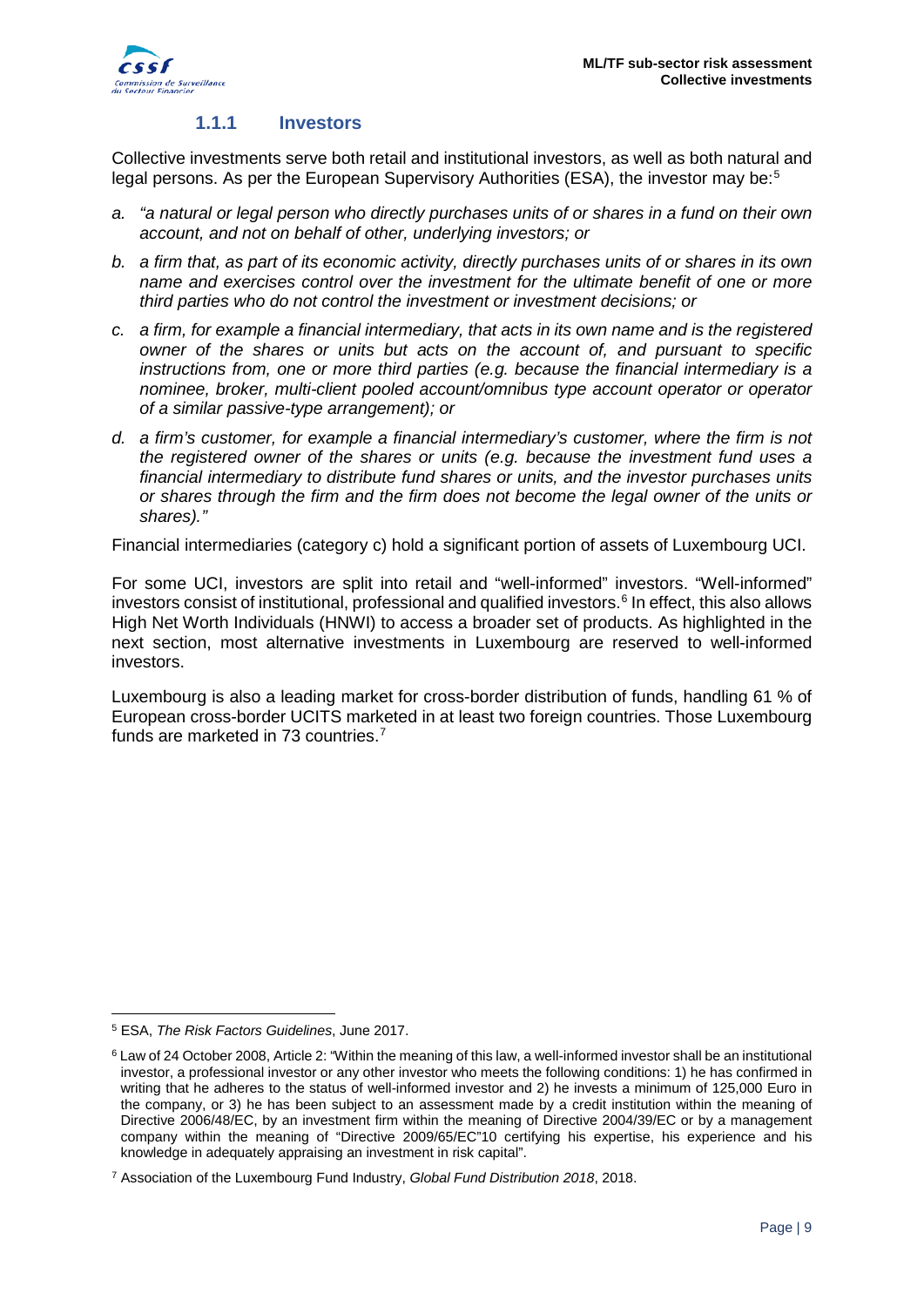

#### **1.1.2 Undertakings for collective investments**

<span id="page-9-0"></span>Luxembourg offers a wide range of Undertakings for Collective Investments (UCI). These products may take a variety of forms, depending on their category, regime and structure.

Two main categories of collective investments are available in Luxembourg, with distinctive investment policies and investor bases. [8](#page-9-1)

- **UCITS** (Undertakings for Collective Investments in Transferable Securities) were introduced in 1985 with the objective to create a single European market for open-ended investment funds investing in shares or bonds quoted on a stock exchange and aimed towards retail investors:<sup>[9,](#page-9-2)[10](#page-9-3)</sup>
- **AIF** (Alternative Investment Funds) encompass collective investments not covered by the UCITS Directive (e.g. hedge funds, venture capital, private equity or real estate) and are reserved to well-informed investors: [11,](#page-9-4) [12,](#page-9-5) [13](#page-9-6)

Luxembourg collective investments are subject to various regimes under sectoral laws, mostly based on the asset class they invest in:

- **UCITS** are usually open-ended UCI focused on high levels of investor protection with strict rules relating to portfolio diversification, liquidity and leverage.<sup>[14](#page-9-7)</sup>
- **UCI Part II** offer the most regulated alternative investment funds for strategies that do not meet the UCITS Part I criteria. They have no eligible assets restrictions, but are subject to investment objective approval by the CSSF. They are accessible to Luxembourg retail investors.<sup>[15](#page-9-8)</sup>

<span id="page-9-1"></span><sup>&</sup>lt;u>.</u> <sup>8</sup> This report focuses on *collective* investments which do not include two other categories of investment vehicles: pension funds (either SEPCAV or ASSEP) and special purpose vehicles (including securitisation vehicles).

<span id="page-9-2"></span><sup>9</sup> EU Parliament and Council Directive 2009/65/EC of 20 December 1985 on the coordination of laws, regulations and administrative provisions relating to undertakings for collective investment in transferable securities (UCITS).

<span id="page-9-3"></span><sup>&</sup>lt;sup>10</sup> Law of 17 December 2010 – Part I ("UCITS Law"), Article 2 (2): For the purposes of this Law, and subject to Article 3, UCITS means an undertaking (a) "with the sole object of collective investment in transferable securities and/or in other liquid financial assets referred to in Article 41(1)", of capital raised from the public and which operate on the principle of risk-spreading, and (b) with units which are, at the request of holders, repurchased, directly or indirectly, out of this undertaking's assets. Action taken by a UCITS to ensure that the stock exchange value of its units does not significantly vary from their net asset value shall be regarded as equivalent to any such repurchase.

<span id="page-9-4"></span><sup>11</sup> EU Parliament and Council Directive 2011/61/EU on Alternative Investment Fund Managers (AIFM).

<span id="page-9-5"></span><sup>&</sup>lt;sup>12</sup> Law of 12 July 2013 ("AIFM Law"), Article 1 (39): "Alternative Investment Funds (AIFs)": collective investment undertakings, including investment compartments thereof, which: (a) raise capital from a number of investors, with a view to investing it in accordance with a defined investment policy for the benefit of those investors; and (b) do not require authorisation pursuant to Article 5 of Directive 2009/65/EC.

<span id="page-9-6"></span><sup>&</sup>lt;sup>13</sup> AIF may use European labels to distribute funds to retail investors across the EU, subject to the labels' constraints: (i) EuVECA (European Venture Capital funds) may only invest in unlisted companies with up to 499 employees and SMEs listed on SME growth markets (EU Parliament and Council Directive 2017/1991 amending EU 345/2013); (ii) EuSEF (European Social Entrepreneurship funds) must invest in social impact projects as their primary objective (EU Parliament and Council Directive 2017/1991 amending EU 345/2013); and (iii) ELTIF (European Long-Term Investment Funds) must invest at least 70% in long-term assets such as infrastructure, public buildings, transport and sustainable energy (EU Parliament and Council Directive 2015/760).

<span id="page-9-7"></span><sup>14</sup> Law of 17 December 2010 – Part I ("UCITS Law"), see footnote 12 for definition.

<span id="page-9-8"></span><sup>15</sup> Law of 17 December 2010 – Part II ("UCI Law"), Article 3: The following are not subject to this Part: UCITS of the closed-end type, UCITS which raise capital without promoting the sale of their units to the public within the European Union or any part of it, UCITS whose units, under their management regulations or instruments of incorporation, may be sold only to the public in countries which are not members of the European Union, categories of UCITS determined by the CSSF, for which the rules laid down in Chapter 5 are inappropriate in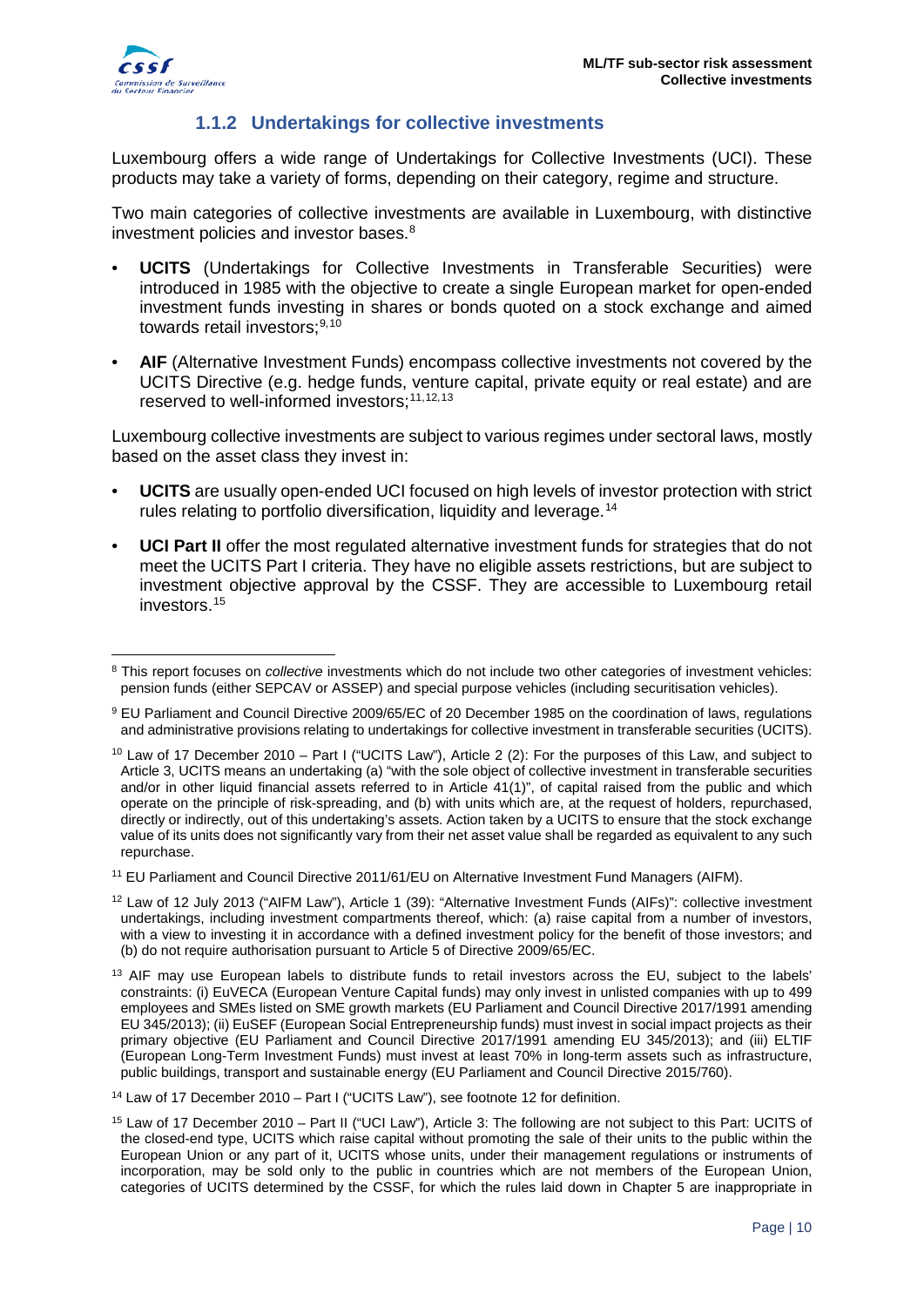

<u>.</u>

- **SIF** (Specialised Investment Funds) provide flexible multi-purpose investment vehicles, suited for all asset classes such as hedge funds, private equity, venture capital, real estate and infrastructure funds. [16](#page-10-1)
- **SICAR** (*Société d'Investissement en Capital à Risque)* are specifically designed for private equity and venture capital transactions.<sup>[17](#page-10-2)</sup>

[Table 2](#page-10-0) below summarises the categories, regimes and legislations of UCI.

<span id="page-10-0"></span>*Table 2: Overview of UCI categories, regimes and legislations*

| Category | UCITS          | AIF (and regulated non-AIF SIF and SICAR) |              |                |  |
|----------|----------------|-------------------------------------------|--------------|----------------|--|
| Regime   | UCITS Part I   | SIF<br><b>SICAR</b><br>UCI Part II        |              |                |  |
| ∟aw      | 2010 UCITS Law | 2010 UCI Law                              | 2007 SIF Law | 2004 SICAR Law |  |

Collective investments may be open-ended or closed-ended.

UCI may be set up under a contractual or corporate form, which is either as a common fund or as an investment company[18:](#page-10-3)

- **A common fund** (*Fond Commun de Placement, or FCP*) is a co-proprietorship of assets which has no legal personality and is governed by a contractual arrangement. It must be managed by a Luxembourg IFM.
- **An investment company** is a normal corporate entity that may be managed by an external IFM or which may be internally self-managed. Investment companies may take various legal forms, such as a limited liability company (e.g. SA, SAS, Sàrl) or partnerships (e.g. SCA, SCS, SCSp). Two legal structures are available:
	- *Société d'Investissement à Capital Variable* (SICAV), whose capital is at any given time equal to its net assets, increasing and decreasing automatically as a result of subscriptions, redemptions and net asset value variations; and
	- *Société d'Investissement à Capital Fixe* (SICAF), which are subject to formalities when changes are made to their capital (e.g. notarisation and publication).

view of their investment and borrowing policies. Article 87: This Part shall apply to all UCITS referred to in Article 3 and to all other UCIs situated in Luxembourg not covered by Part I.

<span id="page-10-1"></span><sup>&</sup>lt;sup>16</sup> Law of 13 February 2007 ("SIF Law"), Article 1 (1): For the purpose of this Law, specialised investment funds shall be any undertakings for collective investment situated in Luxembourg: the exclusive object of which is the collective investment of their funds in assets in order to spread the investment risks and to ensure for the investors the benefit of the results of the management of their assets, and the securities "or partnership interests" of which are reserved to one or several well-informed investors, and the constitutive documents or offering documents "or partnership agreement" of which provide that they are subject to the provisions of this Law.

<span id="page-10-2"></span><sup>&</sup>lt;sup>17</sup> Law of 15 June 2004 ("SICAR Law"), Article 1 (1): For the purpose of this law, an investment company in risk capital, in abbreviation "SICAR", shall be any company: that has adopted the legal form of a limited partnership, "special limited partnership," a partnership limited by shares, a cooperative in the form of a public limited company, a limited company or a public limited company governed by Luxembourg law, and whose object is to invest its assets in securities representing risk capital in order to ensure for its investors the benefit of the result of the management of its assets in consideration for the risk which they incur, and the securities "or partnership interests" of which are reserved to well-informed investors as defined in Article 2 of this law, and the articles of incorporation "or the partnership agreement" of which provide that it is subject to the provisions of this law.

<span id="page-10-3"></span><sup>18</sup> Except for SICAR which must be set up in corporate form.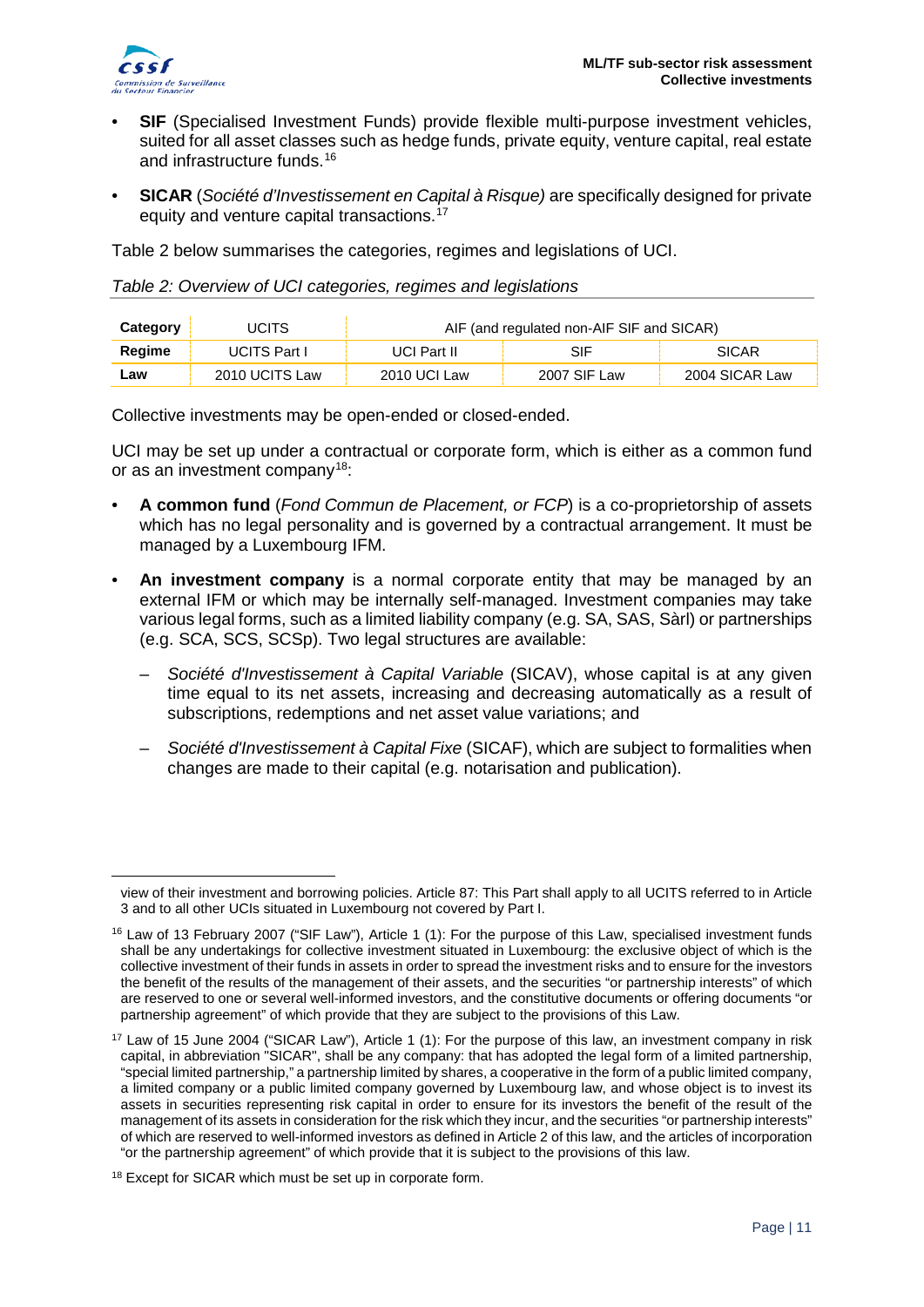

[Table 3](#page-11-0) below summarises the structures and forms available to UCI.

<span id="page-11-0"></span>*Table 3: Overview of UCI legal structures and forms*

| <b>Basic structure</b> | Contractual | Corporate                     |              |
|------------------------|-------------|-------------------------------|--------------|
| Legal structure        | FCP         | <b>SICAV</b>                  | <b>SICAF</b> |
| <b>Legal form</b>      | N/A         | SA, SAS, Sàrl, SCA, SCS, SCSp |              |

The majority of UCI in Luxembourg are UCITS and SIF, both in terms of number and value (*[Figure](#page-11-1)* 4). With nearly EUR 3,400 BN AuM, Luxembourg has a 35% market share in European UCITS.<sup>[19](#page-11-2)</sup> Although relatively smaller in terms of AuM, most global private equity investments are structured using Luxembourg UCI (mostly SICAR and SIF), and 19 out of the top 20 global private equity firms have operations in Luxembourg.[20](#page-11-3)

<span id="page-11-1"></span>*Figure 4: Number and net assets of UCI[21](#page-11-4)*



Number of supervised UCI

Net assets (EUR BN)

The asset allocation reflects the investment guidelines of IFM, meeting specific investor needs. As illustrated in *[Figure](#page-12-1)* 5, the pattern of investments by each type of UCI may broadly be summarised as follows:

- **UCITS** are largely invested in traded (or transferable) bonds and stocks;
- **UCI Part II and SIF** are made of mixed funds, hedge funds, real estate funds and funds of funds, with varied asset classes; and
- **SICAR** are mostly used for private equity and venture capital investments.

<span id="page-11-2"></span><sup>&</sup>lt;u>.</u> <sup>19</sup> Luxembourg for Finance, *Financial Centre, Asset Management*, 2018.

<span id="page-11-3"></span><sup>20</sup> Luxembourg for Finance, *Financial Centre, Asset Management*, 2018.

<span id="page-11-4"></span><sup>&</sup>lt;sup>21</sup> CSSF data as of 31 December 2018 (including supervised entities only).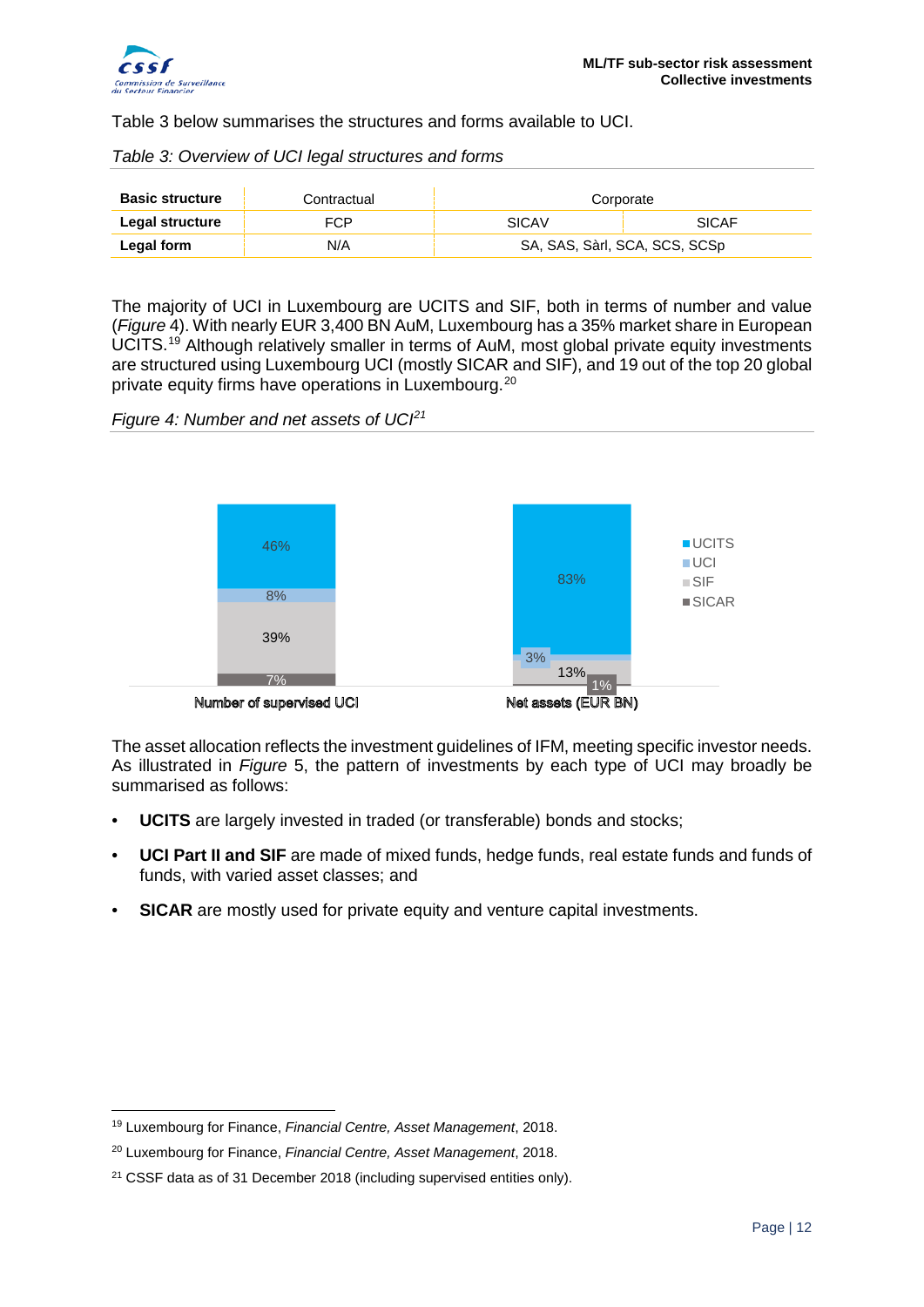

<span id="page-12-1"></span>



#### **1.1.3 Investment fund managers**

<span id="page-12-0"></span>Three main categories of Investment Fund Managers (IFM), are active in Luxembourg, based on the type of UCI they manage:

- **UCITS ManCo** (Management Companies) for UCITS;
- **AIFM** (Alternative Investment Fund Managers) for AIF; and
- **Self or internally-managed UCI**.

Overall, multiple regimes are available to IFM based on the UCI they manage and their country of origin [\(Table 4\)](#page-13-0) $23$ :

- **Luxembourg Chapter 15 ManCo** for UCITS;[24](#page-12-4)
- **Foreign EU/EEA UCITS ManCo** for UCITS via EU/EEA passporting;
- Luxembourg authorised AIFM for AIF;<sup>25</sup>
- Luxembourg registered AIFM for below-threshold AIF;<sup>[26](#page-12-6) [27](#page-12-7)</sup>

<span id="page-12-2"></span><sup>&</sup>lt;u>.</u> <sup>22</sup> CSSF data as of 31 December 2018 (including supervised entities only).

<span id="page-12-3"></span><sup>&</sup>lt;sup>23</sup> Note that managers may combine several regimes, e.g. "Super ManCo", being managers with both Luxembourg Chapter 15 and AIFM licences.

<span id="page-12-4"></span> $24$  Law of 17 December 2010 – Chapter 15 ("OPC Law").

<span id="page-12-5"></span><sup>25</sup> Law of 12 July 2013 ("AIFM Law").

<span id="page-12-6"></span><sup>&</sup>lt;sup>26</sup> EU Parliament and Council Directive 2011/61/EU on Alternative Investment Fund Managers:, (17) This Directive further provides for a lighter regime for AIFM where the cumulative AIFs under management fall below a threshold of EUR 100 million and for AIFM that manage only unleveraged AIFs that do not grant investors redemption rights during a period of 5 years where the cumulative AIFs under management fall below a threshold of EUR 500 million.

<span id="page-12-7"></span><sup>27</sup>Defined in accordance with Article 3 of the Law of 12 July 2013 ("AIFM Law")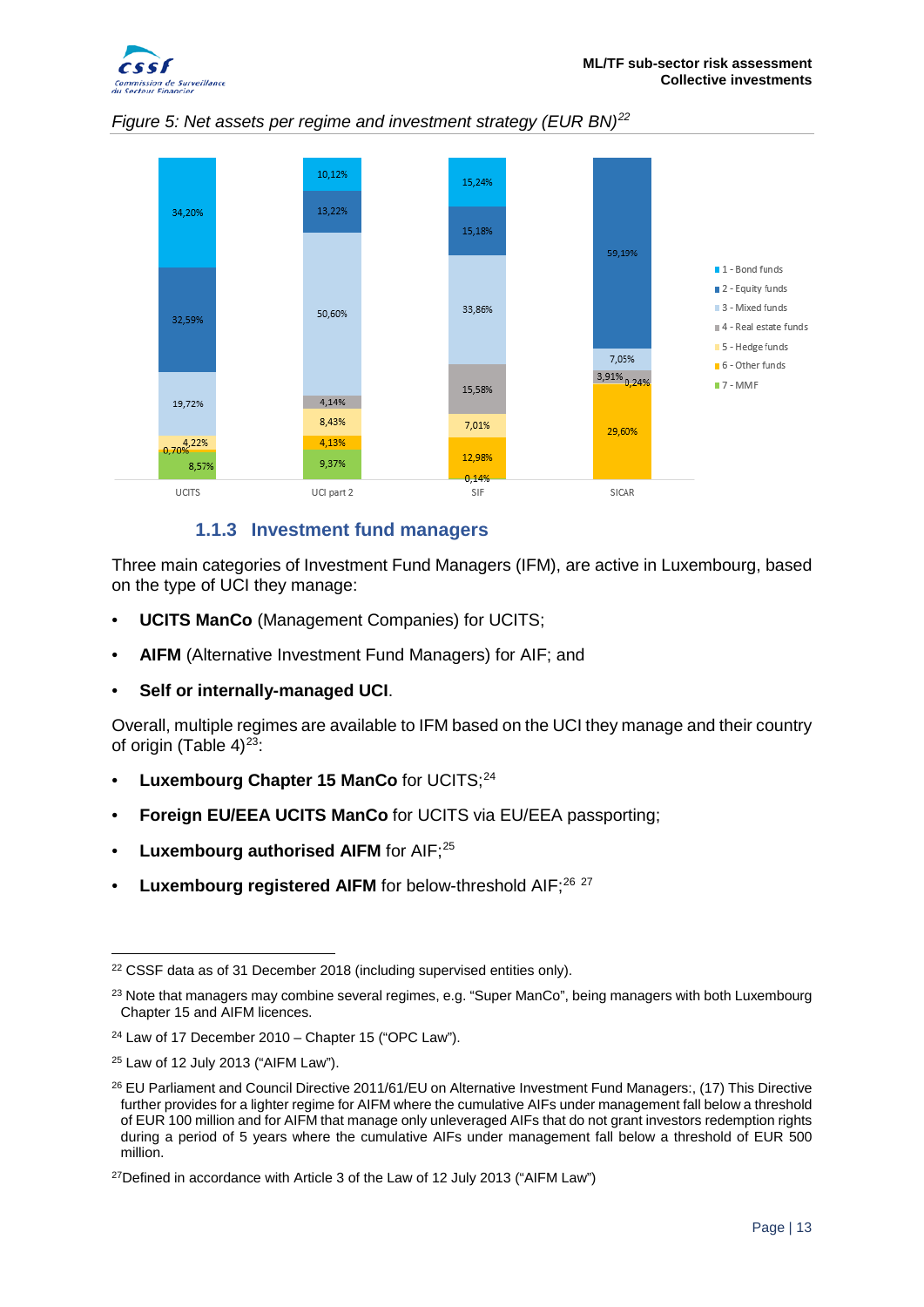

- **Luxembourg Chapter 16 ManCo** not authorised as an AIFM; [28](#page-13-1)
- **EU/EEA AIFM and Non EU/EEA AIFM** of Luxembourg domiciled AIF;
- Société d'Investissement Autogérée (SIAG);<sup>[29](#page-13-2),</sup> and
- *Fonds d'Investissement Alternatif Autogéré* (FIAAG), including **self-managed AIF, as well as self-managed non-AIF UCI**. [30](#page-13-3)

For the rest of this report, IFM with multiple licences will be included in the most stringent regime (e.g. "Super ManCo" with Chapter 15 and authorised AIFM licences will be treated as Chapter 15 ManCo) and all self-managed AIF, as well as self-managed non-AIF UCI, will be treated together as FIAAG.

[Table 4](#page-13-0) summarises the categories, regimes and legislations of IFM.

<span id="page-13-0"></span>

|  |  | Table 4: Overview of IFM categories, regimes and legislations |
|--|--|---------------------------------------------------------------|
|  |  |                                                               |

| Category | <b>UCITS ManCo</b>   |                 | AIFM              |                  |                      | Self or internally-<br>managed      |                    |                            |
|----------|----------------------|-----------------|-------------------|------------------|----------------------|-------------------------------------|--------------------|----------------------------|
| Regime   | Lux Chap<br>15 ManCo | EU/EEA<br>ManCo | Lux auth.<br>AIFM | Lux reg.<br>AIFM | Lux Chap<br>16 ManCo | EU/EEA<br>and non<br>EU/EEA<br>AIFM | <b>SIAG</b>        | <b>FIAAG</b>               |
| Law      | 2010 OPC<br>Law      | 2010<br>OPC Law | 2013<br>AIFM Law  | 2013<br>AIFM Law | 2010 OPC<br>Law      | 2013<br><b>AIFM</b><br>Law          | 2010<br>OPC<br>Law | 2013<br><b>AIFM</b><br>Law |

Luxembourg Chapter 15 ManCo and Luxembourg authorised AIFM originate mainly from other EU/EEA countries and the United States of America (USA) (*Figure* 6).

<u>.</u>

<span id="page-13-1"></span> $28$  Law of 17 December 2010 – Chapter 16 ("OPC Law").

<span id="page-13-2"></span><sup>29</sup> Law of 17 December 2010 – Chapter 3, Article 27 ("OPC Law").

<span id="page-13-3"></span> $30$  Law of 12 July 2013 – Chapter 1, Article 4 (1) b) ("AIFM Law").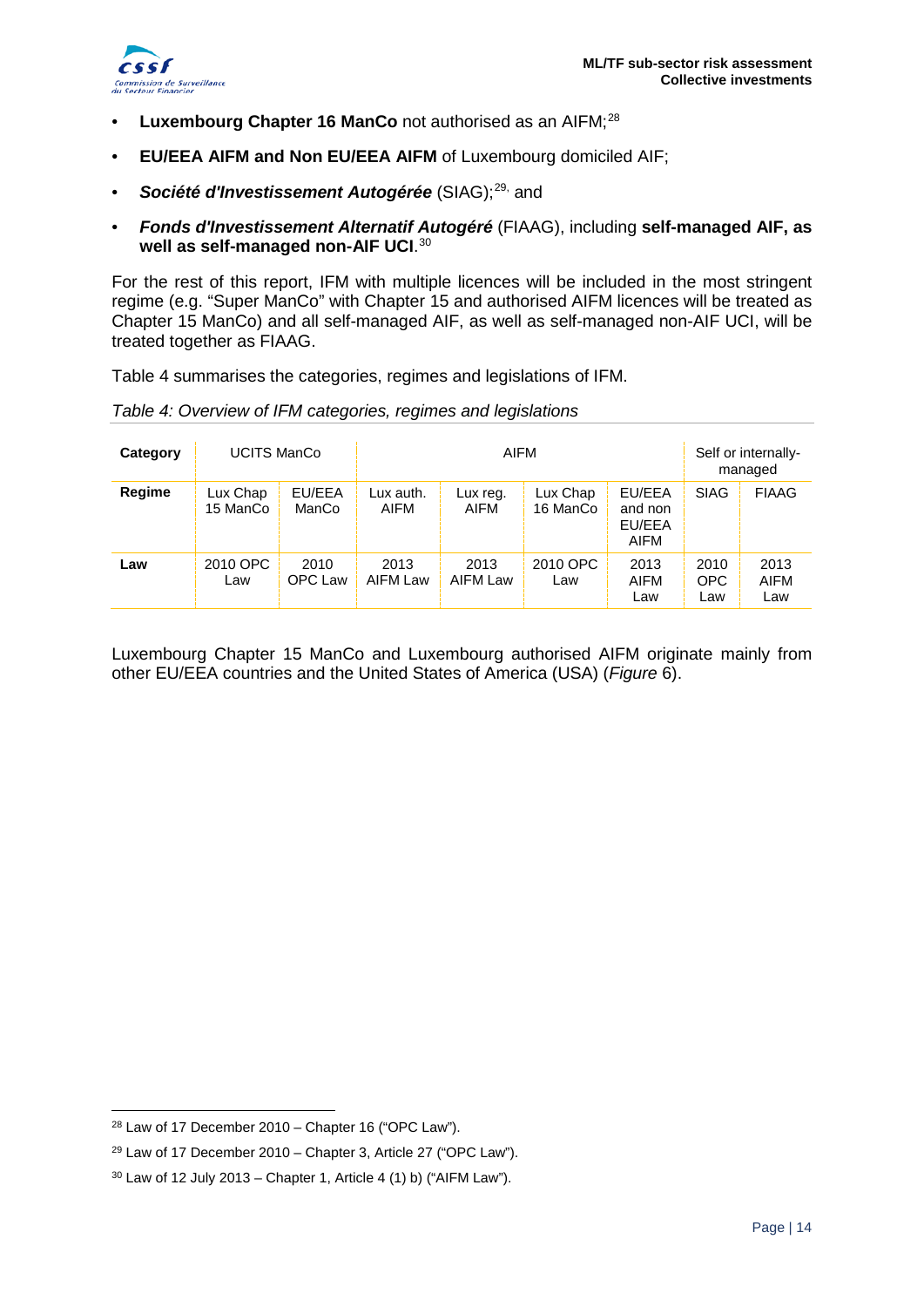



*Figure 6: Number of Lux Chapter 15 ManCo and authorised AIFM per country of origin[31](#page-14-1)*

Other Luxembourg IFM, although more numerous, have a much smaller share of net assets.

IFM also differ by management model, especially with regards to the third parties they appoint and the services they delegate. These services are outlined in the next sub-section.

#### **1.1.4 Service providers**

<span id="page-14-0"></span>Some UCI (i.e. UCITS), via their Board of Directors, *are required by law* to appoint competent third parties for specific activities, in particular:

- **Depositary (or custodian)** for the safe-keeping of assets, the day-to-day administration of assets and for overseeing asset valuations, for subscriptions and redemptions, to carry out manager instructions, for transaction settlement and income distribution; and
- **External auditor** (R*éviseur d'Entreprise Agréé*) for certifying financial reports and other legal reports.<sup>[32](#page-14-2)</sup>

A broad range of service providers may also support the UCIs and/or their managers, typically including:

- **Investment manager and advisors** by respectively making and advising on investments and portfolio allocation decisions (note that investment management is the core function of the IFM, which can be directly provided by the IFM itself or by delegation);
- **Distributor** by marketing and distributing the fund units through a variety of channels (e.g. private banks, financial advisers, platforms);
- **Central administrator** by providing accounting, portfolio valuation and unit pricing (e.g. NAV calculation), contract settlements, customer enquiries and record keeping services;

<span id="page-14-1"></span><sup>&</sup>lt;u>.</u> <sup>31</sup> CSSF annual report, 2018. Other countries of origin include Australia (3), Greece (3), Jersey (3), Netherlands (3), Andorra (2), Austria (2), Finland (2), Liechtenstein (2), Malta (2), Portugal (2), Qatar (2), Russia (2), Bermuda (1), BVI (1), Chile (1), Guernsey (1), Ireland (1), Mauritius (1), Norway (1), Poland (1), South Africa (1), United Arab Emirates (1).

<span id="page-14-2"></span><sup>32</sup> Independent auditors are authorised and supervised on AML controls when on-boarding clients by the *Institut des Réviseurs d'Entreprises* (IRE), their appointment must be approved by CSSF (their prudential supervisor).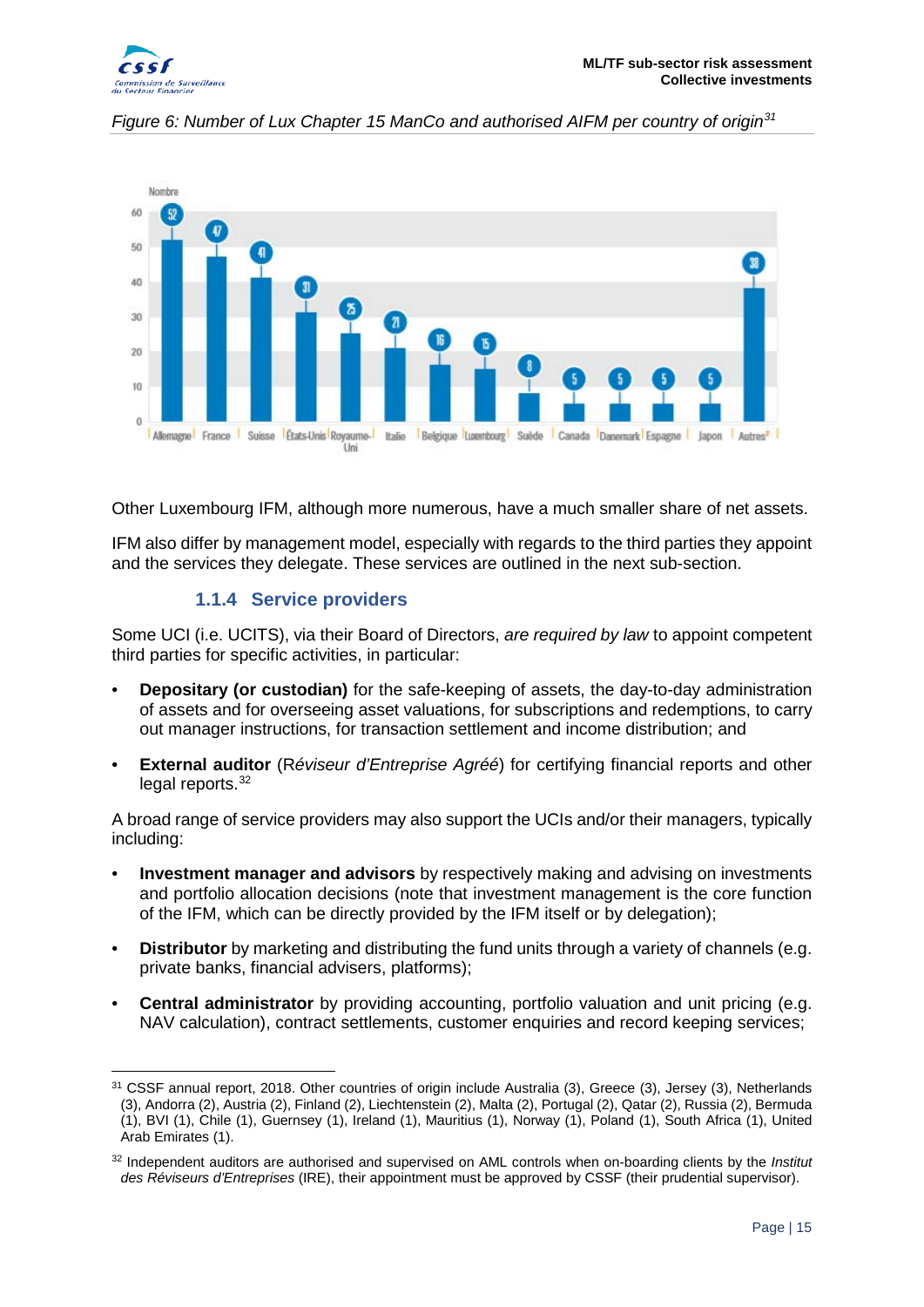

- **Transfer agent (or registrar)** by executing unit subscriptions and redemptions, maintaining the unit-holder register and monitoring regulatory compliance, often including AML/CFT controls;
- **Paying agent** by arranging distributions to investors; and
- **Domiciliation agent** by managing domiciliation, office facilities, correspondence and payment of bills.

The majority of these service providers in Luxembourg are regulated by the Law of 5 April 1993 on the financial sector.

The board of directors of the UCI and the IFM appointed by the UCI retain the overall responsibility over the outsourced activities and must perform initial and ongoing due diligence on their delegates. [33](#page-15-0)

The expansion of collective investments has led to the development of many specialised service providers in Luxembourg, across the entire value chain. Most service providers offer multiple services listed above (e.g. distribution and paying agency, or central administration and transfer agency).

<u>.</u>

<span id="page-15-0"></span><sup>&</sup>lt;sup>33</sup> Delegation is also assessed by CSSF during the licensing process.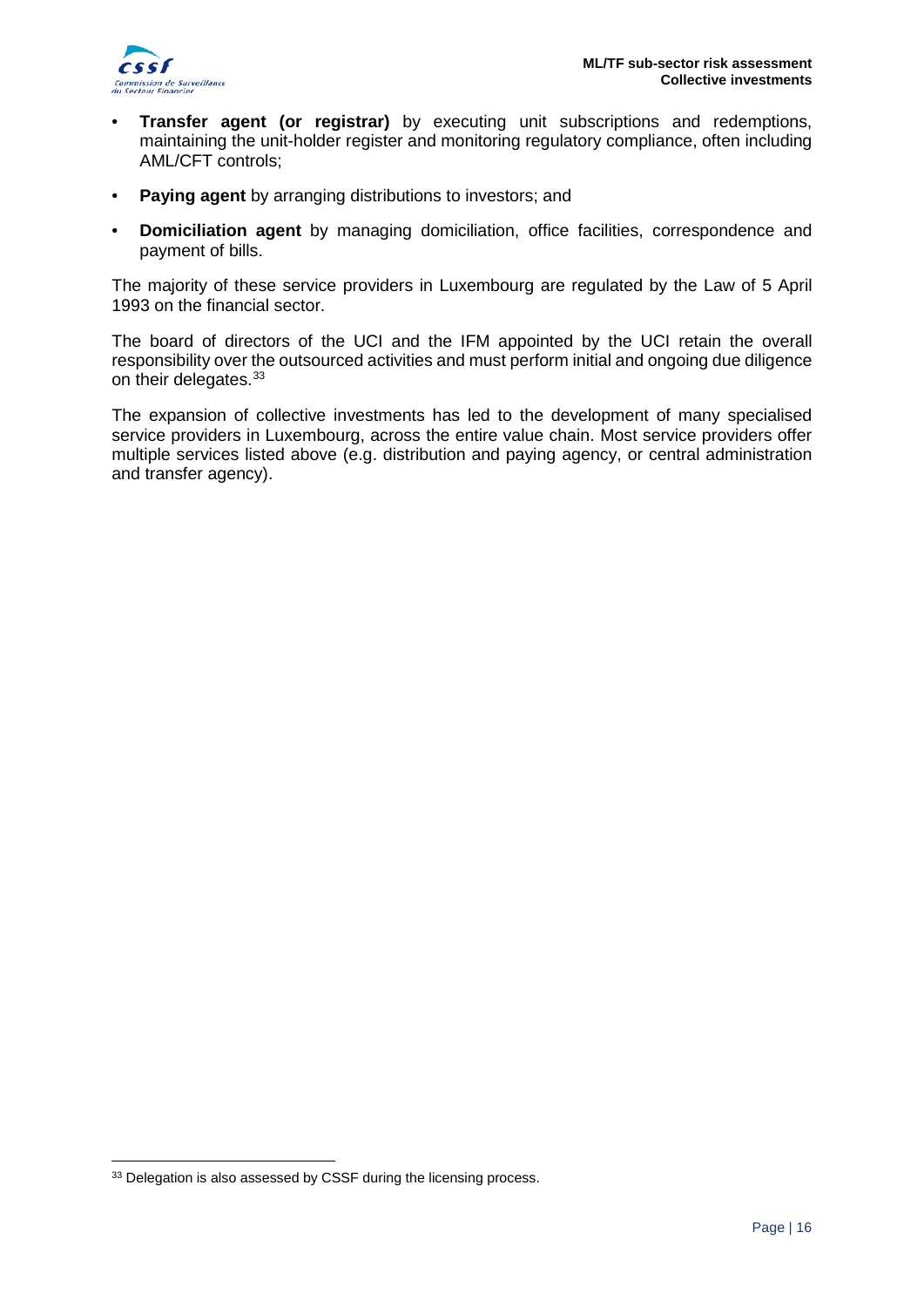

# **1.2 Collective investments ML/TF context**

<span id="page-16-0"></span>The CSSF applies a risk-based approach to AML/CFT supervision, in line with FATF guidelines and recommendations. This implies identifying, assessing and understanding ML/TF risks faced by the collective investments sector, its specific products and services, the customers and jurisdictions, the channels of delivery involved; and taking AML/CFT measures commensurate to those risks in order to mitigate them effectively.<sup>[34](#page-16-1)</sup>

The FATF has highlighted the securities sector, including collective investments, as being exposed to ML/TF schemes. Indeed, the sector is generally characterised by its complexity, internationality, high level of interaction, high volumes, speed and anonymity. These characteristics create opportunities for those who would abuse or misuse the sector for illicit purposes, including for ML/TF.[35](#page-16-2)

**The EU Supra-National Risk Assessment** (SNRA) noted that despite mitigating measures in place, the risk of ML remains significant for certain segments of the financial sector, and in particular for institutional investments. This is due to the overall higher exposure to product and customer risks, pressure from competition in the sector and a limited understanding of operational AML/CFT risks.[36](#page-16-3)

**The National Risk Assessment** (NRA) also considered the investment sector generally to be vulnerable to ML/TF, as the sector is large and diverse with a variety of entities and large amounts of money being invested on behalf of wealthy individuals or entities. The detection challenges are not to be underestimated due to high market fragmentation in terms of number of providers and also high volume of investors and related transactions.

Recent years have seen an increasing number of reports to the Ministry of Finance for Targeted Financial Sanctions (TFS) and Suspicious Activity Reports (SAR) and Suspicious Transaction Reports (STR)<sup>[37](#page-16-4)</sup> involving IFM and UCI to the Financial Intelligence Unit, which supports the FATF, SNRA and NRA conclusions.

<span id="page-16-1"></span><sup>&</sup>lt;u>.</u> <sup>34</sup> FATF, *Guidance for a Risk-Based Approach*, Securities sector, October 2018.

<span id="page-16-2"></span><sup>35</sup> FATF, *Report on ML/TF in the Securities Sector*, October 2009.

<span id="page-16-3"></span><sup>36</sup> European Commission, *Report from the commission to the European Parliament and the Council on the assessment of the risks of money laundering and terrorist financing affecting the internal market and relating to cross-border activities*, 2017.

<span id="page-16-4"></span><sup>&</sup>lt;sup>37</sup> Historic analysis of FIU reports on SARs and STRs filing.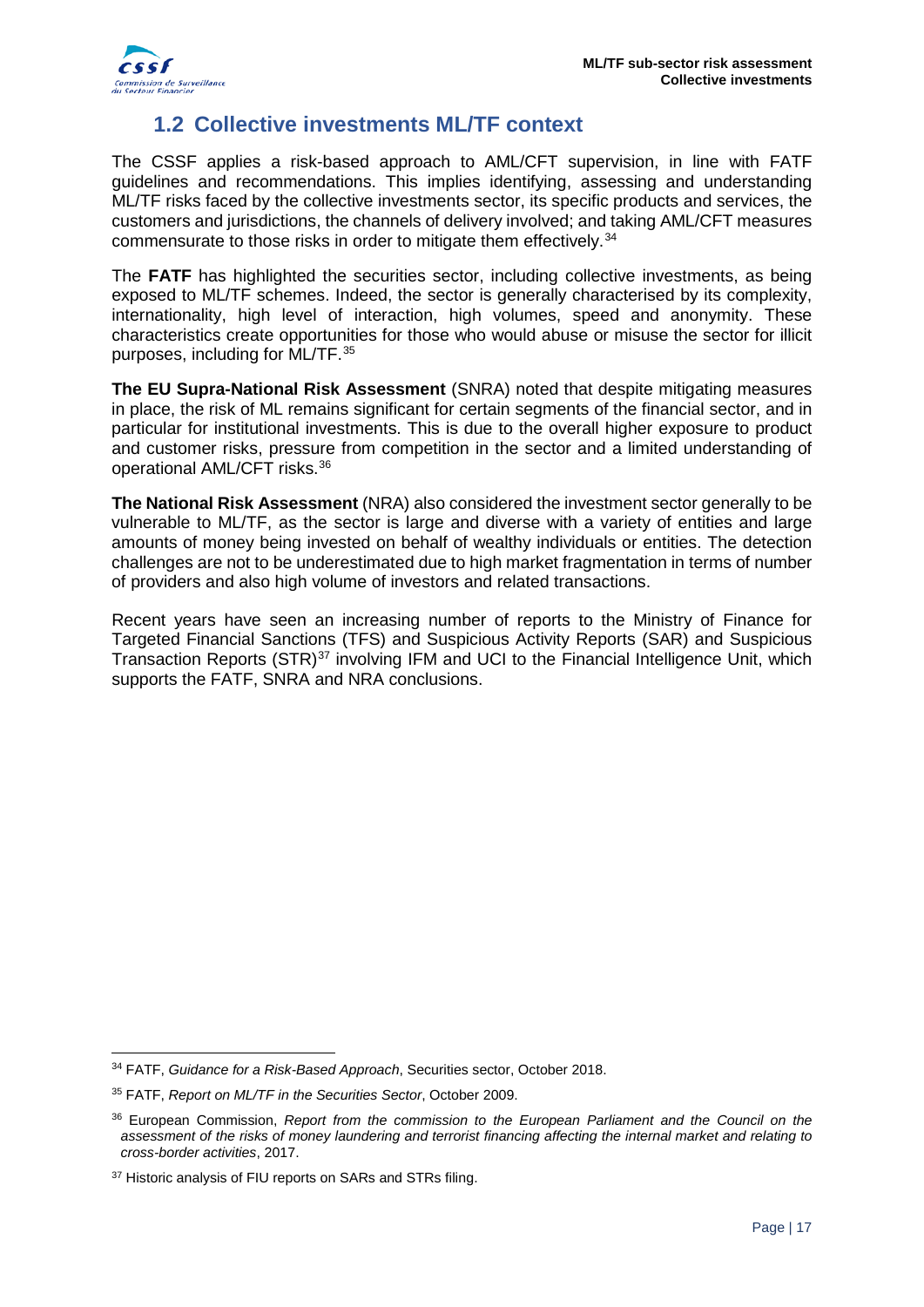

### **1.3 Collective investments regulation and supervision**

<span id="page-17-0"></span>The CSSF is responsible for the financial regulation in Luxembourg. It supervises the professionals and products of the Luxembourg financial sector, including their compliance with AML/CFT obligations.

Dedicated CSSF OPC departments supervise both IFM and UCI active in Luxembourg (through the application of a double layer of supervision), under the sectoral laws listed in [Table 5.](#page-17-1)

| Supervisory dept. Sector |     | Law                       | Regime           |
|--------------------------|-----|---------------------------|------------------|
| OPC.                     | IFM | 2010 OPC Law - Chapter 15 | Chapter 15 ManCo |
|                          |     | 2010 OPC Law - Chapter 16 | Chapter 16 ManCo |
|                          |     | 2013 AIFM Law             | AIFM             |
|                          | UCI | 2010 OPC Law - Part I     | $UCITS - Part I$ |
|                          |     | 2010 OPC Law - Part II    | $UCI - Part II$  |
|                          |     | 2004 SICAR Law            | <b>SICAR</b>     |
|                          |     | 2007 SIF Law              | <b>SIF</b>       |
|                          |     |                           |                  |

<span id="page-17-1"></span>*Table 5: Laws setting the supervision requirements for IFM and UCI*

Some particular regulatory and supervisory treatments should be noted for both IFM and UCI:

- **Registered AIFM** include IFM managing AIF whose assets under management are below the thresholds specified in the Law of 2013 ("AIFM Law"), who therefore must be registered with the CSSF and who benefit from a lighter regime as the one prescribed for authorised AIFM by the AIFM Law. The lighter regime does, however, not apply to AML/CFT obligations to which registered AIFM are fully subject.
- **Regulated non-AIF** include SICAR and SIF not meeting the AIF definition in accordance with the Law of 2013 ("AIFM Law") (e.g. not raising capital from a number of investors), but which qualify as SICAR or SIF under the Law of 2004 ("SICAR Law") or the Law of 2007 ("SIF Law").

Other CSSF departments supervise most of the other market participants referred to in Section [1,](#page-6-0) such as institutional investors (e.g. banks and specialised service providers such as investment firms, and (specialised) professionals of the financial sector).

Luxembourg IFM and their UCI benefit from EU/EEA passporting rights, if they fall under the UCITS or AIFM regimes:

- **A management passport** permitting IFM to perform authorised activities in other EU/EEA Member States; and
- **A marketing passport** permitting UCI to be marketed in other EU/EEA Member States under the UCITS (fund-level) or AIFM (manager-level) regimes.

Passported activities may be provided via:

- **Free provision of services** (i.e. cross-border activity without local presence); or
- **Free establishment of branches** (i.e. cross-border activity with local presence).

Both passports do not necessitate prior authorisation or additional requirements from *host* Member States, but require a pre-notification to be filed with the *home* Member State.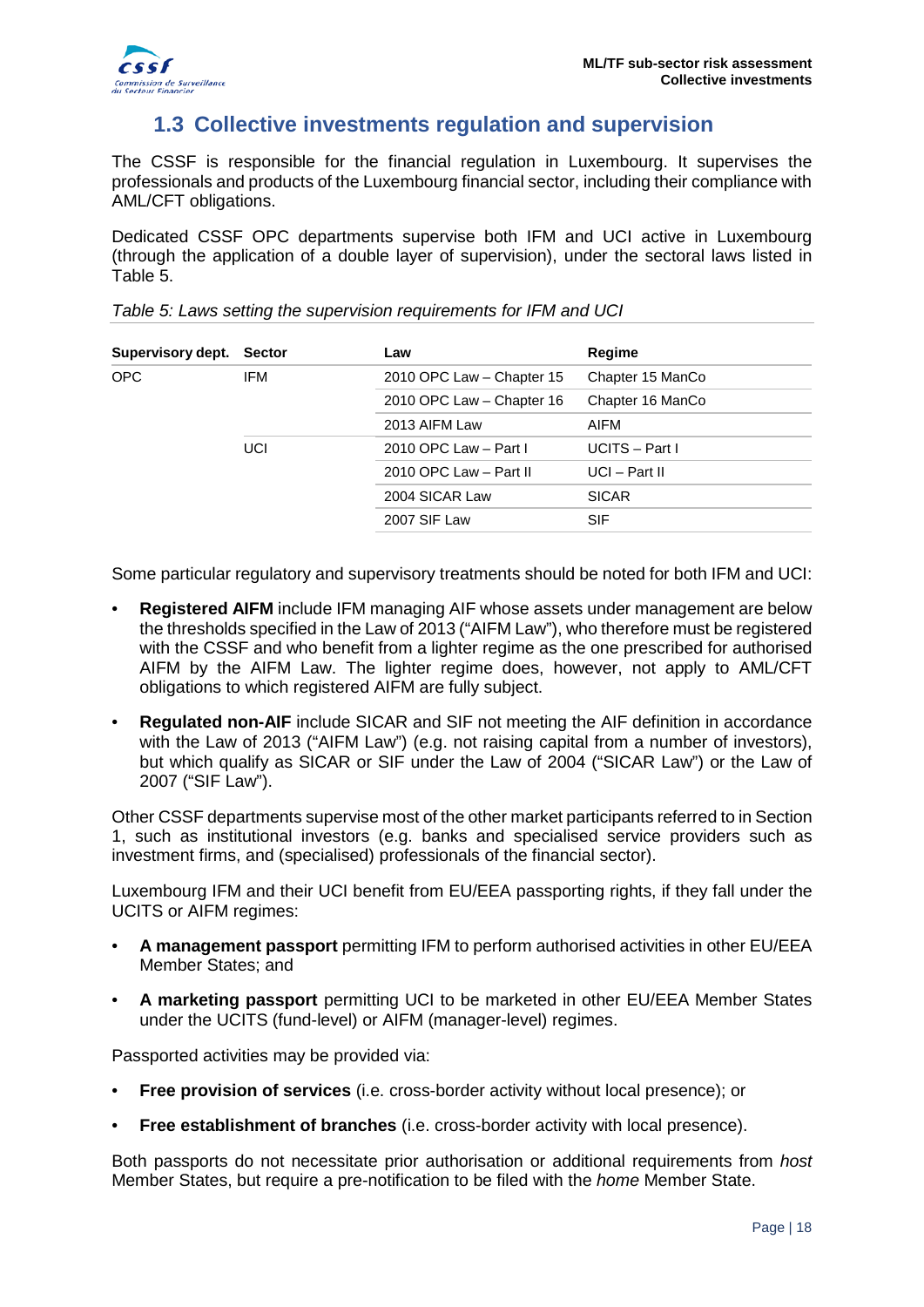

# <span id="page-18-0"></span>**2. APPROACH**

This section describes the approach used to assess ML/TF risks in the collective investment industry.

# <span id="page-18-1"></span>**2.1 Stakeholders**

The CSSF led this sub-sector risk assessment, which integrates input from other competent authorities and market participants. In particular, this report was drafted by the following parties:

- **CSSF:** internal AML/CFT teams and sub-sector experts drafted the assessment. The document was disseminated within the CSSF on a regular basis to discuss progress and to solicit input and feedback from respective departments (including data and expert insights on service providers);
- *Cellule de Renseignement Financier* **(CRF):** the CRF was a primary stakeholder for the compilation of the report. It provided SAR/STR data pertaining to collective investments; and
- **Industry associations and private sector:** the CSSF held regular meetings with a formally institutionalised external AML/CFT Expert Working Group, composed of the Association of the Luxembourg Fund Industry (ALFI), the Luxembourg Private Equity and Venture Capital Association (LPEA), the Real Estate Association of Luxembourg (LuxReal), the Association Luxembourgeoise des Compliance Officers (ALCO), the Institut des Réviseurs d'Entreprises (IRE) and the Luxembourg Barreau (Ordre des Avocats du Barreau de Luxembourg), as well as the ABBL Depositary Banking cluster and the Financial Intelligence Unit.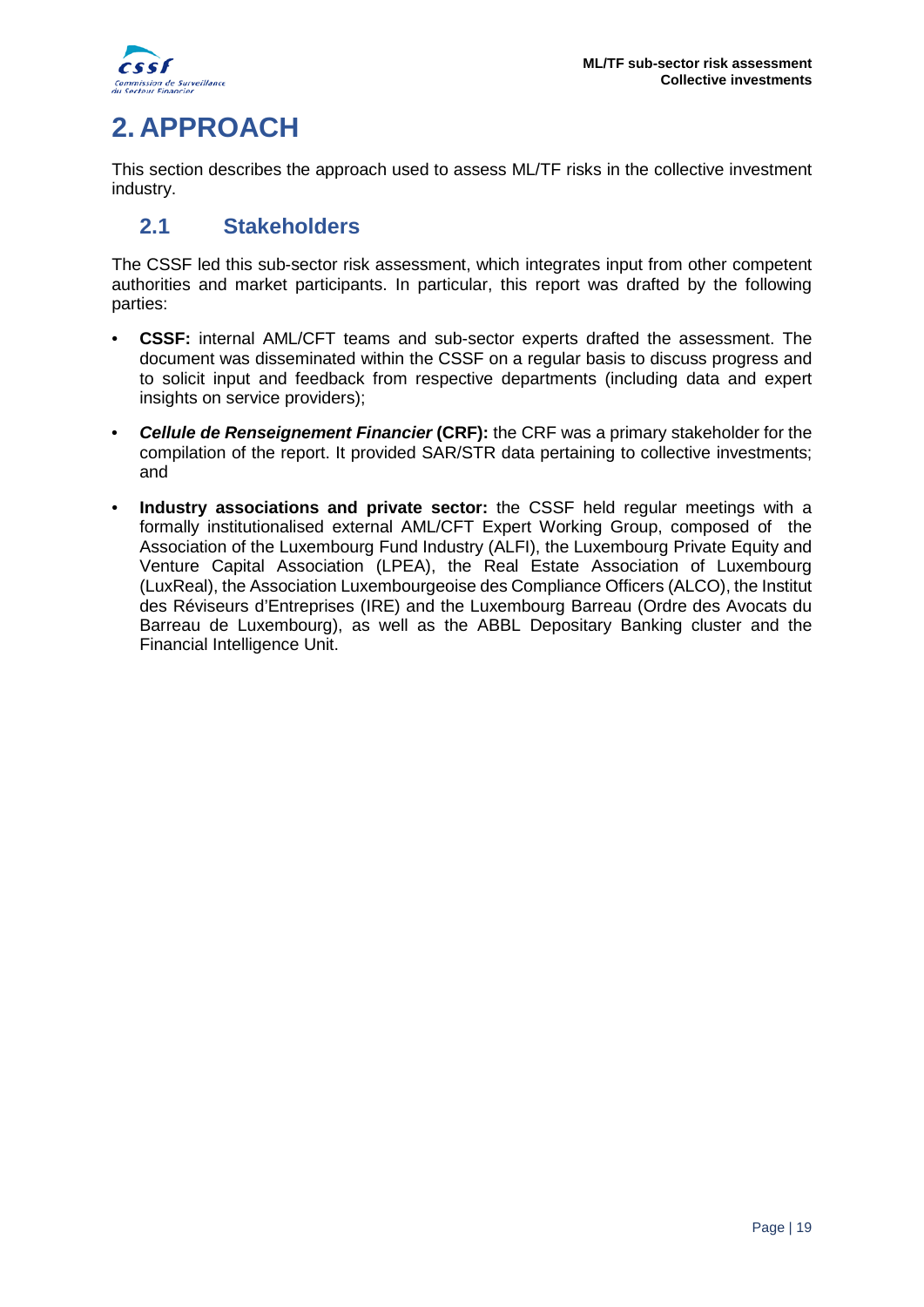

# <span id="page-19-0"></span>**2.2 Process**

This assessment follows the general CSSF risk assessment approach defined in the AML/CFT risk assessment policy.[38](#page-19-1) The process is made of six steps, as described in *Figure* 7 below.

- The OPC AML Division in charge of the risk assessment defined the scope and methodology of the report.
- The OPC AML Division performed desk-based research, reviewing national and international sources, and gathering input from relevant CSSF experts across departments. Based on these initial findings, the OPC AML Division drafted a preliminary report.
- The OPC AML Division used the input of an external AML/CFT Expert Working Group composed of all major industry associations.
- Building upon the information collected as part of desk-based research and expert input, the OPC AML Division consolidated findings into a refined report. All outputs defined as part of the scope were articulated, including areas for further enhancement. Two versions of the risk assessment were created, one for internal CSSF purposes and one to be shared with the private sector.
- The OPC AML Division presented the refined report to the private sector via formal consultation, during which the consulted parties could provide feedback. Where appropriate, the OPC AML Division then incorporated the feedback into the final report.
- The CSSF published the final report and used it during events to raise awareness with the private sector.



#### *Figure 7: Sub-sector risk assessment approach*

<u>.</u>

<span id="page-19-1"></span><sup>38</sup> CSSF, Note de Service 19/477, *ML/TF Risk Assessment Policy*.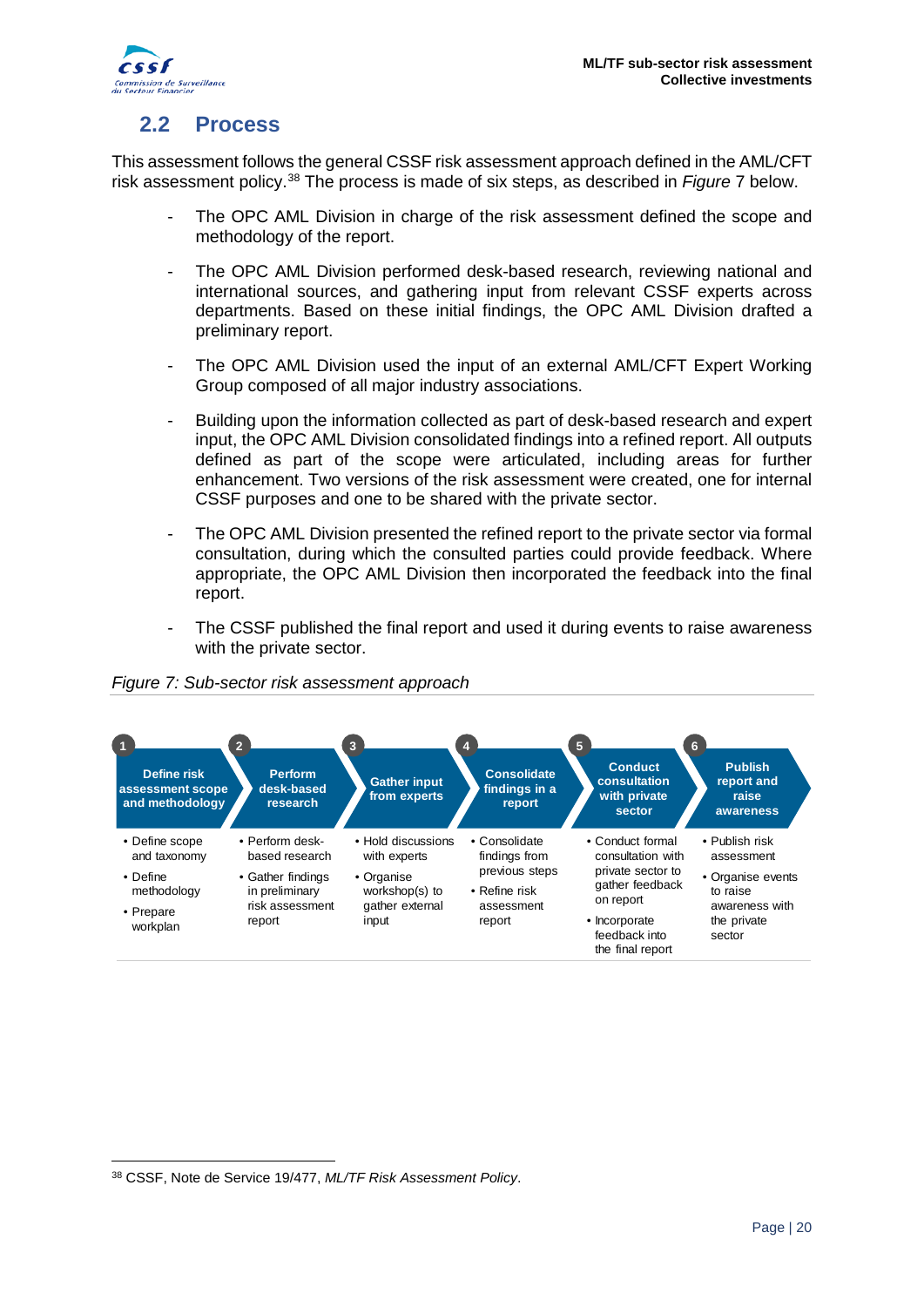

# <span id="page-20-0"></span>**3. METHODOLOGY**

### <span id="page-20-1"></span>**3.1 Scope and clustering**

A clustering aims to group together elements with similar characteristics and risk profiles into a manageable number of classes, in order to assess their relative ML/TF risk.

This report groups IFM and UCI in three main classes. The classes are defined according to common characteristics used to compare ML/TF risk, such as eligible asset classes, eligible investors, net assets under management and management models. Each class is mutually exclusive, and all classes taken together cover the full spectrum of regulated collective investments in Luxembourg.<sup>[39](#page-20-3)</sup> The three classes subject to a detailed risk assessment are:

- 1. UCITS ManCo (including Super ManCo);
- 2. AIFM; and
- <span id="page-20-2"></span>3. Self or internally-managed UCI.

#### **3.1.1 Inherent risk – threat assessment**

Threats are types of predicate offences generating illicit proceeds which could give rise to ML/TF. The objective of the threat assessment is to understand the environment in which predicate offences are committed, to identify their nature and to assess the exposure of collective investments to them.

This report examines the most relevant threats for collective investments, considering "very high" and "high" threats highlighted in the NRA, as well as the additional "medium" and "low" risk threats which may be perpetrated via UCI. The NRA threats are themselves based on the FATF list of designated categories of predicate offences.<sup>[40](#page-20-4)</sup>

This report outlines why collective investments may be at risk of being abused or misused for ML, in particular for the layering stage illustrated in *Figure* 8: [41](#page-20-5)

- 1. **Placement**: introduction of illicit proceeds into the financial system
- 2. **Layering**: transactions and movements of these proceeds to distance them from their source
- 3. **Integration**: re-entry of "cleansed" proceeds/assets into the legitimate economy

*Figure 8: Money laundering stages*



<span id="page-20-3"></span><u>.</u> 39 CSSF data as of 31 December 2018 (including supervised entities only).

<span id="page-20-4"></span>40 **FATF**[, Glossary.](http://www.fatf-gafi.org/glossary/d-i/)

<span id="page-20-5"></span><sup>41</sup> FATF FAQ, *[How is money laundered?](http://www.fatf-gafi.org/faq/moneylaundering/)*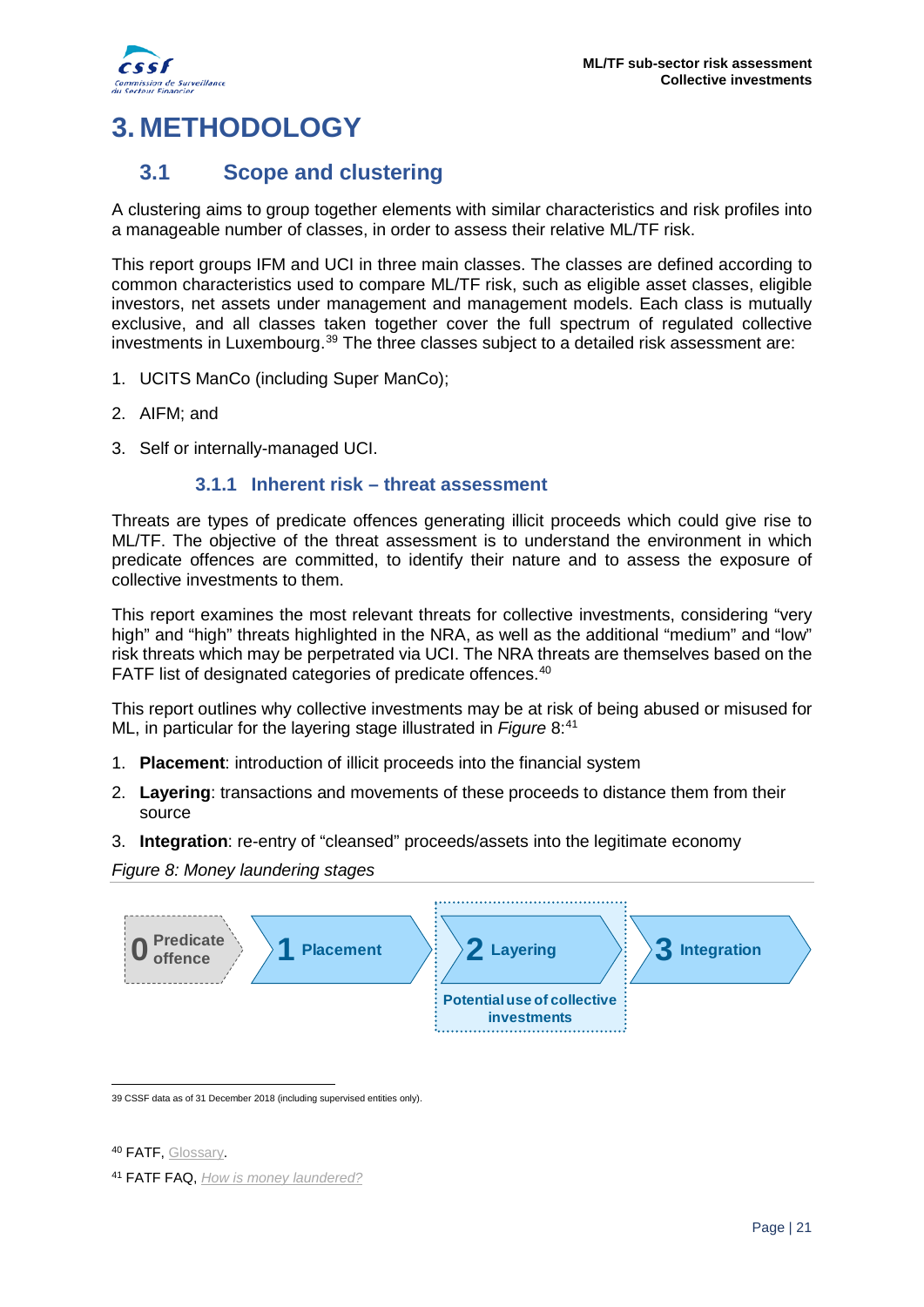Some predicate offences may be perpetrated within the collective investments industry itself, which increases the likelihood of the three stages of money laundering also occurring within collective investments. This report details four particular threats, namely: fraud and forgery, tax crimes, corruption and bribery, as well as insider trading and market manipulation.

However, in practice, the illicit proceeds from all threats highlighted in the NRA may potentially be channelled via collective investments, even if the predicate offences are not committed in the collective investments industry. This is an important nuance between this sub-sector risk assessment and the NRA: the more granular the risk assessment is and the more effective the risk mitigation measures are, the less likely illicit proceeds will be laundered through the same sector in which the underlying predicate offence was committed. When analysing threats, this report hence makes a distinction between specific threats that could be perpetrated within collective investments and general threats that are not perpetrated within collective investments.

TF threats are presented separately given the different nature of criminal activity, in line with the NRA.

While primary exposure may be during the layering phase, it is to be noted that collective investments may be abused for money laundering purposes in the other stages, notably in the placement phase through contributions in kind ("CIK") and integration through distributions in kind ("DIK").

#### **3.1.2 Inherent risk – vulnerability assessment**

<span id="page-21-0"></span>Vulnerability is the relative exposure of a sector or sub-sector for ML/TF purposes. FATF defines vulnerabilities as "things that may be exploited by the threat or that may support or facilitate its activities".[42](#page-21-2) This may also include the features of a particular sector, a financial product or type of service that make them exposed to ML/TF.

In the context of this sub-sector risk assessment, the vulnerability assessment was conducted at the level of each element of the clustering. Vulnerability arises from collective investment activities which are particularly exposed to abuse or misuse for ML/TF purposes. The objective is to determine the level of ML/TF risk posed by each element of the collective investments clustering presented in Section 5.

Vulnerability is driven by multiple factors in the collective investment industry, including market structure, geography, customers (investors in UCI), product, services and transactions, as well as channels of distribution.

#### <span id="page-21-1"></span>**3.1.3 Mitigating factor assessment**

Mitigating factors are all the elements in place that contribute to combat ML/TF. This includes both supervisory measures and controls at entity level (e.g. legal, judicial, supervisory and internal AML/CFT frameworks) in place to reduce ML/TF risks.

In the context of this sub-sector risk assessment, the assessment of mitigating factors was conducted at the level of each element of the clustering. Mitigating factors may be distinguished with the following dimensions: Risk Based Approach, AML/CFT supervision, Ongoing Monitoring and Procedures & Trainings.

The mitigating factor assessment was used to determine specific actions and recommendations where gaps were identified.

<span id="page-21-2"></span><sup>-</sup><sup>42</sup> FATF, *FATF Guidance on National Money Laundering and Terrorist Financing Risk Assessment, February* 2013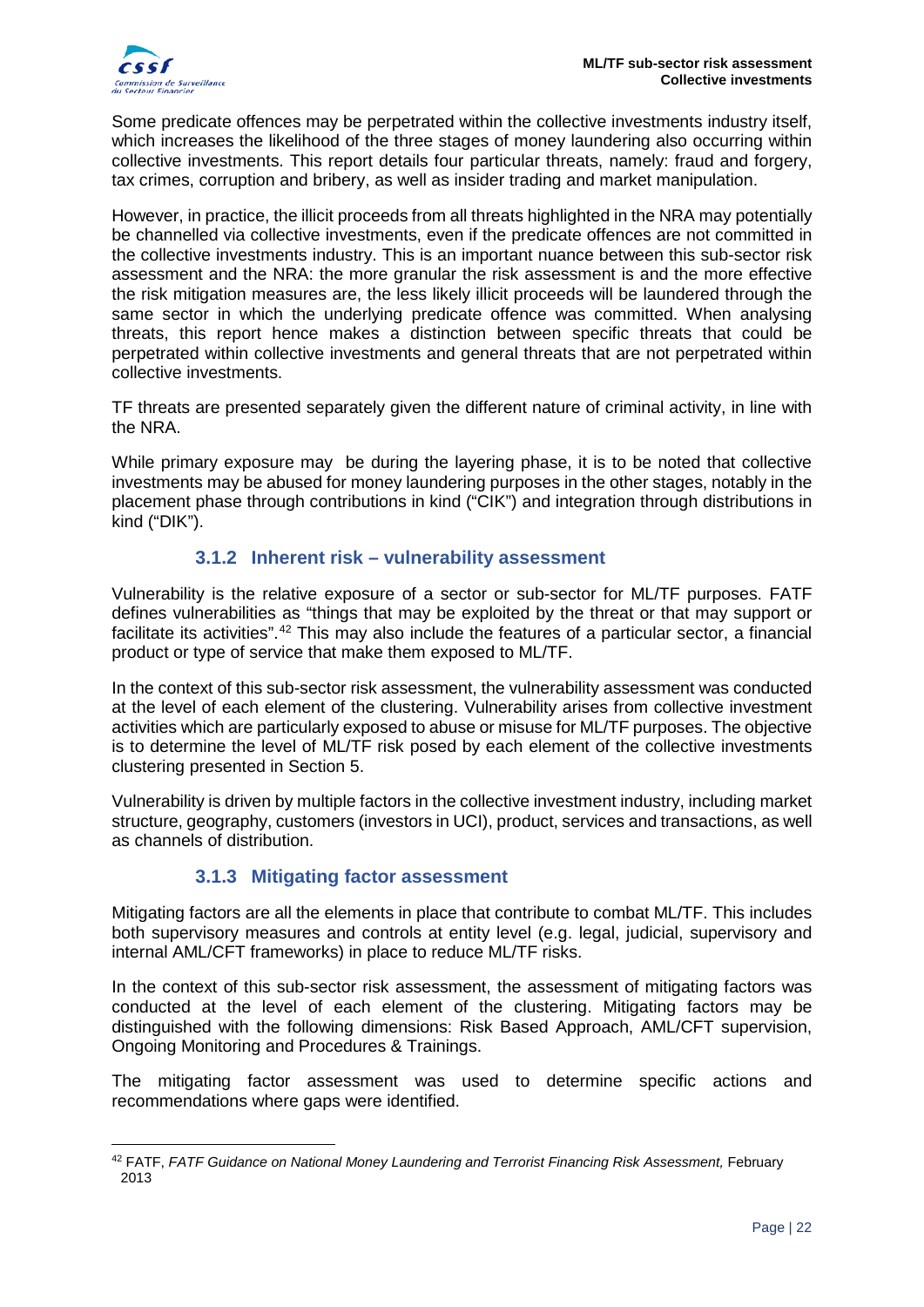

# **3.2 Data sources**

<span id="page-22-0"></span>This assessment uses both quantitative and qualitative data. This includes international sources (e.g. from international organisations, foreign competent authorities, industry bodies, academia), other domestic competent authorities (e.g. CRF, Parquet and tax administrations), CSSF internal data collected as part of supervisory measures, CSSF expert input, information provided by the private sector (e.g. via questionnaires, interviews or workshops) and other domestic sources.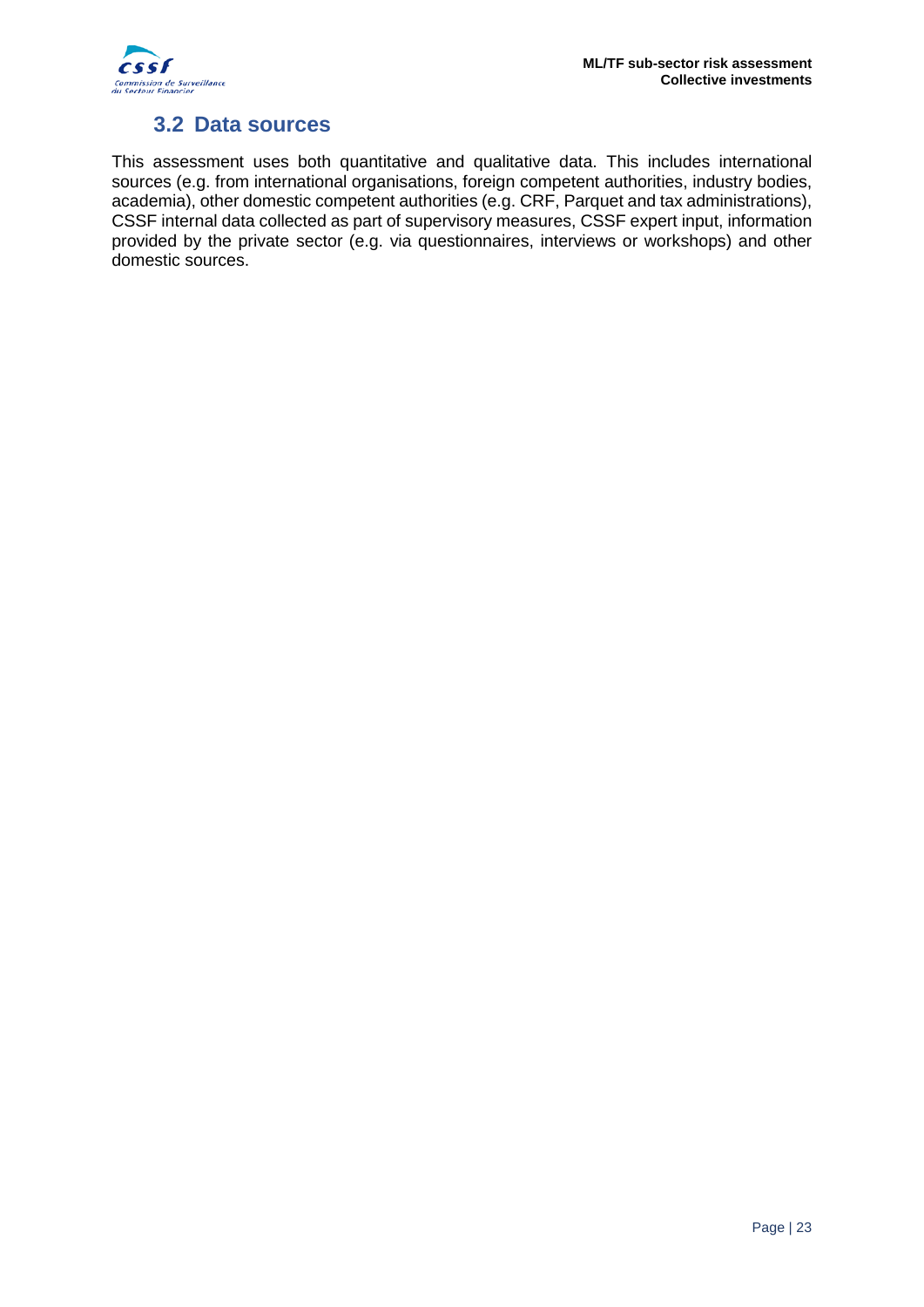

<u>.</u>

# <span id="page-23-0"></span>**4. INHERENT RISK – THREAT ASSESSMENT**

The objective of this section is to understand the environment in which predicate offences are committed, to identify their nature and to assess the exposure of collective investments to them. Threats are types of predicate offences generating illicit proceeds which could give rise to ML/TF. It should be noted that threats are analysed within the inherent risk assessment, that is, in the absence of mitigating factors and controls.

### <span id="page-23-1"></span>**4.1 ML/TF threat overview**

The NRA identified several predicate offences which may occur in Luxembourg. Starting from the FATF list of designated categories of predicate offences, and using a weighted average of external and domestic exposure, it concluded that drug trafficking, fraud and forgery, tax crimes and corruption, as well as bribery were very high threats [\(Table 6\)](#page-23-2).

|                                                                   | <b>External</b><br>exposure | <b>Domestic</b><br>exposure | Weighted<br>average |
|-------------------------------------------------------------------|-----------------------------|-----------------------------|---------------------|
| Designated predicate offence <sup>43</sup>                        | (75 %)                      | (25 %)                      | exposure            |
| Money laundering (average ML threat)                              | <b>Very high</b>            | <b>Medium</b>               | <b>Very high</b>    |
| Drug trafficking                                                  | <b>Very high</b>            | <b>High</b>                 | <b>Very high</b>    |
| Fraud and forgery                                                 | <b>Very high</b>            | <b>High</b>                 | <b>Very high</b>    |
| Tax crimes                                                        | <b>Very high</b>            | <b>Medium</b>               | <b>Very high</b>    |
| Corruption and bribery                                            | <b>Very high</b>            | <b>Medium</b>               | <b>Very high</b>    |
| Participation in an organised criminal group &<br>racketeering    | <b>High</b>                 | <b>Medium</b>               | <b>High</b>         |
| Counterfeiting and piracy of products                             | <b>High</b>                 | <b>Medium</b>               | High                |
| Sexual exploitation, including sexual exploitation of<br>children | <b>High</b>                 | <b>Medium</b>               | High                |
| Smuggling                                                         | <b>High</b>                 | Low                         | <b>High</b>         |
| Robbery or theft                                                  | <b>Medium</b>               | High                        | <b>High</b>         |
| Trafficking in human beings and migrant smuggling                 | <b>Medium</b>               | <b>Medium</b>               | <b>Medium</b>       |
| Insider trading and market manipulation                           | <b>Medium</b>               | Low                         | <b>Medium</b>       |
| Illicit trafficking in stolen and other goods                     | <b>Medium</b>               | Low                         | <b>Medium</b>       |
| Environmental crimes                                              | <b>Medium</b>               | Low                         | <b>Medium</b>       |
| Illicit arms trafficking                                          | <b>Medium</b>               | Low                         | <b>Medium</b>       |
| Counterfeiting currency                                           | Low                         | Low                         | Low                 |
| Extortion                                                         | Low                         | <b>Very Low</b>             | Low                 |
| Murder, grievous bodily injury                                    | Low                         | <b>Very Low</b>             | Low                 |
| Kidnapping, illegal restraint, and hostage taking                 | Low                         | <b>Very Low</b>             | Low                 |
| Piracy                                                            | Low                         | <b>Very Low</b>             | Low                 |
| <b>Terrorism and terrorist financing</b>                          | <b>Medium</b>               | <b>Medium</b>               | <b>Medium</b>       |

<span id="page-23-2"></span>*Table 6: National exposure to ML/TF threats map from the NRA*

This report considers both domestic and international threats. The NRA noted that the threat of ML proceeds from domestic crimes is significantly smaller, due to Luxembourg's relatively

<span id="page-23-3"></span><sup>&</sup>lt;sup>43</sup> Proliferation of weapons of mass destruction and its financing has also been added by FATF in its Recommendation 7 as another category of predicate offence (FATF, *[Guidance on Counter-Proliferation](http://www.fatf-gafi.org/media/fatf/documents/reports/Guidance-Countering-Proliferation-Financing.pdf)  [Financing](http://www.fatf-gafi.org/media/fatf/documents/reports/Guidance-Countering-Proliferation-Financing.pdf)*, February 2018). It is out of scope of this report.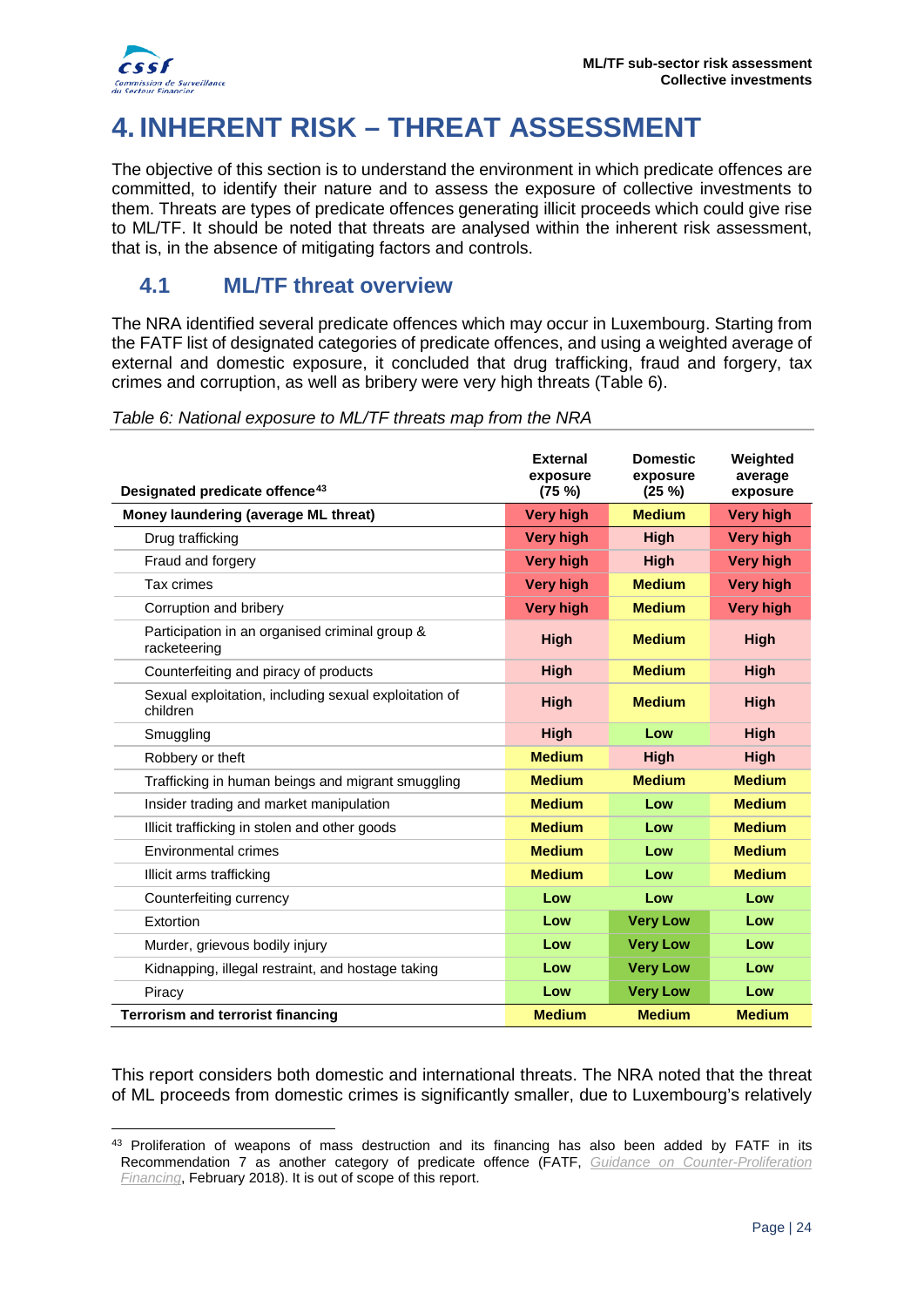

low crime rate and limited presence of organised crime. The threat of ML proceeds from international crime is however higher, given the international exposure of Luxembourg UCI.

**With respect to ML**, as observed by FATF, collective investments may be abused or misused both to launder illicit funds obtained elsewhere and to generate illicit funds within the industry itself through fraudulent activities. [44](#page-24-0)

With respect to TF, collective investments may be abused or misused to raise, move and use funds related to terrorism in Luxembourg or abroad. However, there has been no identified case of TF involving Luxembourg UCI to date. This report evaluates TF as a separate type of threat for collective investments, in line with the NRA.

<u>.</u>

<span id="page-24-0"></span><sup>44</sup> FATF, *Report on ML/TF in the Securities Sector*, October 2009.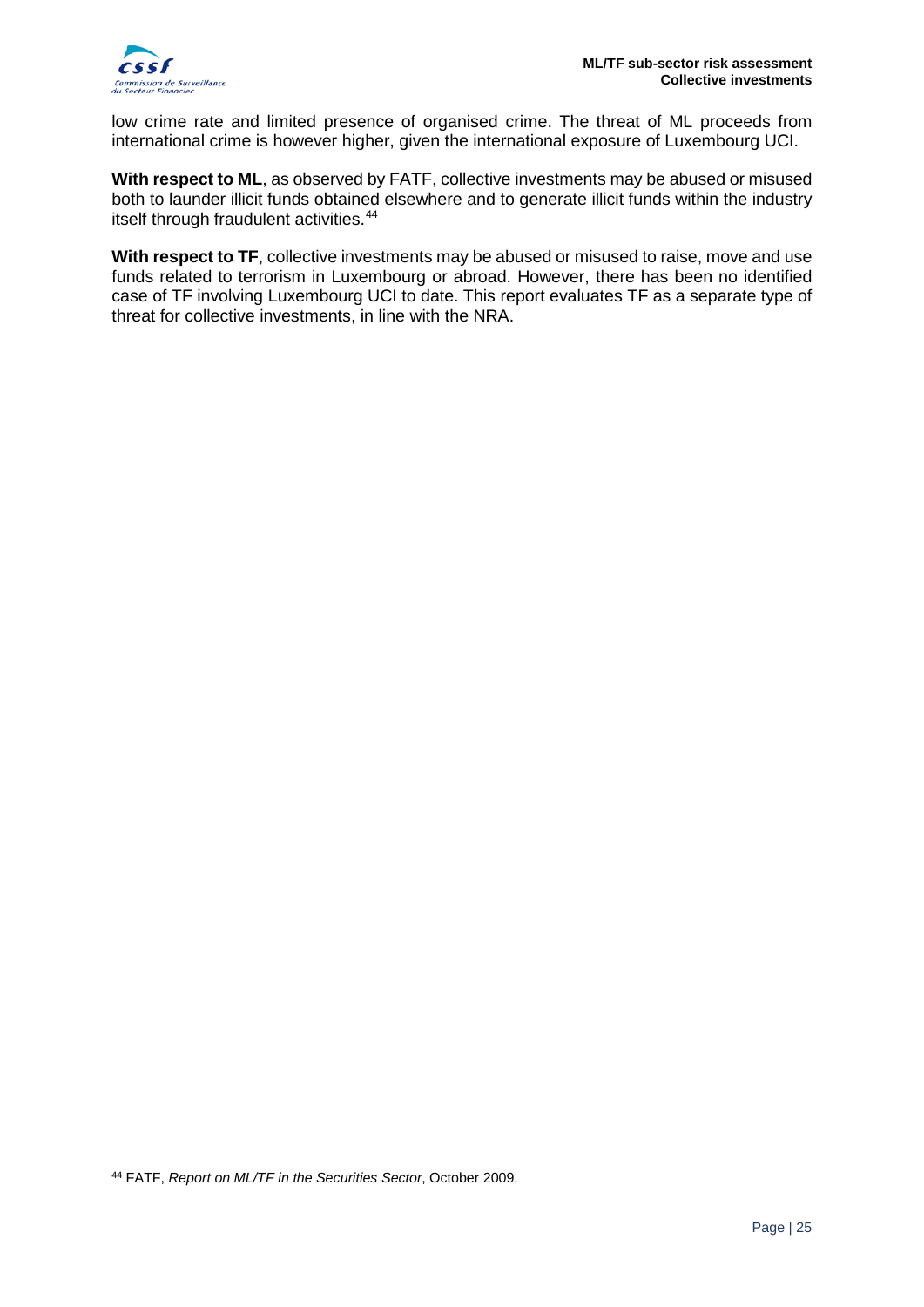

# <span id="page-25-0"></span>**4.2 ML threats**

#### **4.2.1 General ML threats for collective investments**

<span id="page-25-1"></span>Generally, collective investments may be abused or misused to launder the proceeds from any predicate offences identified as threats in the NRA.

The risk of ML for collective investments mainly lies in the *layering* stage of money laundering. [45](#page-25-3) The following points provide examples of causes:

- **The sector is large and diverse**, with numerous UCI in Luxembourg (UCITS, AIF, etc.).
- **The high number of service providers and third parties** to perform AML/CFT controls.
- **The international nature of business** with a wide distribution of UCI outside the borders of Luxembourg.
- **The volume of transactions**, due to the high number of transactions and their value in the UCI industry.

#### **4.2.2 ML threats more significant for collective investments**

<span id="page-25-2"></span>This section details four predicate offences that could involve the abuse and misuse of collective investments, and hence more significant threats to be considered within this subsector risk assessment, namely: fraud, tax crimes, corruption and bribery, as well as insider trading and market manipulation (see summary [Table 7](#page-26-0) below).

ML offences could be perpetrated by abuse or misuse of UCI, investors, IFM and their service providers, as well as by any type of UCI described in Section [1.](#page-6-0) The large sums involved, high competition and an incentive-driven environment may lead to a higher risk appetite and to a failure to adhere to internal controls, increasing the risk of attracting criminal investors to the industry.

The next sections define each threat in turn, presenting global risks for collective investments, and then focusing on specific risks for the Luxembourg industry. Red flag indicators are available at the back of the document under "FATF Suspicious activity indicators in relation to securities".

The reader is advised to also take into account the findings and analyses which are further detailed in section 3.3 of the annual report 2018 of the Luxembourg FIU ("*Cellule de Renseignement Financier"*).[46](#page-25-4)

<span id="page-25-3"></span><sup>-</sup><sup>45</sup> FATF, *Report on ML/TF in the Securities Sector*, October 2009.

<span id="page-25-4"></span><sup>46</sup> Rapport 2018 de la Cellule de Renseignement Financier: https://justice.public.lu/fr/organisation-justice/crf.html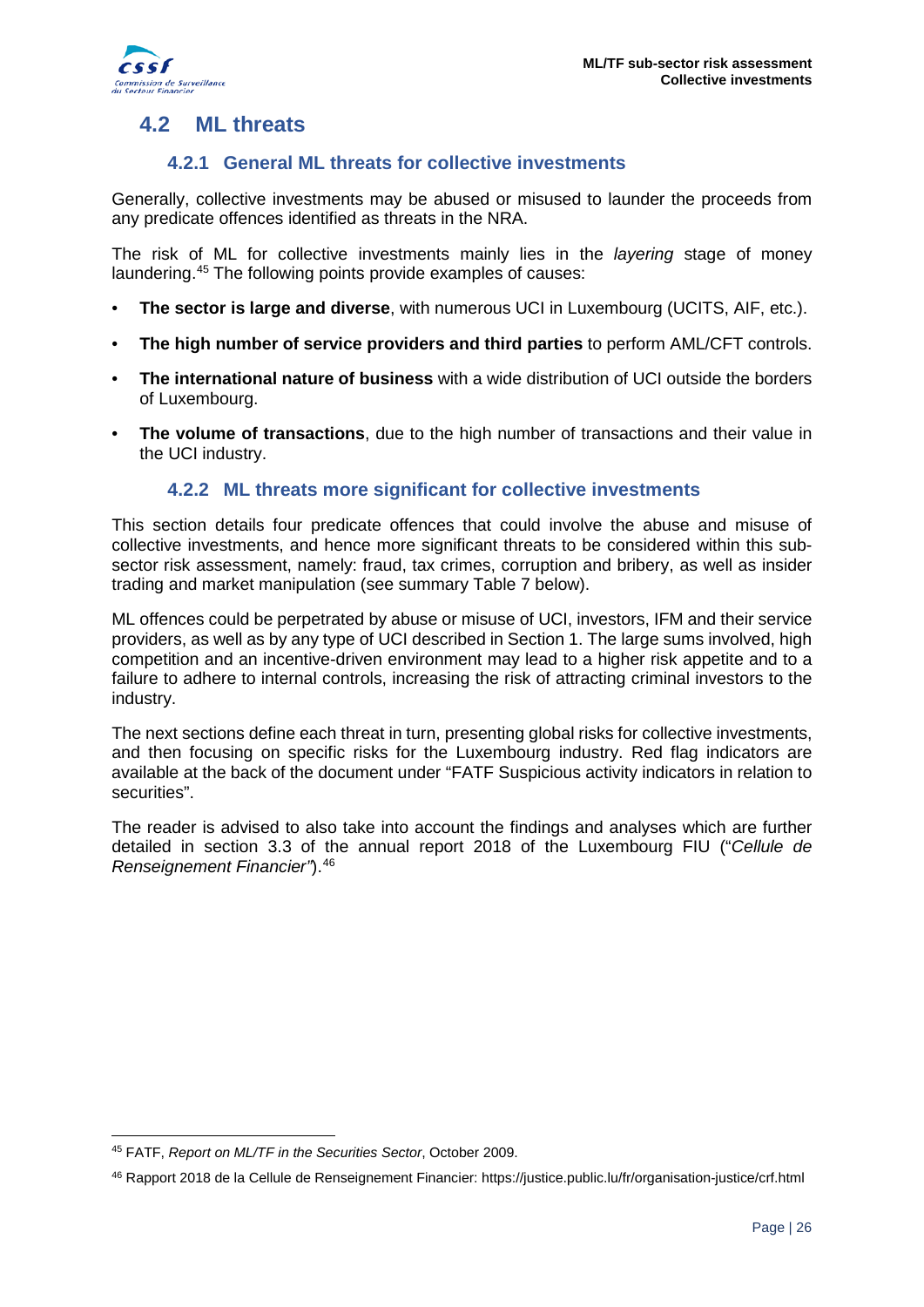

| <b>Predicate offence</b>                   | Features increasing risk (non-exhaustive)                                                                                                                                                                                                                            |
|--------------------------------------------|----------------------------------------------------------------------------------------------------------------------------------------------------------------------------------------------------------------------------------------------------------------------|
| Fraud                                      | International exposure<br>٠<br>Complexity and opacity of setup<br>٠<br>Cross-border delegation of services<br>٠<br>Diversity of asset classes<br>٠<br>Conflicts of interest<br>٠                                                                                     |
| Tax crimes                                 | International exposure<br>Complexity and opacity of setup<br>$\bullet$<br>Concealed beneficial ownership<br>٠<br>Cross-border operations<br>٠<br>Cross-border investments                                                                                            |
| Corruption and bribery                     | Ties and connections with public officials<br>٠<br>Over-reliance on government approval<br>٠<br>Use of third parties or local agents<br>٠<br>Unconstrained discretion over investment and portfolio allocation decisions<br>Large stakes in portfolio companies<br>٠ |
| Insider trading and<br>market manipulation | International portfolio of securities, especially from less transparent markets<br>٠<br>Active portfolio management in highly competitive environment<br>٠                                                                                                           |

#### <span id="page-26-0"></span>*Table 7: Overview of predicate offences perpetrated within collective investments*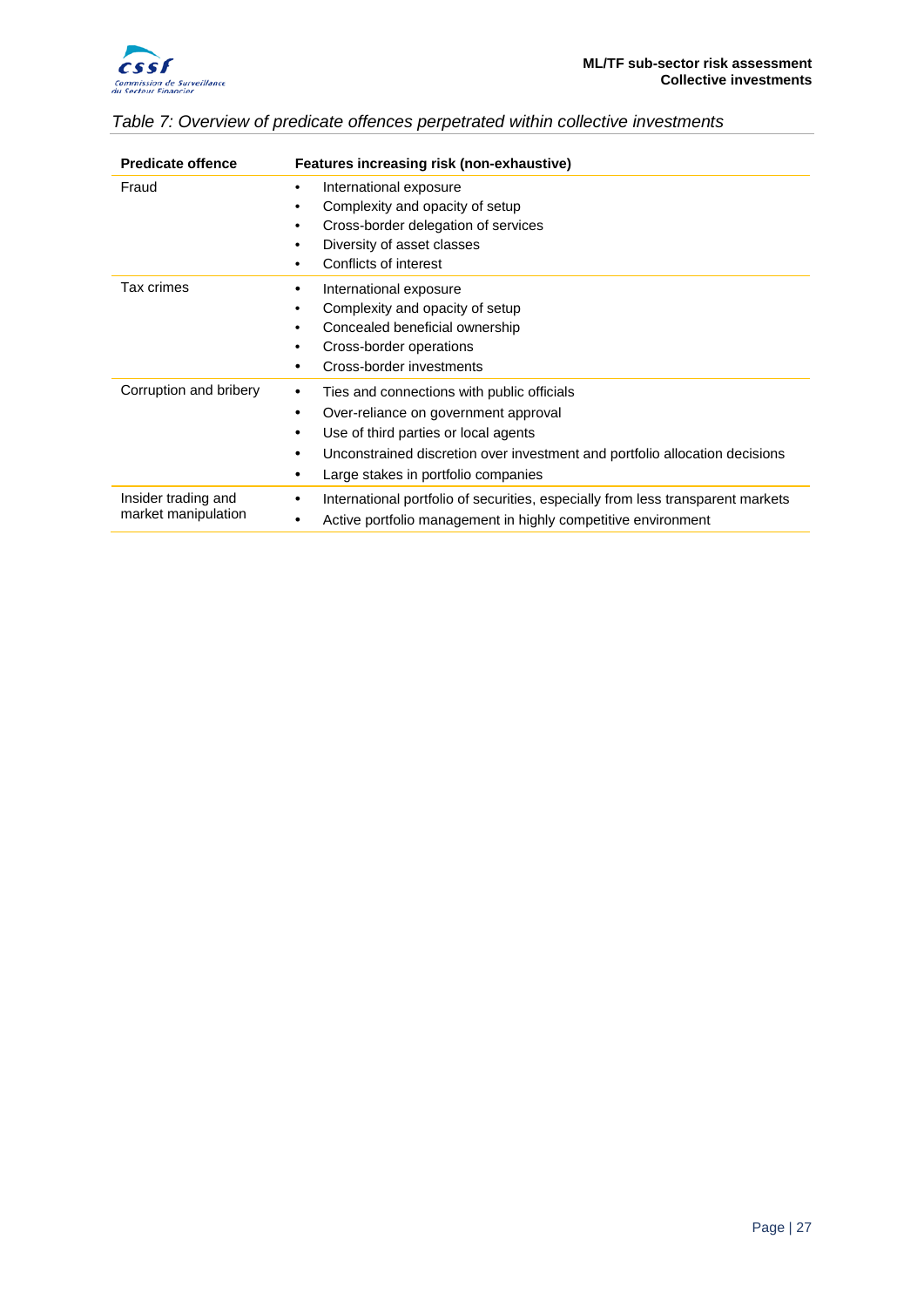

#### **Fraud**

Fraud in this section generally refers to deceptive practices related to collective investments. In this regard, fraud encompasses tax crimes, corruption and bribery, as well as insider trading and market manipulation. However, these predicate offences are treated separately in this report, and fraud here includes all other deceptive practices that could be committed via the abuse or misuse of collective investments.

Globally, collective investments risk to be abused or misused for different types of fraudulent practices, including for example "Ponzi" schemes, confidence or "boiler room" scams<sup>47</sup>, use of fictitious or "shell" companies<sup>[48](#page-27-1)</sup>, misleading investments and misstated value determination.

Luxembourg's position as an investment hub increases the likelihood for criminals to commit fraud by abusing or misusing Luxembourg-based UCI, and then launder the proceeds from that fraud through Luxembourg-based UCI.

The complexity of some UCI setups increases the risk of abuse and misuse from fraudulent activities. For example, a network of feeder funds and umbrella fund structures can be used to distance a fraudulent master fund from end-investors.<sup>[49](#page-27-2)</sup>

Delegation of services, in particular cross-border delegation, can also make UCI less transparent and more vulnerable to fraud by segregating key control functions and reducing oversight over the full operations.

#### **Tax crimes**

Tax crimes involve the intentional breach of the law in order to evade tax payments. They are considered to be predicate offences relative to ML in Luxembourg should significant amounts be defrauded (aggravated tax fraud, or *fraude fiscale aggravée*) or should they be committed via the systematic use of fraudulent practices (tax swindle, or *escroquerie fiscale*). [50](#page-27-3)

Tax crimes are one of the main sources of crime proceeds across the world. The International Monetary Fund (IMF) estimates that tax evasion (illegal) and avoidance (legal) represent about USD 400 BN annually in OECD countries. However, they but do not distinguish between legal and illegal schemes. The European Commission mentions the lack of conclusive figure regarding the amount of tax avoidance and evasion, although there is a consensus that it is substantive.

<sup>&</sup>lt;u>.</u> <sup>47</sup> High-pressure sales tactics to sell overpriced or worthless securities to investors, often via "cold calls".

<span id="page-27-1"></span><span id="page-27-0"></span><sup>48</sup> A shell company is a company with no operations used as a vehicle for financial transactions.

<span id="page-27-2"></span><sup>49</sup> Feeder funds invest the majority of their capital through a master fund, which performs all the investments.

<span id="page-27-3"></span><sup>&</sup>lt;sup>50</sup> Law of 23 December 2016 and CSSF Circular 17/650, February 2017, clarifying the amendment of the General Tax Law of 22 May 1931 (Article 7, points 12 and 13, paragraph 396:

<sup>-</sup> (5) "If the fraud relates to a tax amount exceeding a quarter of the annual tax due and without being lower than EUR 10,000 or to an undue reimbursement exceeding a quarter of the annual reimbursement due without being lower than EUR 10,000 or if the eluded annual tax or annual reimbursement exceeds EUR 200,000, such fraud will be punished as **aggravated tax fraud** by imprisonment from one month to three years and a fine of between EUR 25,000 and an amount equal to six times the amount of eluded tax or unduly received reimbursement."

<sup>-</sup> (6) "If the fraud relates to a significant amount either in absolute terms or in relation to the annual tax due or annual reimbursement due and has been committed through the systematic use of fraudulent acts with the purpose of dissimulating pertinent facts from tax authorities or of persuading them that inaccurate information is factual, such fraud shall be punished as **tax swindle** by imprisonment of one month to five years and a fine of between EUR 25,000 and an equal to ten times the amount of eluded tax or unduly received reimbursement."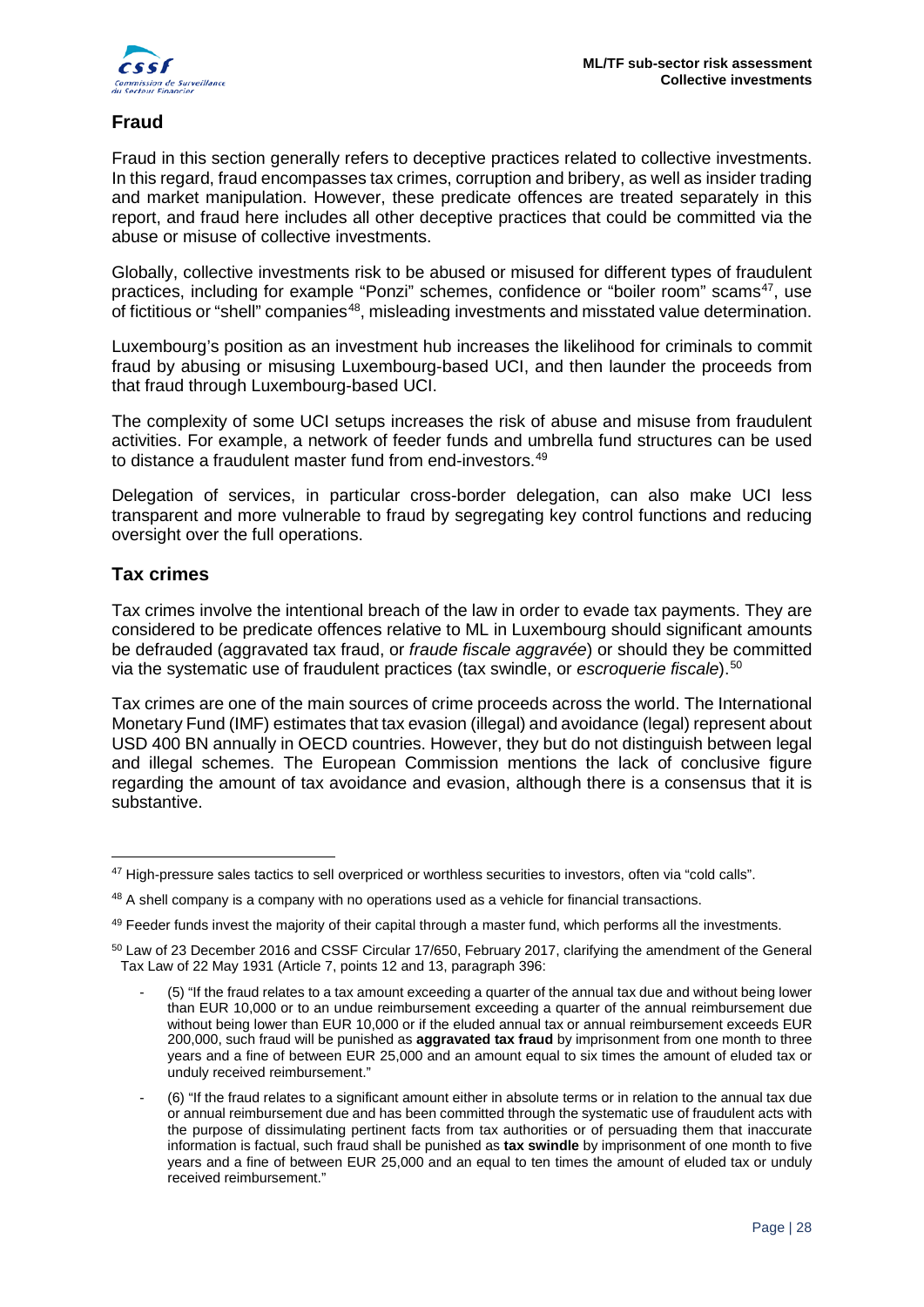

Luxembourg collective investments are exposed to being abused or misused for tax crimes due to their international exposure. As noted above, Luxembourg has added aggravated tax fraud (*fraude fiscale aggravée)* and tax evasion *(escroquerie fiscale)* to the list of predicate offences for ML, helping to reduce the likelihood of such crimes by extending AML/CFT measures to these offences (e.g. KYC and Suspicious Activity Reporting (SAR) obligations).

#### **Corruption and bribery**

Transparency International defines corruption as the "abuse of entrusted power for private gain", and bribery as the "offering, promising, giving, accepting or soliciting of an advantage as an inducement for an action which is illegal, unethical or a breach of trust".<sup>[51](#page-28-0)</sup> Under the Luxembourg legal framework, the criminal offence can be committed by both public officials and private individuals and/or entities.<sup>[52](#page-28-1)</sup>

Overall, collective investments can be abused and misused for different types of corruption and bribery on both the liability (inbound investments) and asset (outbound investments) sides, including through:

- A. **Raising funds** from corrupt government-related investors (inbound investments);
- B. **Securing investments** in corrupt government-related projects (outbound investments);
- C. **Influencing investment** and portfolio allocation decisions (outbound investments);
- D. **Investing** in corrupt portfolio companies (outbound investments).

*Figure* 9 provides a schematic illustration of these four types of corruption and bribery scenarios, which are described in turn in this section.

*Figure 9: Types of corruption and bribery abusing and misusing collective investments*



<span id="page-28-0"></span><sup>&</sup>lt;u>.</u> <sup>51</sup> Transparency International, Anti-Corruption Glossary.

<span id="page-28-1"></span><sup>52</sup> Luxembourg Criminal Code, *Chapitre III. - Du détournement, de la destruction d'actes ou de titres, de la concussion, de la prise illégale d'intérêts, de la corruption, du trafic d'influence, et des actes d'intimidation commis contre les personnes exerçant une fonction publique, Art. 240 et seq. (public corruption) and Chapitre VIII. - Des infractions relatives à l'industrie, au commerce et aux enchères publiques, Art. 310 et seq. (private corruption)*.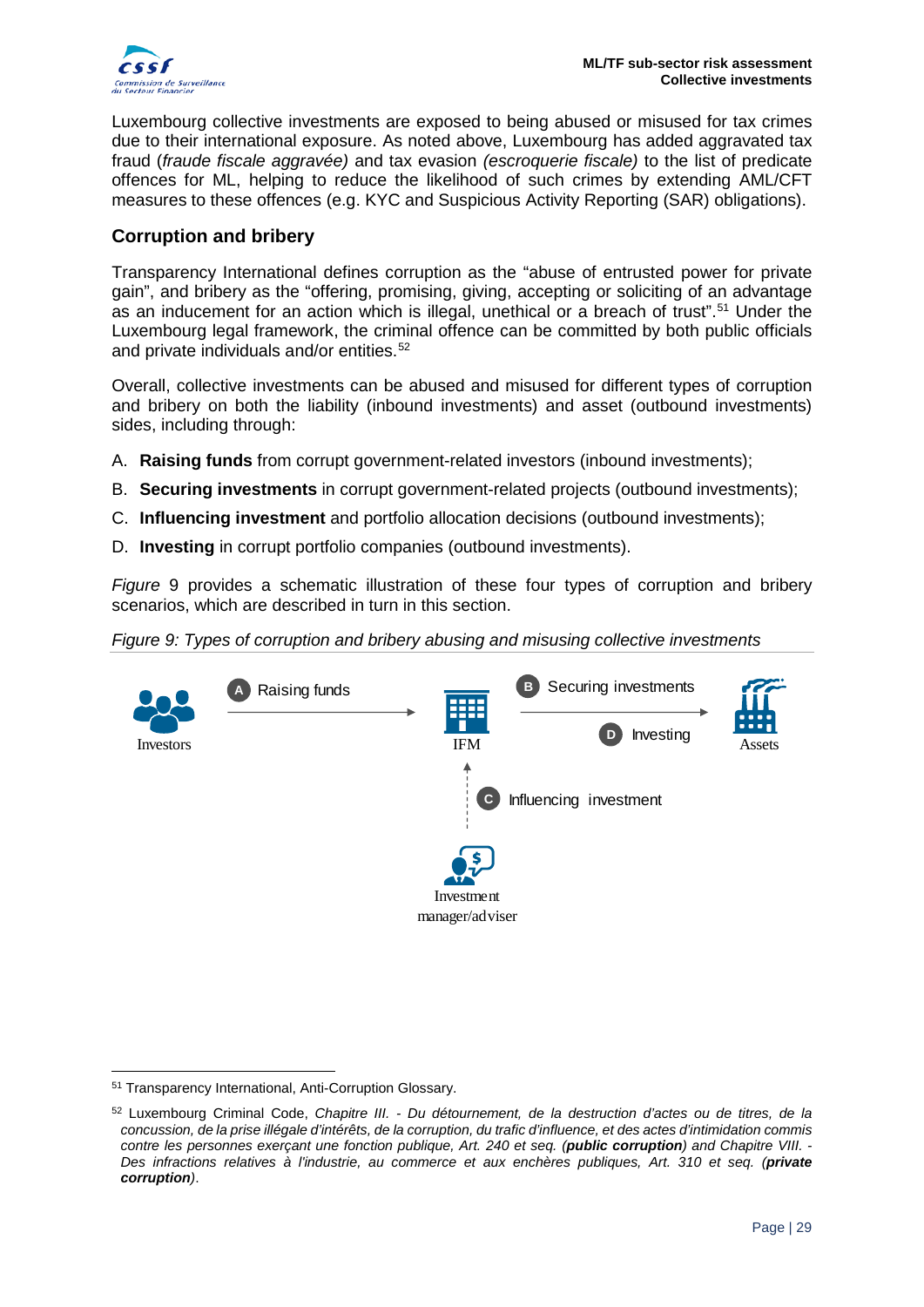

#### **A. Raising funds**

Funds are frequently soliciting capital from public investors, increasing the risk of abuse or misuse for bribing of public officials in charge of capital allocation. The rise of state-owned, sovereign wealth funds or pension funds related to nationalised industries has further increased the relationship between these funds and public officials.

#### **B. Securing investments**

Collective investments could also be abused or misused to bribe public officials to obtain or retain businesses. Some investments rely on government approval, licences or other legal agreements. This typically applies to investments in natural resources, infrastructure and public real estate, but also to other assets with large government contracts such as telecommunication projects. The risk increases when partnering with third parties or using local agents in jurisdictions with greater corruption and bribery risk.

#### **C. Influencing investment**

Portfolio advisors and IFM are exposed to abuse and misuse through bribes in order to influence their investment decisions. The high stakes involved in most collective investment decisions and the concentration of decision-making powers increase the risk of abuse and misuse of portfolio managers via bribes.

#### **D. Investing**

UCI taking significant stakes in companies, such as private equity or venture capital funds, are also exposed to the risk of investing in portfolio companies that engage in corrupt practices. As owners of these companies, UCI could be abused or misused to conceal, or even continue, such activities.

In Luxembourg, as noted in the NRA, the risk of corruption of domestic officials is limited given the low level of domestic criminality in Luxembourg, the size of its economy and public sector. Transparency International ranks the country  $8<sup>th</sup>$  out of 180 in its Corruption Perception Index<sup>[53](#page-29-0)</sup>, and the World Bank ranks Luxembourg 8<sup>th</sup> out of 247 in its Controls of Corruption Index $54$ .

Luxembourg collective investments are however exposed to the risk of foreign corruption and bribery illustrated above. The concentration of capital, high-value and cross-border operations of Luxembourg UCI increases the threat of corruption and bribery.

#### **Insider trading and market manipulation**

Insider trading refers to the buying or selling of a security based on material non-public information about the security or the issuer of a security, in violation of a fiduciary duty or other relationship of trust and confidence.<sup>[55](#page-29-2)</sup> Luxembourg defines the following acts of market abuse as criminal offences when they are committed with the intention to procure, to the relevant person or to a third party, through any kind of fraudulent behaviour, an illegitimate, even indirect profit: insider trading, recommending or inducing another person to engage in insider trading, unlawful disclosure of inside information and market manipulation. [56](#page-29-3)

<span id="page-29-0"></span><sup>&</sup>lt;u>.</u> <sup>53</sup> Transparency International, *Corruption Perception Index*, 2017.

<span id="page-29-1"></span><sup>54</sup> World Bank, *Data Bank: Worldwide Governance Indicators, Control of Corruption*, 2016.

<span id="page-29-2"></span><sup>55</sup> FATF, *Report on ML/TF in the Securities Sector*, October 2009.

<span id="page-29-3"></span><sup>56</sup> Law of 27 December 2016 on Market Abuse, Chapter 3, Art. 17-23.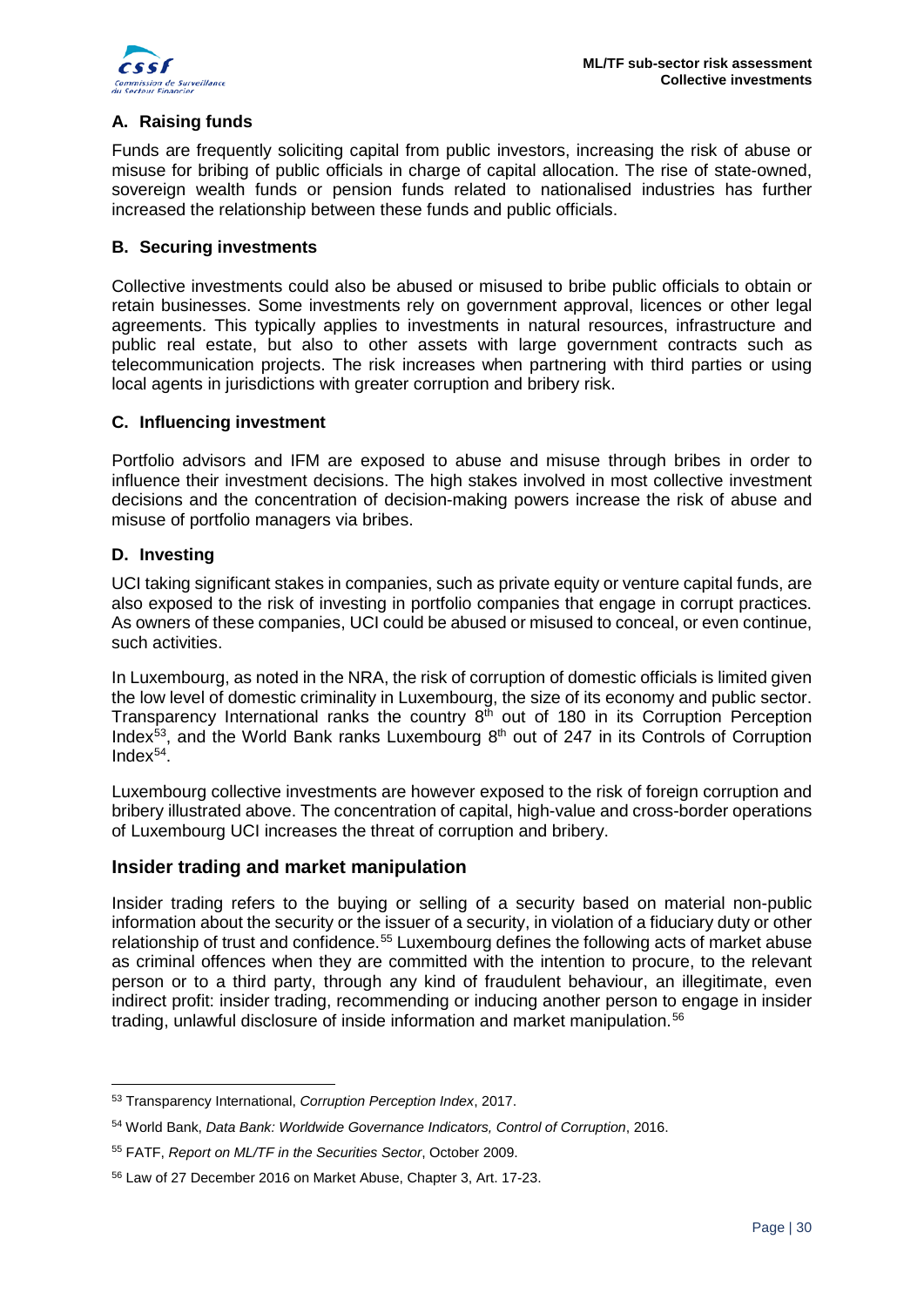

In general, the threat of insider trading for IFM and collective investments is high. This is more acute in situations of active portfolio management with intense competition.

In Luxembourg, the threat of domestic insider trading was assessed as low in the NRA due to the low volume and low complexity of domestic trading, the type of financial instruments admitted to trading (mostly debt instruments), the likely low proceeds and the enhanced transparency of the activity in Luxembourg (members and participants of the Luxembourg Stock Exchange are exclusively regulated firms). However, the significant presence of active IFM with international stocks increases the threat of insider trading via Luxembourg UCI.

Market manipulation consists in deceiving investors by artificially influencing the market for a security. This typically involves influencing the price of a security to benefit from price differentials.[57](#page-30-0) Low priced, illiquid and/or low volume securities are particularly vulnerable to market manipulation. The following types of market manipulation could be conducted via the abuse or misuse of collective investments:[58](#page-30-1)

- **"Trash and cash"** consists in artificially lowering the price of a stock with false or misleading statements in conjunction with securities sales ("trash") before buying it for a profit ("cash");
- **"Pump and dump"** consists in artificially raising the price of a stock with false or misleading statements in conjunction with securities purchases ("pump") before selling it for a profit ("dump");
- **"Pools"** are agreements between investors to let one party trade in specific securities for a specific period of time and then share the resulting profits or losses;
- **"Churning"** takes place when an investor makes both buy and sell orders at the same time to increase activity, attract investors and raise prices;
- **"Runs"** are activities or rumours created to drive up the price of a security;
- **"Ramping"** artificially raises the price of a security and gives the impression of voluminous trading in order to make a quick profit;
- **"Wash sale"** consists in selling and repurchasing the same or substantially same security for the sole purpose of generating activity and raising its price; and
- **"Bear raid"** attempts to drive down the price of security by heavy selling or short selling.

Globally, there have been some cases of market manipulation via the abuse or misuse of collective investments. For example, the IFM could collude over the price of a security before an IPO. The risk of price collusion is increased in situations with a limited number of investors making high value investments, in particular in securities which are difficult to price.

The threat of market manipulation for Luxembourg collective investments exists due to the volume and value of transactions. While there have been few cases of market manipulation in Luxembourg in the last years, the threat remains, as highlighted by the EUR one million fine the CSSF imposed in 2017 for market manipulation infringements.

<span id="page-30-0"></span><sup>-</sup><sup>57</sup> FATF, *Report on ML/TF in the Securities Sector*, October 2009.

<span id="page-30-1"></span><sup>58</sup> Moneyval, *Typology research: Use of securities in money laundering schemes*, 2008.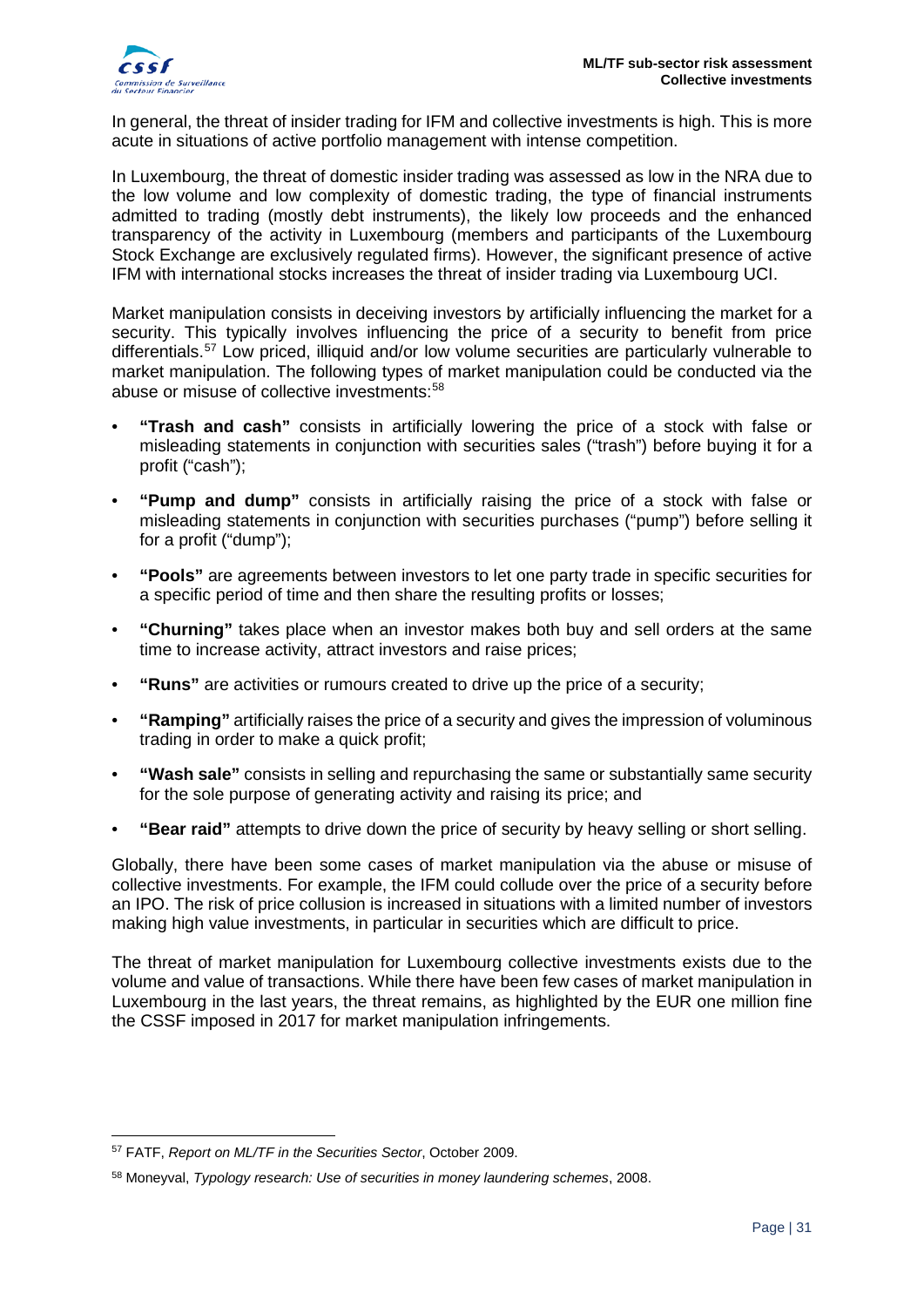

<u>.</u>

### <span id="page-31-0"></span>**4.3 TF threats**

Terrorist financing encompasses the raising, movement and use of funds by terrorist actors and is considered as one of the most important threats to global security.<sup>[59](#page-31-2)</sup>

The impact of terrorist financing in collective investments is limited. As reported by the FATF, there has been "relatively little evidence of the securities industry being used to finance terrorism".[60](#page-31-3)

The risk of terrorist financing via Luxembourg collective investments is estimated to be low.

Several factors explain this pattern:

- **Short-term and transitory cash flow requirements** to move cash from one party to another (especially uncommon and unrelated parties) are less compatible with an industry focused on individual medium to long-term asset appreciation;
- **Strong preference for transfer methods outside of the regulated banking system** (e.g. Hawala, cash couriers) is incompatible with custodian obligations; and
- **Low value financing requirements** are unsuited to the common higher minimum subscriptions, and better served by the use of smaller amounts below the reporting thresholds.

<span id="page-31-1"></span>However, despite estimated to being low, terrorist financing risks in the Luxembourg collective investments cannot be excluded, in particular given the size and international exposure of this sector.

<span id="page-31-2"></span><sup>59</sup> FATF, *International standards on combating money laundering and the financing of terrorism and proliferation – the FATF recommendations*, 2012.

<span id="page-31-3"></span><sup>60</sup> FATF, *Money Laundering and Terrorist Financing in the Securities Sector*, 2009.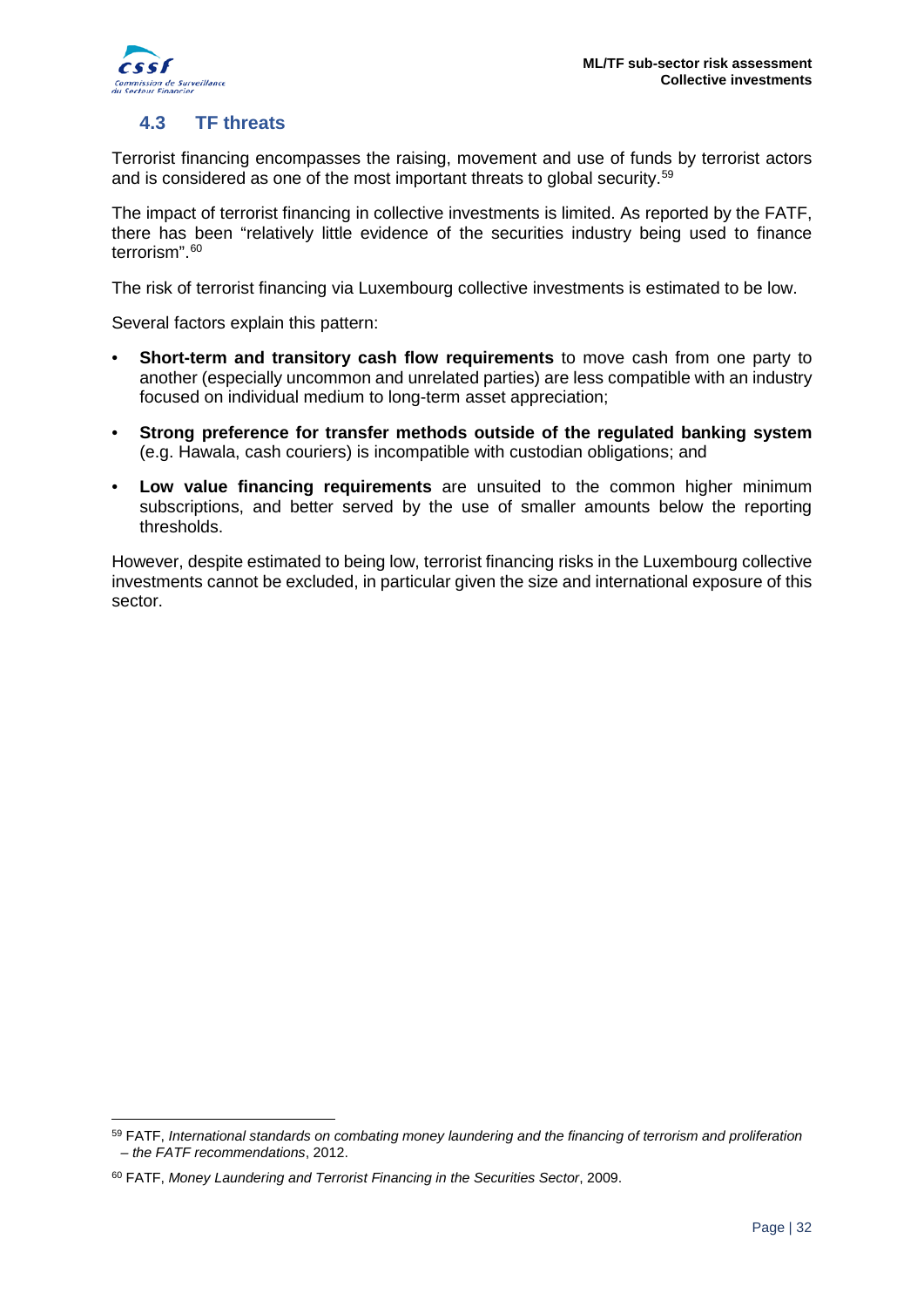

# **5. INHERENT RISK – VULNERABILITY ASSESSMENT**

This section assesses vulnerability, which is the relative exposure of a sector or sub-sector for ML/TF purposes, for UCITS ManCo, AIFM and self or internally-managed UCI.

### <span id="page-32-0"></span>**5.1 Inherent risk – vulnerability overview**

The Luxembourg collective investments' largest inherent vulnerabilities arise from UCITS ManCo, Luxembourg Authorised and Registered AIFM, EU/EEA AIFM, as well as FIAAG. The vulnerabilities are medium-low for Lux Chapter 16 ManCo and for Non EU/EEA AIFM, and low for SIAG.

Table 8 below provides an overview of the inherent vulnerabilities for each clustering element and each class of elements.

| <b>Class</b>                           | <b>Inherent Risk (IR)</b> | <b>Element</b>      | Inherent Risk (IR)      |
|----------------------------------------|---------------------------|---------------------|-------------------------|
|                                        | <b>High Risk</b>          | Lux Chap 15 ManCo   | <b>High Risk</b>        |
| <b>UCITS ManCo (incl. Super ManCo)</b> |                           | EU/EEA UCITS ManCo  | <b>Medium-High Risk</b> |
|                                        |                           | Lux authorised AIFM | <b>Medium-High Risk</b> |
|                                        | <b>Medium-High</b>        | Lux registered AIFM | <b>Medium-High Risk</b> |
| <b>AIFM</b>                            |                           | Lux Chap 16 ManCo   | <b>Medium-Low Risk</b>  |
|                                        |                           | EU/EEA AIFM         | <b>Medium-High Risk</b> |
|                                        |                           | Non EU/EEA AIFM     | <b>Medium-Low Risk</b>  |
|                                        | <b>Medium-High</b>        | <b>SIAG</b>         | <b>Low Risk</b>         |
| Self or internally-managed UCI         |                           | <b>FIAAG</b>        | <b>Medium-High Risk</b> |

*Table 8: Summary of inherent risk – vulnerability assessment*

The vulnerability assessment considers five main **risk factors**: (1) Intermediaries; (2) Clients/Investors and geography; (3) Market structure; (4) Products, services and transactions; and (5) Channels of distribution. It analyses how these five risk factors influence the ML/TF risk in each clustering element and each class.

<span id="page-32-1"></span>The number of customers as per the article 219-c of Chapter 9 of ESAs' Risk Factors Guidelines represents a large portion across the entire investor base. As the use of intermediaries to invest on behalf of underlying investors reduces the transparency in relation to of the end-investors in Luxembourg investment vehicles, the CSSF, in accordance with FATF RBA Guidance on the Securities Sector published in October 2018, pays strong attention to the effective application of Enhanced Due Diligence to cross-border intermediaries invested in Luxembourg investment vehicles.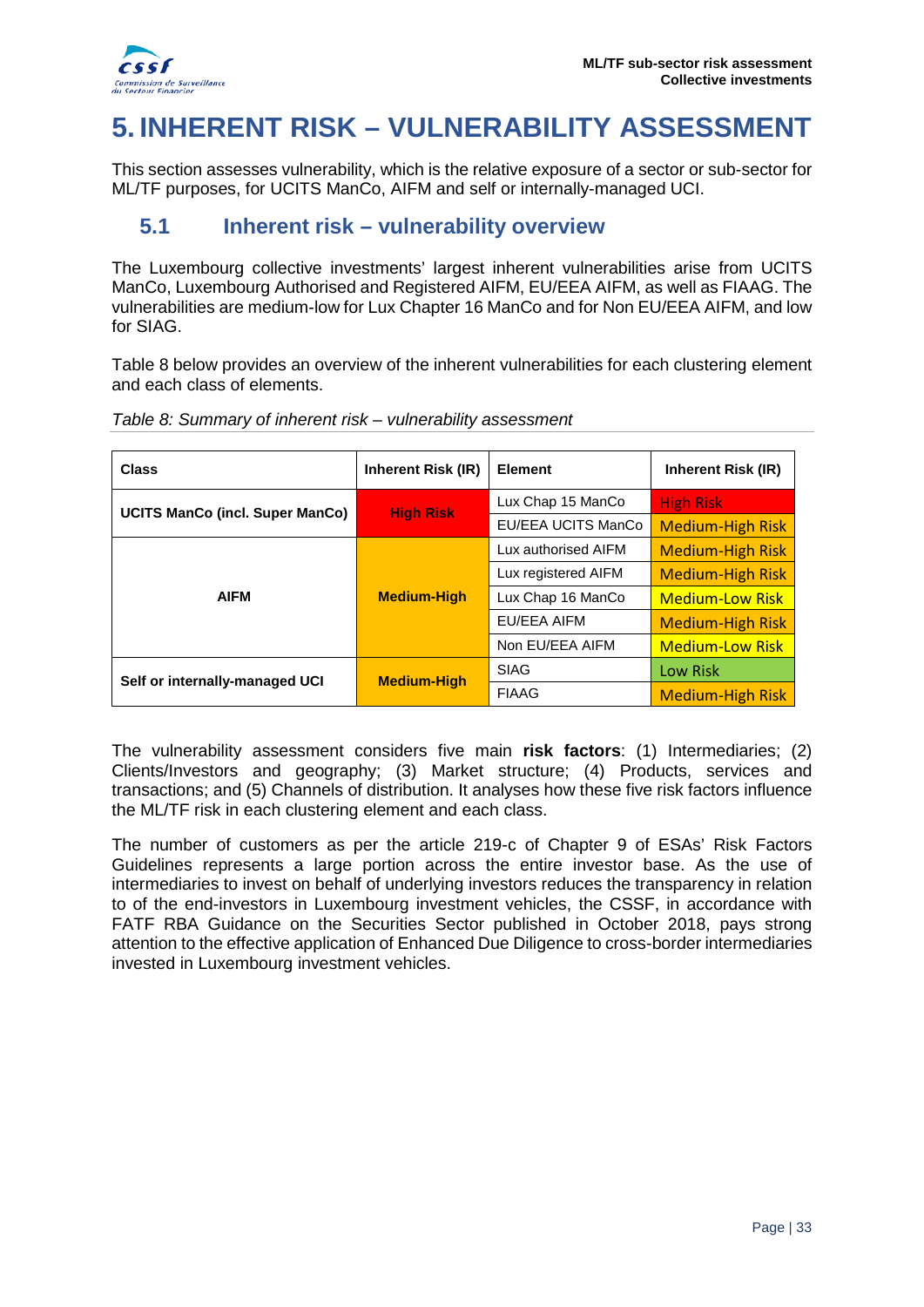

# **5.2 UCITS ManCo (incl. SuperManCo)**

**Luxembourg Chapter 15 ManCo** include an important number of entities who manage the large majority of assets in Luxembourg in a sector characterized by a relatively high degree of concentration. This element of the cluster is the category with the largest presence of PEPs in terms of customers as well as other business relationships. Luxembourg Chapter 15 ManCo heavily rely on cross-border distribution networks to market their UCI across Europe and in a number of non-EU jurisdictions.

The high inherent risk presented by this category is also explained by the volume of assets under management and the inclusion of entities benefitting from a double license (CH15 and AIFM) in this category. Therefore the AIFM component of this cluster increases the inherent risk notably because of the types of investments made by AIFs.

**EU/EEA UCITS ManCo** act as designated IFM of Luxembourg investment vehicles and are primarily located and supervised in five countries: Germany, France, United Kingdom, Ireland and Italy. Volumes of assets under management are a key risk driver.

The quality and transparency of distribution channels is also an important risk factor for EU/EEA AIFM. Indeed, the relationship between the IFM and end-investors is further distanced due to cross-border management and cross-border distribution which increases the ML/TF risks.

# <span id="page-33-0"></span>**5.3 AIFM**

-

**Lux authorised AIFM**[61](#page-33-1) are generally of moderate size with most Luxembourg AIFM groups or parents originating from Switzerland, Germany and Belgium. The sector is characterized by a certain degree of fragmentation, with the top 10 entities representing 31% of total assets and the top 50 entities representing 71% of total assets.

They manage a diverse set of UCI, across different regimes, generally subject to less rules and diversification requirements than UCITS. The diversity of such types of investments statistically increases the risk of investing in high ML/TF risk assets.

The geographical reach of Luxembourg authorised AIFM facilitated by EU/EEA passporting agreements increases general ML/TF vulnerability. A portion of the overall distributors marketing funds managed by these AIFMs are not supervised by NCAs or self-regulated bodies for AML/CFT purpose which increases the overall risk of this category.

**Lux registered AIFM** include a high number of IFM, but their net assets remain low given the AIFMD regulatory threshold capping assets under management at EUR 100 million or EUR 500 million for unleveraged and close-ended AIF. Larger AIF over EUR 100 million managed by registered AIFM must be closed-ended, restricting investor redemption rights during a period of five years. The resulting longer-term nature of the investment limits the risk of ML/TF by developing the business relationship with the investor and delaying the integration of funds back into the economy. However, the types of investments remain less plain vanilla and therefore present higher ML/TF risks.

An important number of **Lux Chap 16 ManCo** are active in Luxembourg, Similarly to AIFM, this sector is fragmented. Chapter 16 ManCo not authorised as AIFM do not benefit from a passport to carry out activities outside of Luxembourg. Given this lack of EU/EEA equivalence,

<span id="page-33-1"></span><sup>61</sup> Please note that AIFM with a CH15 license as well (Super ManCo) are counted in the Chapter 15 ManCo section of this report.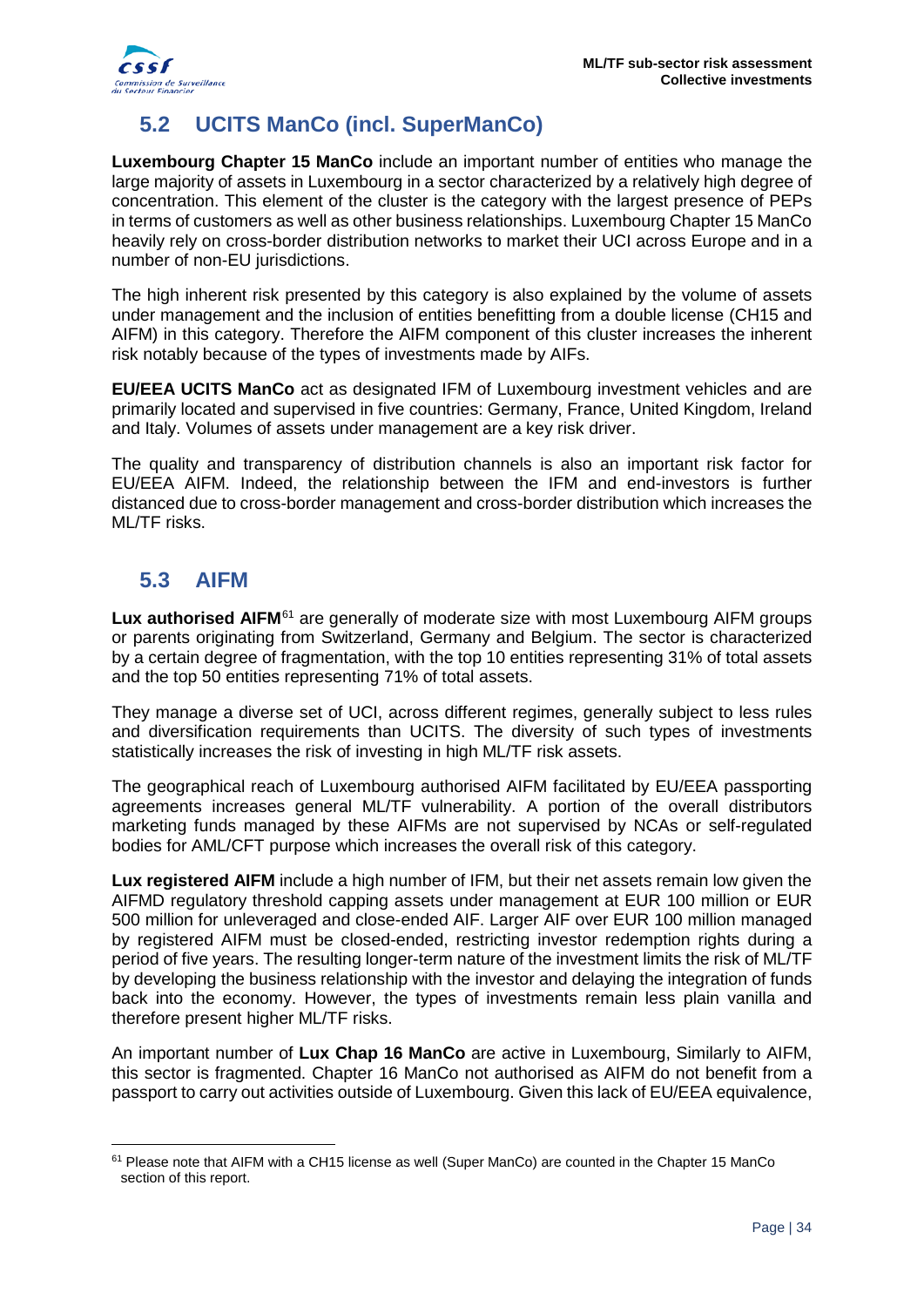Chapter 16 ManCo remain less international than Luxembourg authorised AIFM, reducing ML/TF vulnerability.

Chapter 16 ManCo may manage regulated non-UCITS and non-AIF. These vehicles are subject to less harmonised rules than UCITS and AIF, and have to abide by less requirements. The investment types and areas of Chapter 16 ManCo are relatively diverse, increasing the risk of being exposed to higher ML/TF risk. Chapter 16 ManCo typically invest in less transparent and less liquid assets, potentially increasing ML/TF risks.

A portion of the distributors used for the marketing of their UCIs are not subject to AML/CFT supervision and few UCIs managed are considered by their designated IFMs as having a complex distribution scheme.

**EU/EEA AIFM** act as designated AIFM of Luxembourg investment vehicles and are primarily located and supervised in five countries: UK, France, Ireland, the Netherlands and Germany. Most IFM's groups or parents originate from North America (Canada and USA) and European countries.

Volumes of assets under management are a key risk driver. EU/EEA AIFM have predominantly global and European investment targets. Over half of asset classes are alternative investment, private equity or venture capital. These asset classes are typically less transparent and less liquid than traded securities and thus subject to higher ML/TF risk.

The quality and transparency of distribution channels is also an important risk factor for EU/EEA AIFM. Indeed, the relationship between the IFM and end-investors is further distanced due to cross-border management and cross-border distribution which increases the ML/TF risks.

**Non EU/EEA AIFM** also act as designated AIFM of Luxembourg investment vehicles but are supervised by non EU/EEA National Control Authorities. The funds managed are typically less transparent and less liquid than traded securities and subject to higher ML/TF risk.

The quality and transparency of distribution channels is also an important risk factor for non EU/EEA AIFM. Indeed, the relationship between the IFM and end-investors is further distanced due to cross-border management and cross-border distribution which increases the ML/TF risks.

# <span id="page-34-0"></span>**5.4 Self or internally-managed UCI**

Luxembourg only has a very limited number of **SIAG** with relatively low assets under management and the market is very concentrated. SIAG initiators originate from nine different jurisdictions, exclusively in Europe and North America.

SIAG are self-managed UCITS investment companies (SICAV), which present lower ML/TF vulnerabilities due to the nature of their investments and regulatory restrictions. As UCITS, SIAG invest in traded securities such as bonds and equities, the transparency of which and liquidity reduces risk of abuse or misuse for ML/TF.

The **FIAAG** are composed of internally self-managed AIF. The FIAAG are initiated from a very diverse set of countries but in terms of net assets and number of sub-funds most initiators originate from Luxembourg.

Those funds appear to primarily invest in traded securities (e.g. bonds and equities), therefore reducing their ML/TF risk exposure on assets.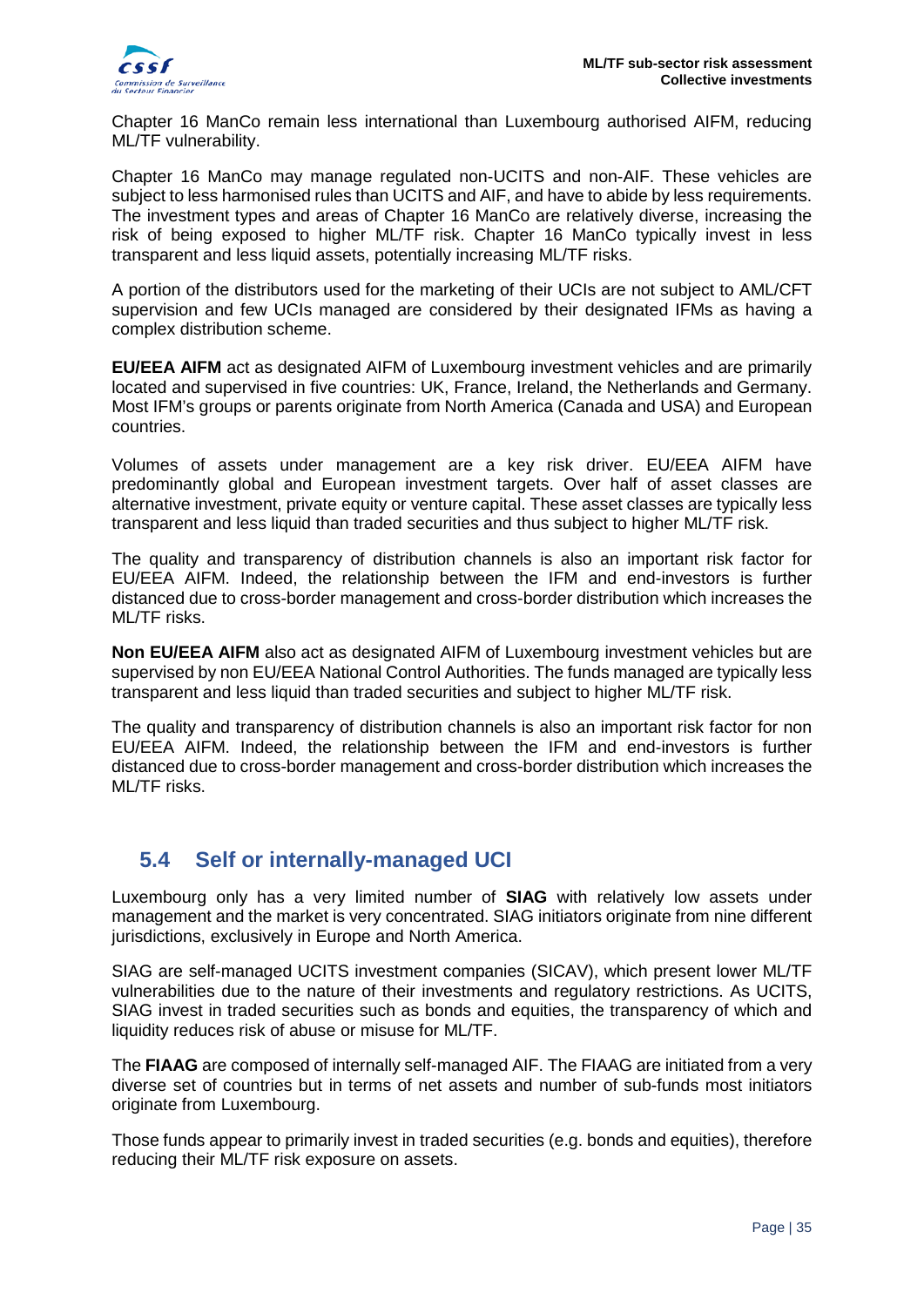

FIAAG are reserved to well-informed investors. However, this may include HNWI and complex corporate structures with less transparent beneficial ownership which increases the ML/TF risk.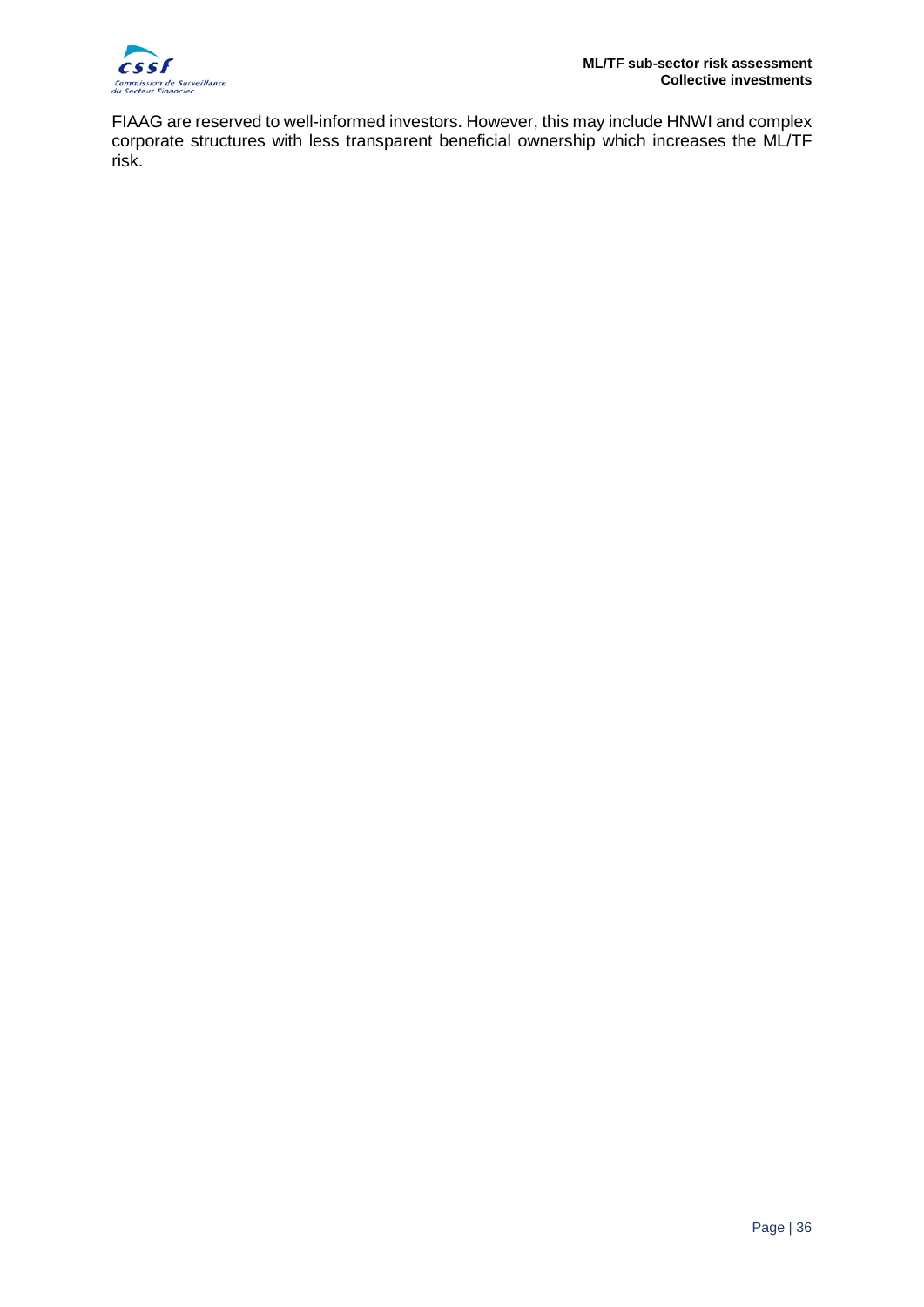

# <span id="page-36-0"></span>**6. MITIGATING FACTORS AND RESIDUAL RISK ASSESSMENT**

This section assesses mitigating factors, both supervisory measures and controls at entity level, and resulting residual risk for the different clusters. The elements are grouped into three classes: UCITS ManCo, AIFM and self or internally-managed UCI in analogy to the risk scoring.

### <span id="page-36-1"></span>**6.1 Mitigation factors and residual risk overview**

The assessment of mitigation is based on four mitigating factors: Risk Based Approach, AML/CFT Supervision, Ongoing Monitoring and Procedures & Trainings.

Luxembourg collective investments' largest residual risk remains in UCITS ManCo due to the inclusion of AIFM with double license (CH15 and AIFM) in that category which increases the AuM and therefore act as a force multiplier as well as with internally-managed AIF and non-AIF SIF/SICAR.

| <b>Class</b>                                 | <b>Inherent Risk (IR)</b> |                                 | <b>Residual Risk (RR)</b> |
|----------------------------------------------|---------------------------|---------------------------------|---------------------------|
| <b>UCITS ManCo</b><br>(incl. Super<br>ManCo) | <b>High Risk</b>          | Impact of<br>mitigating factors | <b>Medium-High Risk</b>   |
| <b>AIFM</b>                                  | <b>Medium-High</b>        | Impact of<br>mitigating factors | <b>Medium-Low Risk</b>    |
| Self or internally-<br>managed UCI           | <b>Medium-High</b>        | Impact of<br>mitigating factors | <b>Medium-High Risk</b>   |

*Table 7: Summary of mitigating measures – residual risk assessment*

# <span id="page-36-2"></span>**6.2 UCITS ManCo (incl. SuperManCo)**

For the **Lux Chap 15 ManCo**, the CSSF concluded that the implementation of detailed AML/CFT procedures and regular AML/CFT trainings within the entities improved the overall mitigation quality. On the downside, weaknesses have been identified for some entities through CSSF supervision in relation to the frequency of name screening on business relationships, risk scoring on assets and automation of investors' transaction monitoring; these had a negative impact on the overall assessment of the mitigation measures. The CSSF assessed as well the quality of the oversight on delegates and service providers performing AML/CFT controls on behalf of the UCIs and their designated IFMs and identified areas of improvement for a number of supervised entities.

For **EU/EEA UCITS ManCo**, the quality of the mitigation measures implemented by these IFMs was assessed mostly through the results of the international cooperation performed by the CSSF with other European National Control Authorities.

# <span id="page-36-3"></span>**6.3 AIFM**

Similarly to the Lux Chap 15 ManCo, the CSSF's supervision on **Lux authorised AIFM** concluded to some weaknesses in particular with respect to the frequency of name screening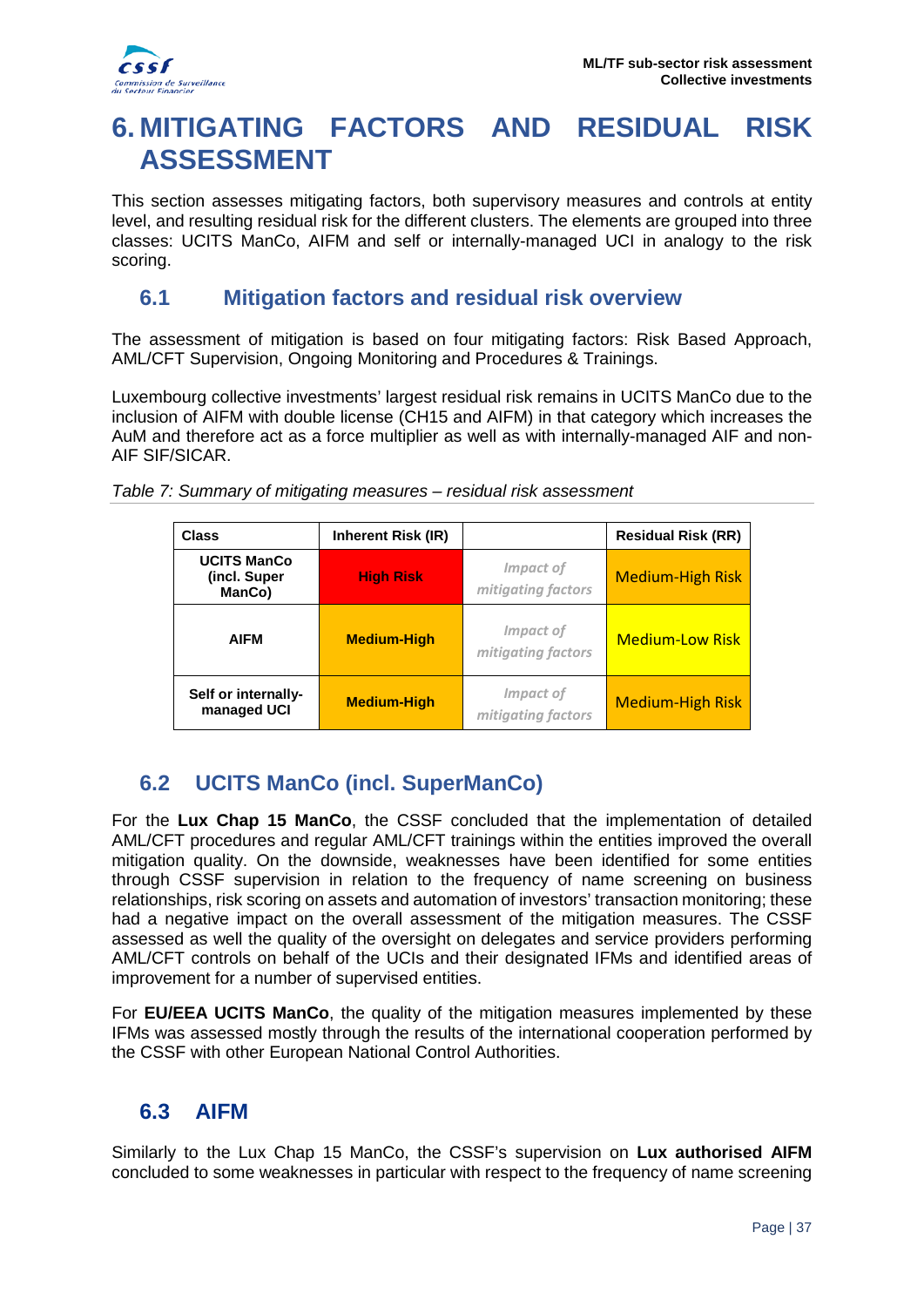and the quality of oversight on delegates and service providers performing AML/CFT controls on behalf of the UCIs and their designated IFMs.

Lux authorised AIFM do, however, largely implement an investments' risk scoring along with tailored procedures and AML/CFT trainings. Furthermore, overall good compliance is confirmed by the internal Compliance functions and the external auditors.

The assessment of the quality of mitigation measures implemented by **Lux registered AIFM** concludes that there subsist some inconsistencies in terms of the frequency of the screening of targeted financial sanctions and with regard to the implementation of detailed AML/CFT procedures and the definition of a Risk Based Approach. The CSSF has collected detailed information on the mitigation measures implemented by these IFMs in 2019 and will continue to do so on a yearly basis.

Some **Lux Chap 16 ManCo** do not perform adequate risk scoring of the UCI they service, despite having implemented overall solid procedures and dispatching adequate AML/CFT trainings. The insufficient frequency of the screening of targeted financial sanctions however negatively impacts the assessment of the overall quality of their mitigation measures.

Comparable to EU/EEA UCITS ManCo, the quality of the mitigation measures implemented by **EU/EEA AIFM** and **Non EU/EEA AIFM** was assessed mostly through the results of the international cooperation performed by the CSSF with other European National Control Authorities.

# <span id="page-37-0"></span>**6.4 Self or internally-managed UCI**

Overall good compliance is confirmed for most **SIAG** by the internal Compliance functions and the external auditors, especially in the light of appropriate AML/CFT procedures and AML/CFT trainings in place. Notwithstanding this, a limited number of SIAG will have to improve the screening frequencies for targeted financial sanctions and review their risk scoring methodologies for the UCI they service.

With regards to **FIAAG**, the CSSF observed similar mitigation issues as with the Lux registered AIFM cluster.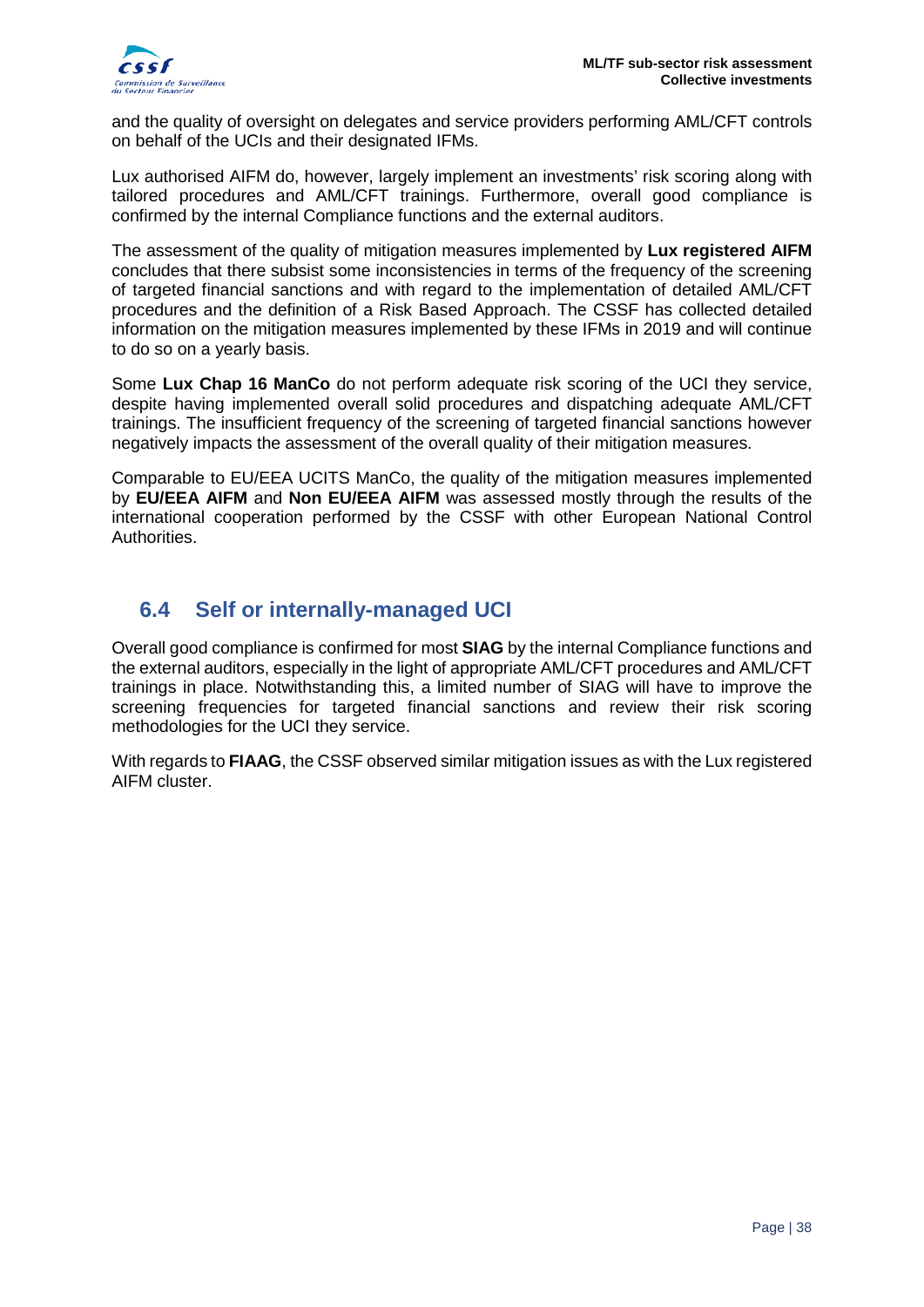

# <span id="page-38-0"></span>**6.5 Most frequent off- and on-site findings**

CSSF will communicate to supervised entities on a periodic basis (e.g. when meeting with the *Responsable du Respect* and *Responsable du Contrôle[62](#page-38-1)* or other executives of Investment Fund Managers) the **most frequent on-site and off-site inspection findings** in the Luxembourg Collective Investment Sector.

Best practices identified include:

- Establishing a clear AML/CFT risk appetite statement;
- Performing at least yearly an AML/CFT training for all staff members, including typologies relevant to the Investment Fund industry and an update of the IFM's internal procedure;
- Performing daily Targeted Financial Sanctions, PEP and adverse media screening;
- Performing transaction monitoring by using automated systems including rules of volume, pattern and frequency; and
- Ensuring close oversight over branches, subsidiaries and all delegates and service providers performing AML/CFT controls on behalf of the UCIs and their designated IFMs.

Most common shortcomings identified include:

- Lack of challenge of positive conclusions by internal and external control functions by the Conducting Officers and the Board of Directors of IFMs despite shortcomings becoming visible when filing the annual AML/CFT questionnaire with the CSSF;
- Risk Based Approach not taking into consideration the investment side ("assets") of the UCI;
- Lack of discussion of AML/CFT topics at the management and senior management level of the IFMs;
- Insufficient frequency of Targeted Financial Sanctions screening:
- Lack of evidence of application of Enhanced Due Diligence to cross-border intermediaries;
- Lack of update of AML/CFT procedures and related controls after a license extension granted to the IFM;
- Lack of Targeted Financial Sanctions screening on the investments made by the UCI; and
- Insufficient oversight on delegates and service providers belonging to the same Group in relation to AML/CFT controls.

<u>.</u>

<span id="page-38-1"></span><sup>&</sup>lt;sup>62</sup> Please refer to the CSSF FAQ 25 November 2019.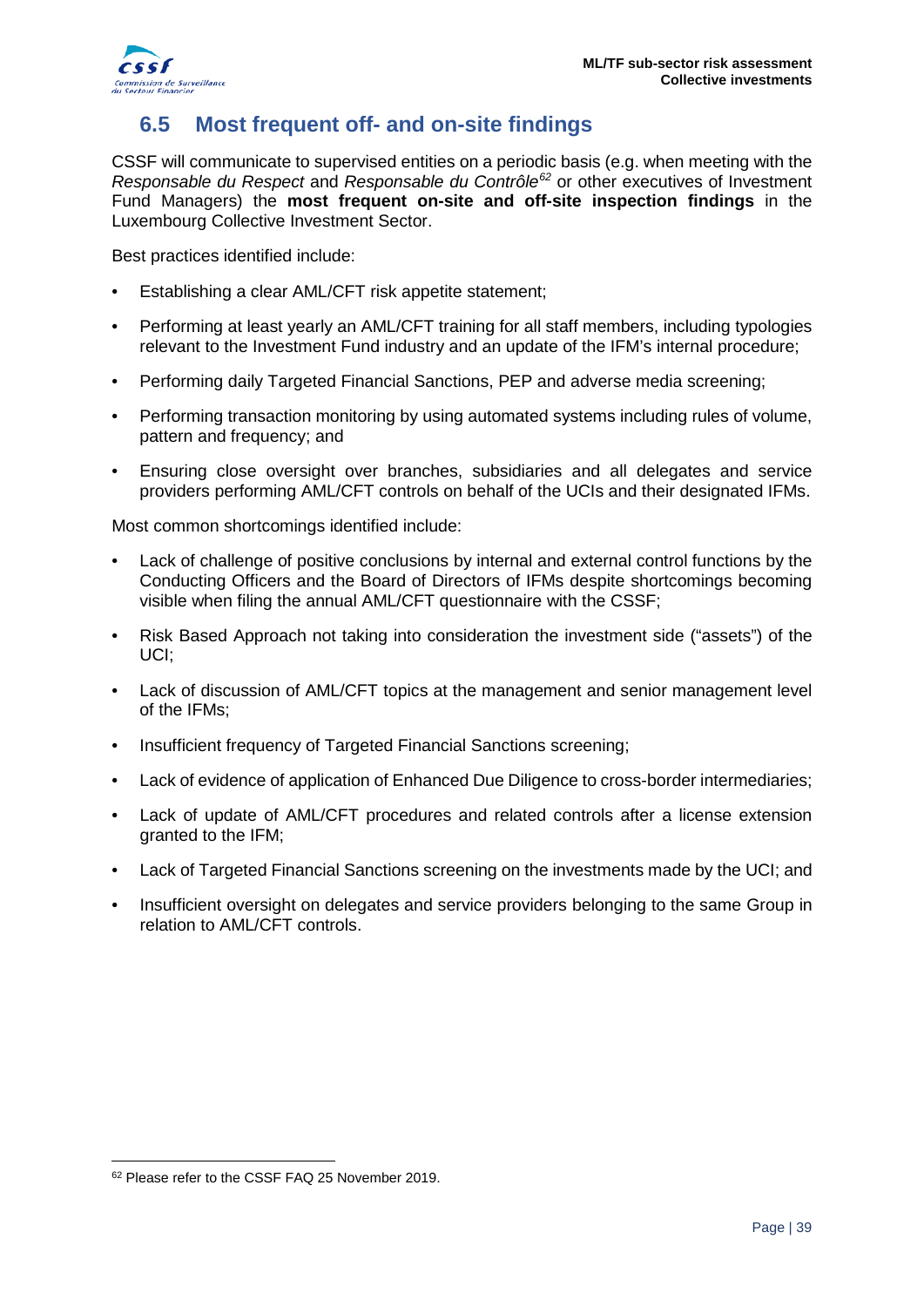

# <span id="page-39-0"></span>**7. AREAS FOR FURTHER ENHANCEMENT**

This section outlines high-level recommendations to enhance the regulatory and supervisory framework. Each of these recommendations will be integrated as part of the CSSF's current AML/CFT strategy and action plan.

# <span id="page-39-1"></span>**7.1 CSSF recommendations to the private sector**

| <b>Recommendations</b> |                                                                                                                                                                                                                      | How Investment Fund Managers may show<br>compliance (examples)                                                                                                                                                                                              |  |
|------------------------|----------------------------------------------------------------------------------------------------------------------------------------------------------------------------------------------------------------------|-------------------------------------------------------------------------------------------------------------------------------------------------------------------------------------------------------------------------------------------------------------|--|
| 1                      | Develop a clear AML/CFT risk appetite and strategy                                                                                                                                                                   | AML/CFT risk appetite discussed and approved by<br>BoDs in a written, detailed document, including the<br>types of investors, geographies, products and services                                                                                            |  |
| $\mathbf{2}$           | Engage the Board of Directors in the IFM's AML/CFT<br>strategy, policies and processes                                                                                                                               | Board minutes<br>demonstrating engagement with<br>AML/CFT issues                                                                                                                                                                                            |  |
| 3                      | Integrate the information provided in this Sub-Sector<br><b>Risk Assessment in the internal risk assessments</b>                                                                                                     | Internal risk assessments should make a clear<br>reference to this Sub-Sector Risk Assessment                                                                                                                                                               |  |
| 4                      | Promote a strict compliance risk culture throughout the<br>whole organization.                                                                                                                                       | Appropriate training programs in place including<br>typologies relevant to the fund industry                                                                                                                                                                |  |
| 5                      | Ensure robust processes are in place to reliably know<br>and assess the channels of delivery risk of the funds                                                                                                       | Develop a detailed matrix of distribution channels (i.e.<br>type of distributor, countries) used by each fund with a<br>corresponding risk scoring                                                                                                          |  |
| 6                      | When being part of a Luxembourg-based group, ensure<br>that foreign branches and majority-owned subsidiaries<br>apply AML/CFT measures consistent with Luxembourg<br>and the host country requirements <sup>63</sup> | AML/CFT measures clearly documented at both<br>Group and branch/subsidiary level, with evidence that<br>the central AML/CFT functions effectively control the<br>implementation of group-wide policies and procedures                                       |  |
| 7                      | When being part of a foreign-based group, ensure that<br>the Luxembourg branch or subsidiary implement the<br>Luxembourg requirements in addition to the policies and<br>procedures of the group <sup>64</sup>       |                                                                                                                                                                                                                                                             |  |
| 8                      | Collaborate closely with competent national authorities<br>and contribute to the effectiveness of the national<br><b>AML/CFT framework</b>                                                                           | Provide prompt and accurate responses to requests by<br>CSSF, the FIU; share best practices or provide<br>feedback on publications (e.g. publications by industry<br>associations)                                                                          |  |
| 9                      | Report without delay suspicious<br><b>activities</b><br>and<br>transactions to the CRF and targeted financial sanction<br>breaches to the Ministry of Finance                                                        | STR/SAR/TFAR/TFTR reporting in line with risk<br>exposure                                                                                                                                                                                                   |  |
| 10                     | Formalize the Enhanced Due Diligence performed on<br>cross border intermediaries                                                                                                                                     | Evidence the application of Enhanced Due Diligence<br>measures on cross border intermediaries at the level of<br>the IFM or of the delegate for instance through a<br>summary sheet detailing the documents collected and<br>the conclusion of the analysis |  |
| 11                     | <b>Ensure that name screening against Targeted Financial</b><br>Sanctions screening is performed immediately as<br>required notably by EU regulations                                                                | Implement daily TFS screening or be in a position to<br>demonstrate that a mitigation measure has been put in<br>place to ensure TFS screening immediately after<br>release of a new IFS list                                                               |  |
| 12                     | Ensure that the transaction monitoring process is<br>effective and adapted to the number and type of investors<br>in the funds.                                                                                      | Implemented automated transaction monitoring rules if<br>the number of investors prevent manual ongoing<br>monitoring                                                                                                                                       |  |
| 13                     | Ensure that the funds' risk scoring take into account the<br>ML/TF risks presented by their investments (assets).                                                                                                    | Evidence the risk scoring of a fund with a matrix<br>detailing the computation of the risks with several<br>criteria including investments (assets).                                                                                                        |  |

<span id="page-39-2"></span><sup>63</sup> FATF, Recommendation 18

-

<span id="page-39-3"></span><sup>64</sup> FATF, Recommendation 18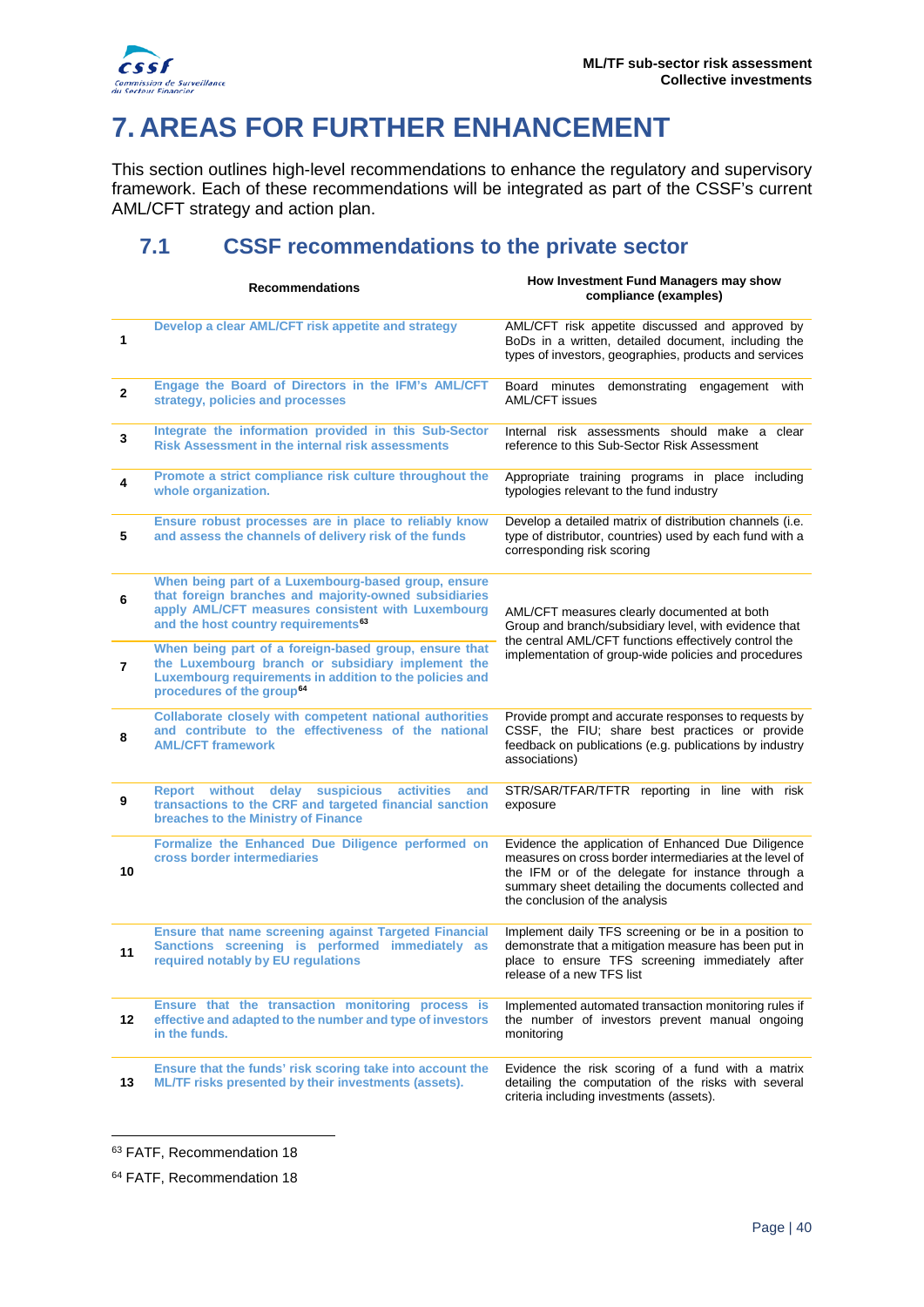

# <span id="page-40-0"></span>**7.2 CSSF initiatives**

CSSF has also identified opportunities and defined initiatives to further enhance its approach to supervise AML/CFT activities in the Collective Investment Sector. These initiatives are structured around three primary strategic axes, summarized below.

- 1. The CSSF will continue to promote the understanding of AML/CFT obligations and ML/TF risks. The CSSF intends to actively support the efforts from the industry in improving their understanding of AML/CFT obligations and ML/TF risks. To achieve this, the CSSF is undertaking several initiatives, including regular meetings of the AML/CFT Expert Working Group with the private sector, the organization of additional AML/CFT conferences with the private sector, the issuance of additional guidance, where relevant.
- 2. The CSSF is committed to further enhancing the effectiveness of AML/CFT supervision within the Collective Investment Sector. For instance, CSSF is committed to increasing the coverage of registered investment fund managers when assessing ML/TF risks, as well as to using a broader set of remediation and enforcement measures.
- 3. The CSSF is committed to improve data availability and quality to perform offsite AML/CFT supervision. This covers both data obtained from the sector (e.g. by refining and enhancing the existing AML/CFT questionnaire) as well as data created by CSSF during its own supervisory activities.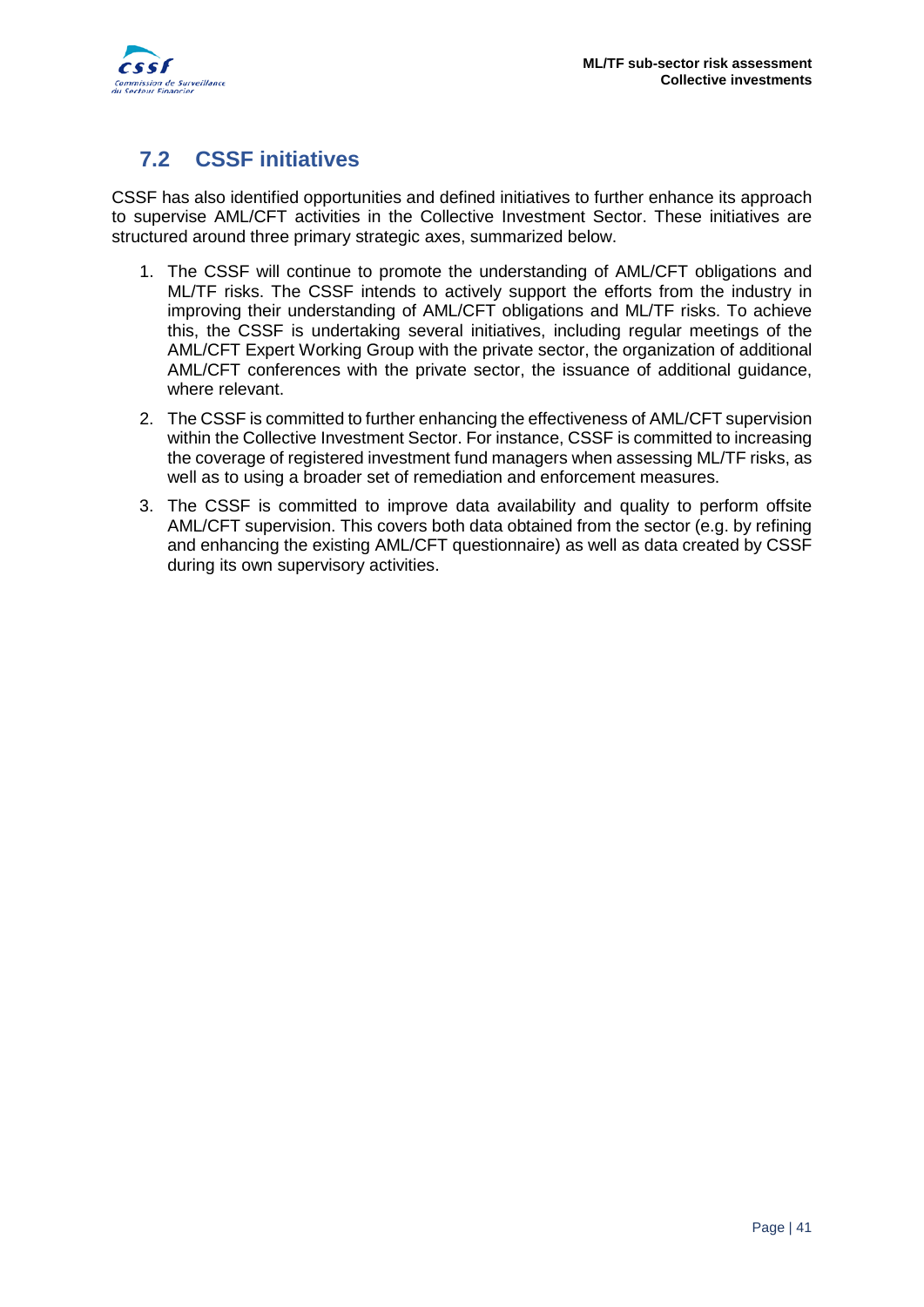

<u>.</u>

# <span id="page-41-0"></span>**APPENDIX A. FATF SUSPICIOUS ACTIVITY INDICATORS IN RELATION TO SECURITIES[65](#page-41-4)**

### <span id="page-41-1"></span>**A.1. FATF Guidance for a risk-based approach, Securities Sector, October 2018**

#### **A.1.1 Product/Customer transactions suspicious activity indicators**

- <span id="page-41-2"></span>1. Transactions do not have apparent economic rationale.
- 2. Transactions appear to be undertaken in a structured, sequential manner in order to avoid transaction monitoring/reporting thresholds.
- 3. A concentration ratio of transactions relating to a particular and/or higher risk jurisdiction that is notably higher than what is to be expected considering its normal patterns of trading of a customer.
- 4. Frequent trades resulting in losses for which the customer appears to have no concern.
- 5. Sudden spike in transaction volumes, which deviates from previous transactional activity absent any commercial rationale or related corporate action event.
- 6. Mirror trades or transactions involving securities used for currency conversion for illegitimate or no apparent business purposes.
- 7. A pattern of securities transactions indicating the customer is using securities trades to engage in currency conversion. Examples of securities that can be used in this manner include dual-currency bonds, American Depositary Receipts (ADRs) and foreign ordinary shares traded in the Over-the-Counter Market.
- 8. Securities transactions are unwound before maturity, absent volatile market conditions or other logical or apparent reason.
- 9. Trading or journaling in the same security or securities between numerous accounts controlled by the same people (e.g. potential wash sales and/or directed trading).
- 10. Two or more unrelated accounts at the securities firm trade an illiquid or low-priced security suddenly and simultaneously.
- 11. Purchase of a security does not correspond to the customer's investment profile or history of transactions (e.g. the customer may never have invested in equity securities or may have never invested in a given industry) and there is no reasonable business explanation for the change.
- 12. Transactions that suggest the customer is acting on behalf of third parties with no apparent business or lawful purpose.
- 13. Funds deposited for purchase of a long-term investment followed shortly by a customer request to liquidate the position and transfer the proceeds out of the account.

#### **A.1.2 Distribution channel suspicious activity indicators**

- <span id="page-41-3"></span>1. Intermediaries whose transaction volume is inconsistent with past transaction volume absent any commercial rationale or related corporate action event.
- 2. A transaction pattern indicating a value of transactions just beneath any applicable reporting threshold.

<span id="page-41-4"></span><sup>&</sup>lt;sup>65</sup> Please note that the indicators provided in this appendix are not exhaustive and for illustrative purposes only.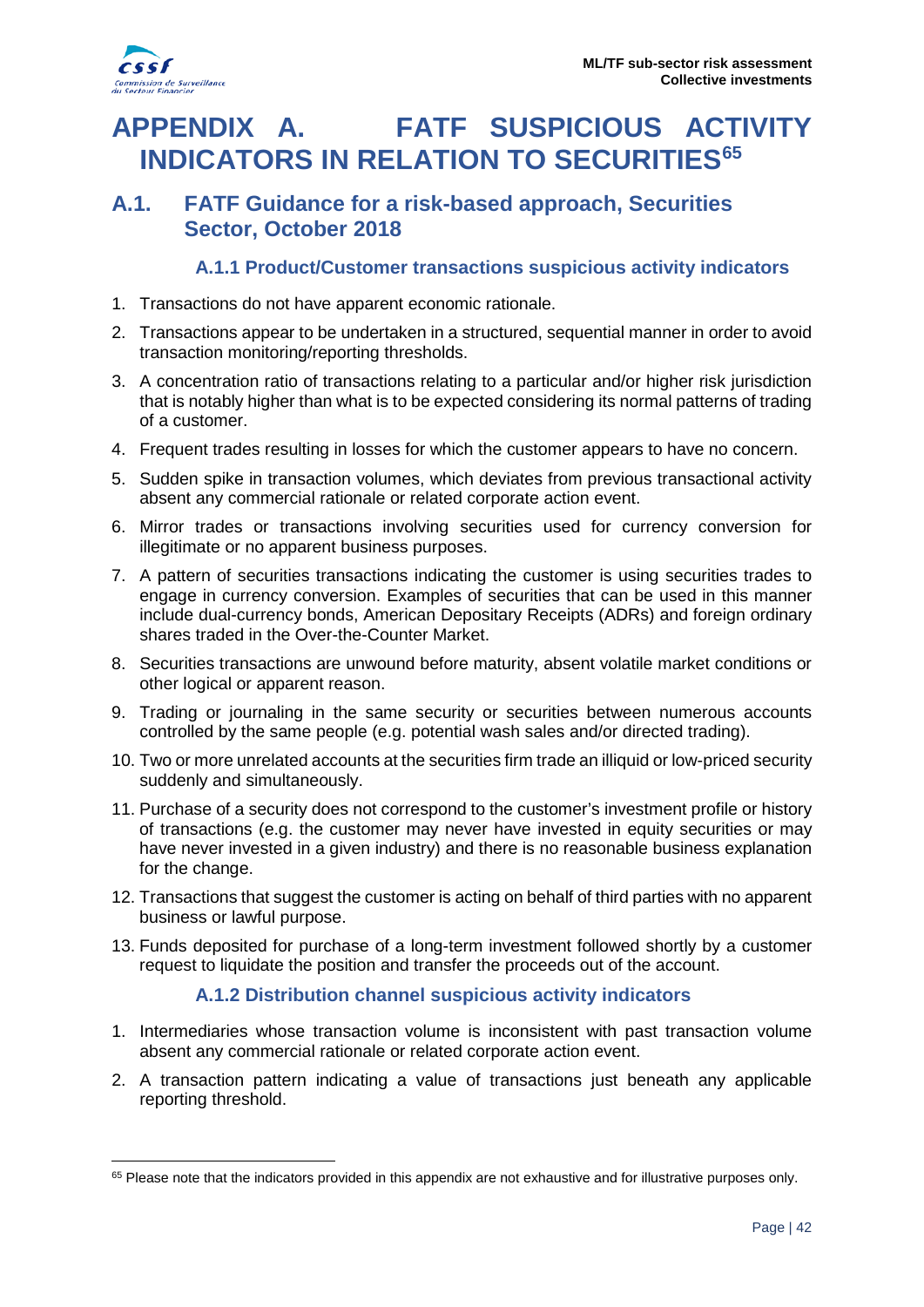

3. Unclear or complex distribution channels that might limit the ability of the investment fund or asset management company to monitor the transactions (e.g. use of a large number of sub-distributors for distributions in third countries).

#### **A.1.3 Selected indicators of suspicious trading or market manipulation**

- <span id="page-42-0"></span>1. Making a large purchase or sale of a security, or option on a security, shortly before news or a significant announcement is issued that affects the price of the security, which may be suggestive of potential insider trading or market manipulation.
- 2. A request is made to execute and/or clear a buy order and sell order for the same security or similar or correlated securities (and/or on behalf of the same beneficial owner), in close chronology.
- 3. Accumulation of stock in small increments throughout the trading day to increase price.
- 4. Engaging in prearranged or other non-competitive securities trading, including wash or cross trades of illiquid or low-priced securities.
- 5. Marking the closing price of a security.
- <span id="page-42-1"></span>6. Front-running suspected with regard to other pending customer orders

#### **A.1.4 Suspicious indicators associated with CDD and interactions with customers**

- 1. Customer has no discernible reason for using the securities provider's services or the firm's location (e.g., customer lacks ties to the local community or has gone out of the way to use the firm).
- 2. Customer's legal or mailing address is associated with other, apparently unrelated, accounts.
- 3. Locations of address of the customer, bank or financial institution seem unconnected to the customer and little or no explanation can be given by the customer for the disparate addresses.
- 4. Customer is a trust, shell company, or private investment company that is reluctant to provide information on controlling parties and underlying beneficiaries.
- 5. Customer is a legal person having issued bearer securities for a large part of its capital.
- 6. Customer is publicly known to have criminal, civil or regulatory proceedings against it for corruption, misuse of public funds, other financial crimes or regulatory non-compliance, or is known to associate with such persons. Sources for this information include news items or Internet searches.
- 7. Customer's background is questionable or differs from expectations based on business activities.
- 8. Customer has been rejected or has had its relationship terminated as a customer by other financial services firms.
- 9. Customer's account information reflects liquid and total net worth that does not support substantial account activity.
- 10. Customer maintains multiple accounts, or maintains accounts in the names of family members or corporate entities with no apparent business or other purpose.
- 11. Non-profit or charitable organizations engage in financial transactions for which there appears to be no logical economic purpose or in which there appears to be no link between the stated activity of the organization and the other parties in the transaction.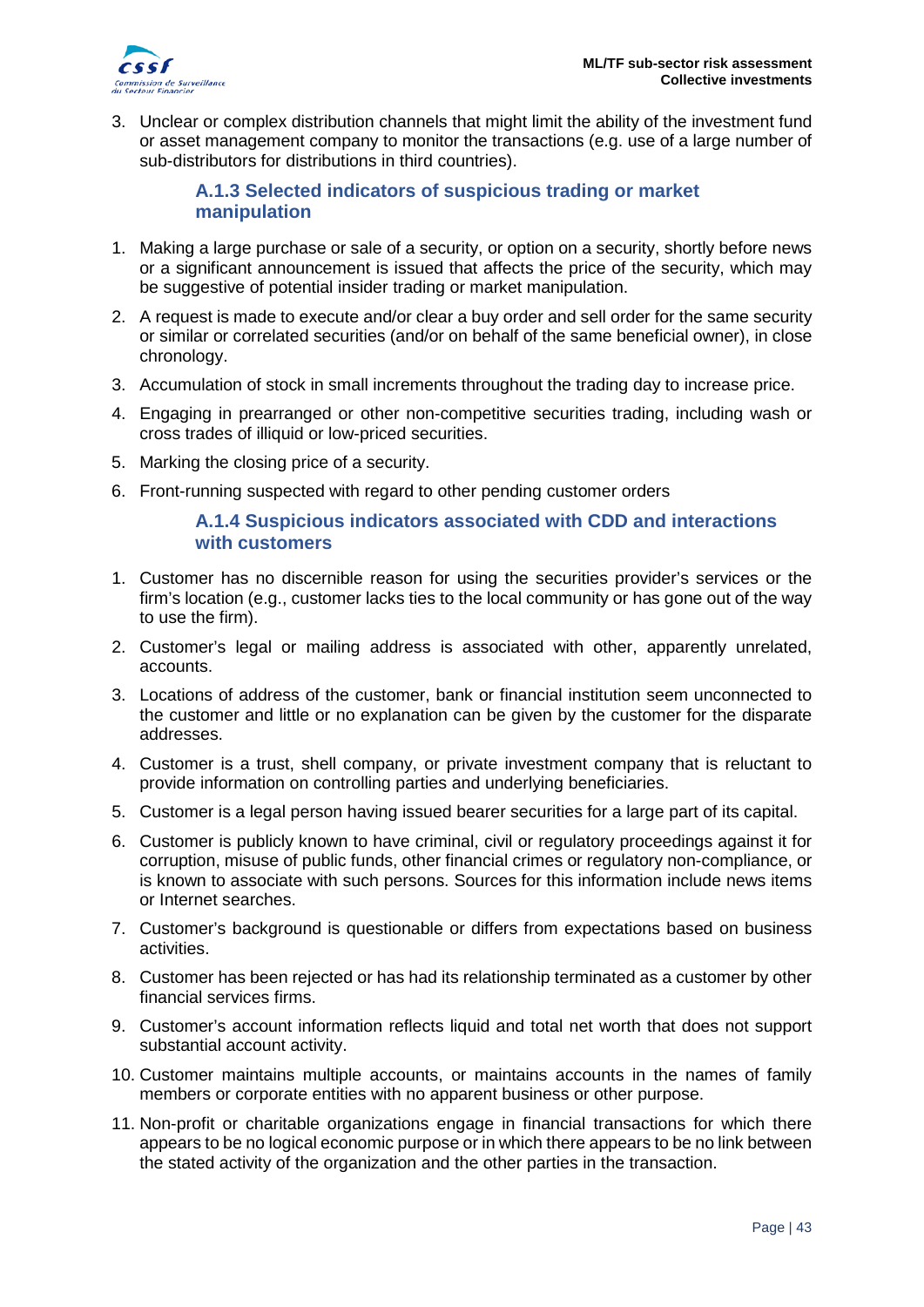

- 12. Customer is reluctant to provide information in relation to its identity and/or transactions.
- 13. Customer is reluctant to provide information needed to file reports to proceed with the transaction or requests an inordinate amount of secrecy around a transaction.
- 14. Customer exhibits unusual concern with the firm's compliance with government reporting requirements, the firm's systems or the firm's AML/CFT policies and controls.
- 15. Customer tries to persuade an employee not to file required reports or not to maintain the firm's required records.
- 16. Law enforcement or regulators have issued subpoenas and/or freeze letters regarding a customer and/or account at the securities firm.
- 17. Customer wishes to engage in transactions that lack business sense or apparent investment strategy, or are inconsistent with the customer's stated business strategy.
- <span id="page-43-0"></span>18. Customer does not exhibit a concern with the cost of transactions or fees (e.g. surrender fees, higher than necessary commissions) or of investment losses.

**A.1.5 Suspicious indicators in deposits of securities, particularly lowpriced securities; these can often be indicators of low-priced securities fraud, distribution of an unregistered offering, or market manipulation schemes**

- 1. Customer opens a new account and deposits physical certificates or delivers in shares electronically representing a large block of thinly traded or low priced securities.
- 2. Customer has a pattern of depositing physical shares certificates or a pattern of delivering in shares electronically, immediately selling the shares and then wiring or otherwise transferring out the proceeds of the resale(s).
- 3. A sudden spike in investor demand for, coupled with a rising price in, a thinly traded or low-priced security.
- 4. The lack of a restrictive legend on shares physically or electronically deposited seems inconsistent with the date the customer acquired the securities, the nature of the transaction in which the securities were acquired, the history of the stock, and/or the volume of shares trading.
- 5. Customer with limited or no other assets at the firm receives an electronic transfer or journal transfer of large amounts of low-priced, non-exchange listed securities.
- 6. Customer's explanation of how the customer acquired the securities does not make sense or changes.
- 7. Customer deposits physical securities or delivers in shares electronically and requests to journal the shares into multiple accounts that do not appear to be related, or to sell or otherwise transfer ownership of the shares.

#### **A.1.6 Movement of funds or securities**

- <span id="page-43-1"></span>1. The securities account is used for payments or outgoing wire transfers with little or no securities activities (i.e. account appears to be used as a depository account or a conduit for transfers with no reasonable business explanation for such).
- 2. Funds are transferred to financial or depository institutions other than those from where the funds were initially received, specifically when different countries are involved.
- 3. Customer "structures" deposits, withdrawals or purchase of monetary instruments below a certain amount to avoid reporting or recordkeeping requirements.
- 4. Customer engages in excessive journal entries of funds or securities between related or unrelated accounts without any apparent business purpose.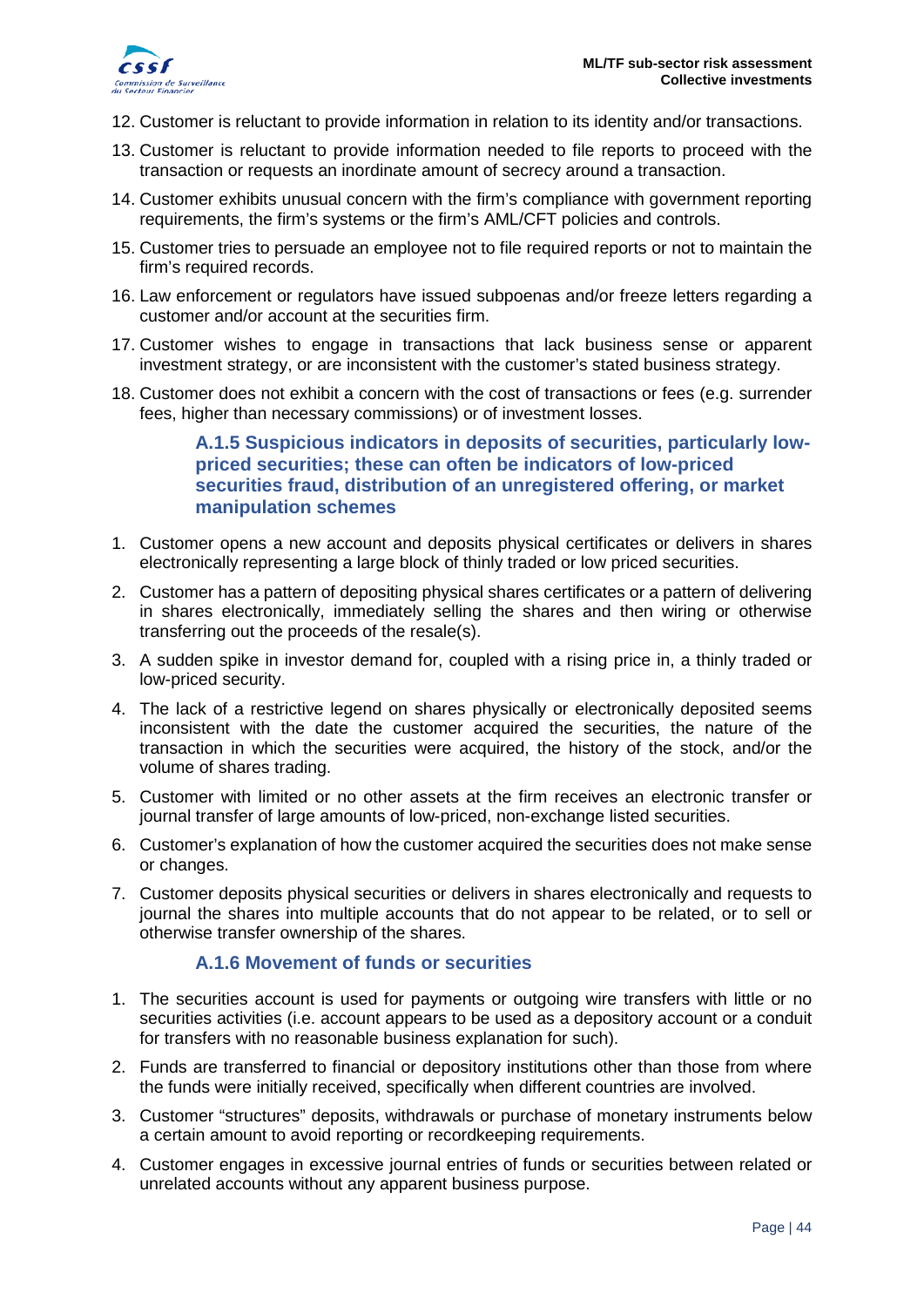

- 5. Payment by third party check or money transfer from a source that has no apparent connection to the customer.
- 6. Customer uses a personal/individual account for business purposes.
- 7. Payment to a third party to which the customer has no apparent connection.
- 8. Frequent transactions involving round or whole dollar amounts.
- 9. The customer requests that certain payments be routed through nostro or correspondent accounts held by the financial intermediary instead of its own accounts.
- 10. Funds transferred into an account that are subsequently transferred out of the account in the same or nearly the same amounts, especially when origin and destination locations are high risk jurisdictions.
- 11. A dormant account suddenly becomes active without a plausible explanation (e.g. large amounts are suddenly wired out).
- 12. Frequent domestic and international automated teller or cash machine activity out of character with the customer's expected activity.
- 13. Many small, incoming wire transfers or deposits made using checks and money orders that are almost immediately withdrawn or wired out in a manner inconsistent with the customer's business or history. This may be an indicator of, for example, a Ponzi scheme.
- 14. Wire transfer activity, when viewed over a period of time, reveal suspicious or unusual patterns.
- 15. Transfers of funds or securities are made to the same person from different individuals or to different persons from the same individual with no reasonable explanation.
- 16. Unusually large aggregate wire transfers or high volume or frequency of transactions are made with no logical or apparent reason.
- 17. Customer transfers/receives funds to/from persons involved in criminal or suspicious activities (as per the information available).
- 18. In/out transactions for substantial amounts on a short-term basis.
- 19. Receipt of unexplained amounts, followed, shortly thereafter, by a request to return amounts.
- 20. Frequent transfers of securities' ownership.
- 21. Use of bearer securities with physical delivery.
- 22. Frequent change of bank account details or information for redemption proceeds, in particular when followed by redemption requests.
- 23. The usage of brokerage accounts as long term depository accounts for funds.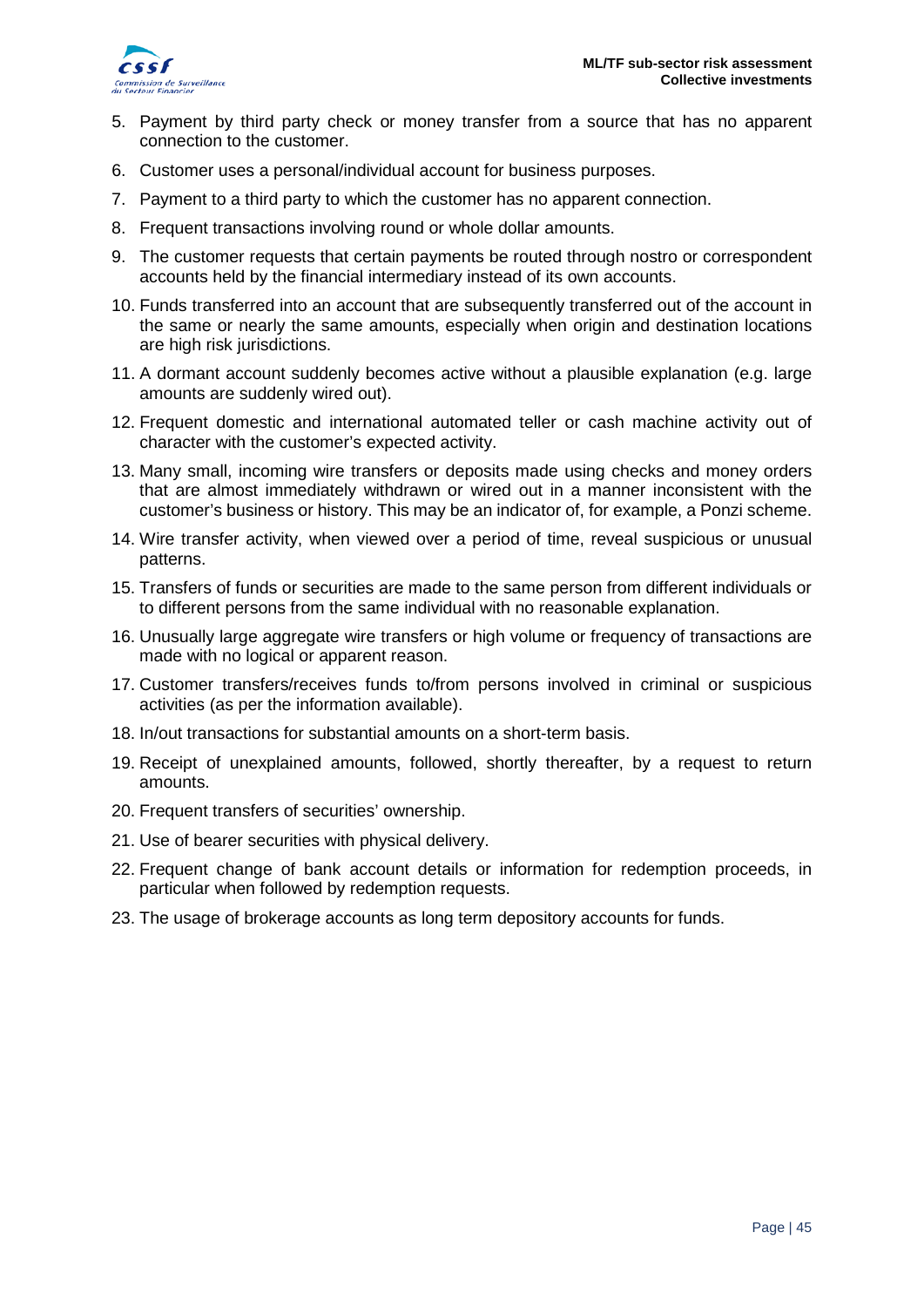

# <span id="page-45-0"></span>**ACRONYMS**

| Acronym      | <b>Definition</b>                                           |
|--------------|-------------------------------------------------------------|
| <b>ABBL</b>  | Association des Banques et Banquiers, Luxembourg            |
| <b>AED</b>   | Administration de l'Enregistrement et des Domaines          |
| <b>AFM</b>   | Netherlands Authority for the Financial Markets             |
| AIF          | Alternative Investment Fund                                 |
| <b>AIFM</b>  | Alternative Investment Fund Manager                         |
| <b>AIFMD</b> | Alternative Investment Fund Manager Directive               |
| <b>ALCO</b>  | Association Luxembourgeoise des Compliance Officers         |
| <b>ALFI</b>  | Association of the Luxembourg Fund Industry                 |
| <b>ALRIM</b> | Association Luxembourgeoise de Risk Management              |
| <b>AMF</b>   | Autorité des Marchés Financiers                             |
| <b>AML</b>   | Anti-Money Laundering                                       |
| AML/CFT      | Anti-Money Laundering/Combatting the Financing of Terrorism |
| AMLD         | Anti-Money Laundering Directive                             |
| AuM          | Assets under Management                                     |
| В            | <b>Banks</b>                                                |
| <b>BCL</b>   | Banque Centrale de Luxembourg                               |
| <b>BEPS</b>  | Base Erosion and Profit Shifting                            |
| <b>BN</b>    | <b>BN</b>                                                   |
| <b>BVI</b>   | <b>British Virgin Islands</b>                               |
| <b>BO</b>    | <b>Beneficial Ownership</b>                                 |
| CAA          | <b>Commissariat aux Assurances</b>                          |
| CAC          | Commissaire aux Comptes                                     |
| <b>CBI</b>   | Central Bank of Ireland                                     |
| CCO          | Chief Compliance Officer                                    |
| <b>CDD</b>   | <b>Customer Due Diligence</b>                               |
| CEO          | <b>Chief Executive Officer</b>                              |
| <b>CFT</b>   | Combatting the Financing of Terrorism                       |
| <b>CRF</b>   | Cellule de Renseignement Financier                          |
| CRS          | <b>Common Reporting Standard</b>                            |
| <b>CSSF</b>  | Commission de Surveillance du Secteur Financier             |
| EBA          | European Banking Authority                                  |
| ECB          | European Central Bank                                       |
| EEA          | European Economic Area                                      |
| <b>EFAMA</b> | European Fund and Asset Management Association              |
| EI           | Entreprises d'Investissement                                |
| <b>ESA</b>   | <b>European Supervisory Authorities</b>                     |
| <b>ESMA</b>  | European Securities and Markets Authority                   |
| EU           | European Union                                              |
| <b>EUR</b>   | Euro                                                        |
| <b>FATF</b>  | <b>Financial Action Task Force</b>                          |
| <b>FAQ</b>   | <b>Frequently Asked Questions</b>                           |
| <b>FCA</b>   | <b>Financial Conduct Authority</b>                          |
| <b>FCP</b>   | Fond Commun de Placement                                    |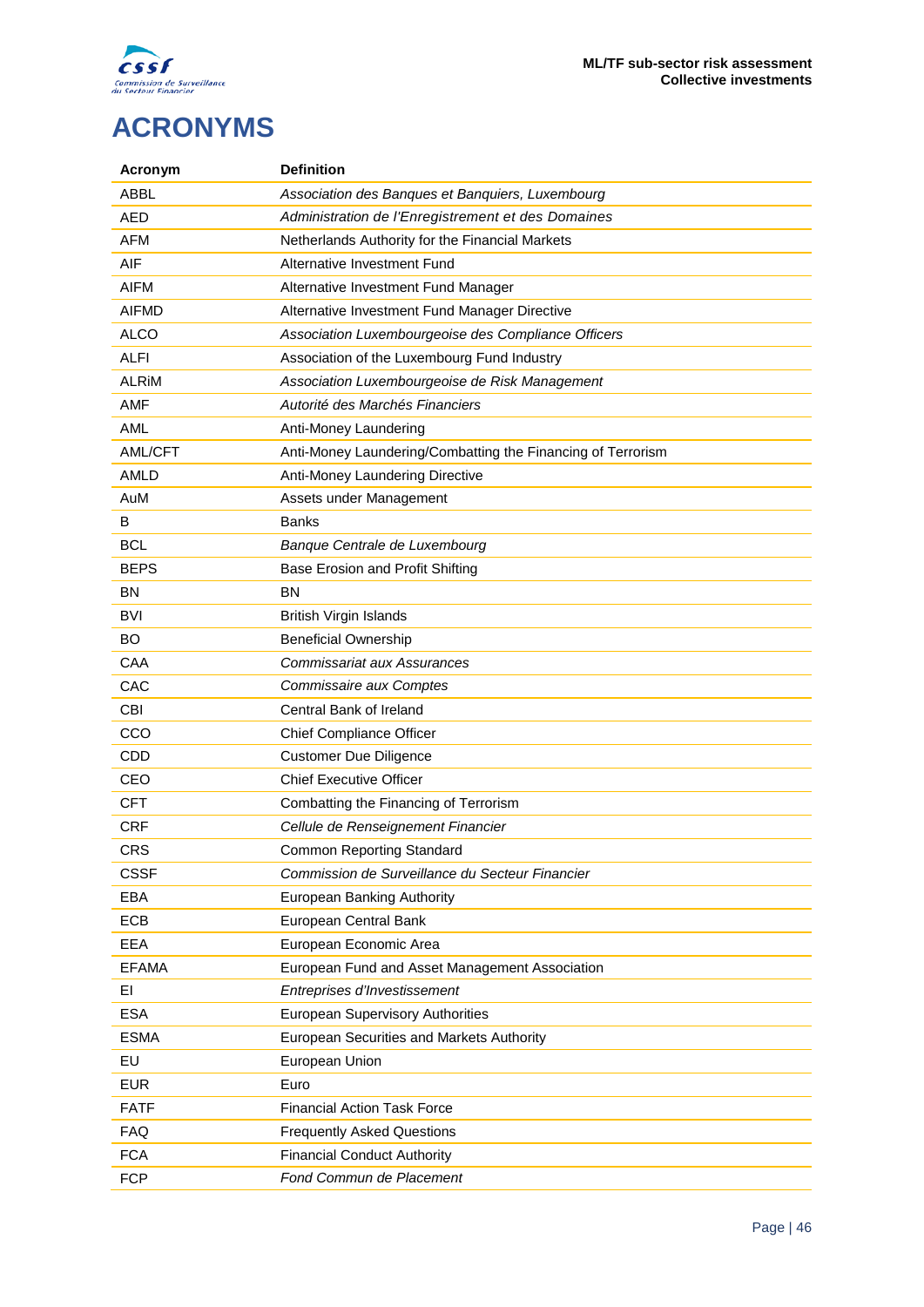

| <b>FIAAG</b>  | Fond d'Investissement Alternatif Autogéré, internally managed alternative investment<br>funds within the meaning of point (b) of Article 4(1) of the 2013 Law |
|---------------|---------------------------------------------------------------------------------------------------------------------------------------------------------------|
| <b>FIU</b>    | Financial Intelligence Unit                                                                                                                                   |
| <b>GFI/OT</b> | Gestion de Fonds d'Investissement/Organismes de Titrisation                                                                                                   |
| <b>HNWI</b>   | High Net Worth Individuals                                                                                                                                    |
| <b>IFM</b>    | Investment Fund Managers including internally managed UCIs                                                                                                    |
| <b>IIA</b>    | Institute of Internal Auditors                                                                                                                                |
| <b>ILA</b>    | Institut Luxembourgeois des Administrateurs                                                                                                                   |
| <b>IMF</b>    | <b>International Monetary Fund</b>                                                                                                                            |
| <b>IOSCO</b>  | International Organization of Securities Commissions                                                                                                          |
| IPO           | Initial Public Offering                                                                                                                                       |
| IR            | <b>Inherent Risk</b>                                                                                                                                          |
| <b>IRE</b>    | Institut des Réviseurs d'Entreprises                                                                                                                          |
| <b>JMLSG</b>  | Joint Money Laundering Steering Group                                                                                                                         |
| JST           | Joint Supervisory Team                                                                                                                                        |
| KRI           | Key Risk Indicators                                                                                                                                           |
| <b>KYC</b>    | Know Your Customer                                                                                                                                            |
| <b>KYCC</b>   | Know Your Customer's Customer                                                                                                                                 |
| <b>LPEA</b>   | Luxembourg Private Equity and Venture Capital Association                                                                                                     |
| MF            | <b>Mitigating Factor</b>                                                                                                                                      |
| ML/TF         | Money Laundering and Terrorist Financing                                                                                                                      |
| MLRO          | Money Laundering Reporting Officer                                                                                                                            |
| MM            | Million                                                                                                                                                       |
| MoU           | Memorandum of Understanding                                                                                                                                   |
| NAV           | Net Asset Value                                                                                                                                               |
| NCA           | National Competent Authority                                                                                                                                  |
| <b>NPO</b>    | Non-Profit Organisation                                                                                                                                       |
| <b>NRA</b>    | National Risk Assessment                                                                                                                                      |
| OECD          | Organisation for Economic Cooperation and Development                                                                                                         |
| <b>OPC</b>    | Organisme de Placement Collectif                                                                                                                              |
| OPC-CSP       | Organisme de Placement Collectif-Contrôle sur Place                                                                                                           |
| OPC/FIA       | Organisme de Placement Collectif/Fonds d'Investissement Alternatifs                                                                                           |
| OPC REGL-EER  | Organisme de Placement Collectif International, Réglementation et Enforcement                                                                                 |
| OPCVM/FOP     | Organisme de Placement Collectif en Valeurs Mobilières/Fonds de Pension                                                                                       |
| OSI           | On-Site Inspection                                                                                                                                            |
| <b>PANC</b>   | Procédure Administrative Non-Contentieuse                                                                                                                     |
| PC            | <b>Partially Compliant</b>                                                                                                                                    |
| <b>PEP</b>    | Politically Exposed Person                                                                                                                                    |
| <b>PFS</b>    | Professional of the Financial Sector                                                                                                                          |
| <b>PSF</b>    | Professionnels du Secteur Financier                                                                                                                           |
|               |                                                                                                                                                               |
| <b>RAIF</b>   | Reserved Alternative Investment Fund                                                                                                                          |
| <b>RBA</b>    | Risk Based Approach                                                                                                                                           |
| <b>RBO</b>    | Register of Beneficial Owners                                                                                                                                 |
| <b>RR</b>     | <b>Residual Risk</b>                                                                                                                                          |
| SA            | Société Anonyme                                                                                                                                               |